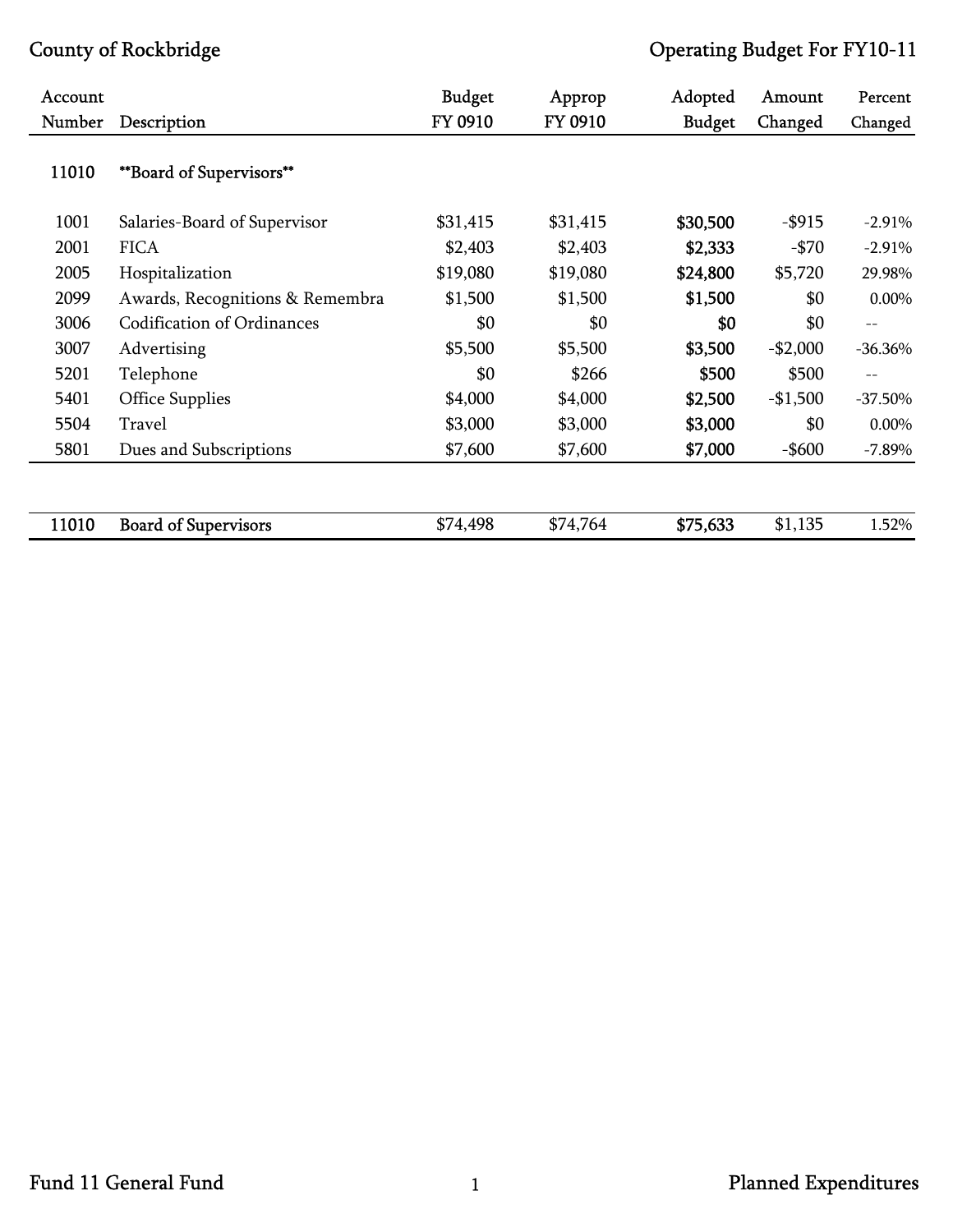| Account |                                 | <b>Budget</b> | Approp    | Adopted       | Amount       | Percent     |
|---------|---------------------------------|---------------|-----------|---------------|--------------|-------------|
| Number  | Description                     | FY 0910       | FY 0910   | <b>Budget</b> | Changed      | Changed     |
| 12000   | **General and Financial**       |               |           |               |              |             |
| 12020   | **County Administrator**        |               |           |               |              |             |
| 1001    | Salary-County Administrator     | \$102,300     | \$102,300 | \$102,300     | \$0          | 0.00%       |
| 1003    | Salaries-Clerical               | \$31,483      | \$31,483  | \$33,163      | \$1,680      | 5.34%       |
| 1005    | Compensation-Receptionist       | \$22,712      | \$22,712  | \$0           | $-$ \$22,712 | $-100.00\%$ |
| 2001    | <b>FICA</b>                     | \$11,972      | \$11,972  | \$10,363      | $-$1,609$    | $-13.44%$   |
| 2002    | Retirement                      | \$23,412      | \$23,412  | \$21,552      | $-$1,859$    | $-7.94%$    |
| 2005    | Hospitalization                 | \$12,720      | \$12,720  | \$6,200       | $-$6,520$    | $-51.26%$   |
| 2006    | Group Life Insurance            | \$1,330       | \$1,330   | \$1,504       | \$173        | 13.04%      |
| 2011    | <b>Worker Compensation</b>      | \$2,169       | \$2,169   | \$1,949       | $-$ \$220    | $-10.13%$   |
| 3005    | Repairs-Furniture and Equipment | \$0           | \$0       | \$0           | \$0          | $- -$       |
| 5201    | Postage and Telephone           | \$5,300       | \$5,034   | \$4,900       | $-$400$      | $-7.55\%$   |
| 5306    | Premium on Surety Bond          | \$150         | \$150     | \$100         | $-$ \$50     | $-33.33\%$  |
| 5401    | <b>Office Supplies</b>          | \$2,000       | \$2,000   | \$1,800       | $-$200$      | $-10.00\%$  |
| 5504    | Travel                          | \$2,500       | \$2,708   | \$2,200       | $-$ \$300    | $-12.00\%$  |
| 5801    | Dues and Subscriptions          | \$1,100       | \$1,100   | \$1,200       | \$100        | 9.09%       |
| 7001    | Purchase of Equipment           | \$0           | \$0       | \$0           | \$0          | $-$         |
| 8003    | Postage Machine Rental          | \$450         | \$450     | \$450         | \$0          | 0.00%       |
|         |                                 |               |           |               |              |             |
| 12020   | <b>County Administrator</b>     | \$219,598     | \$219,540 | \$187,681     | $- $31,917$  | $-14.53%$   |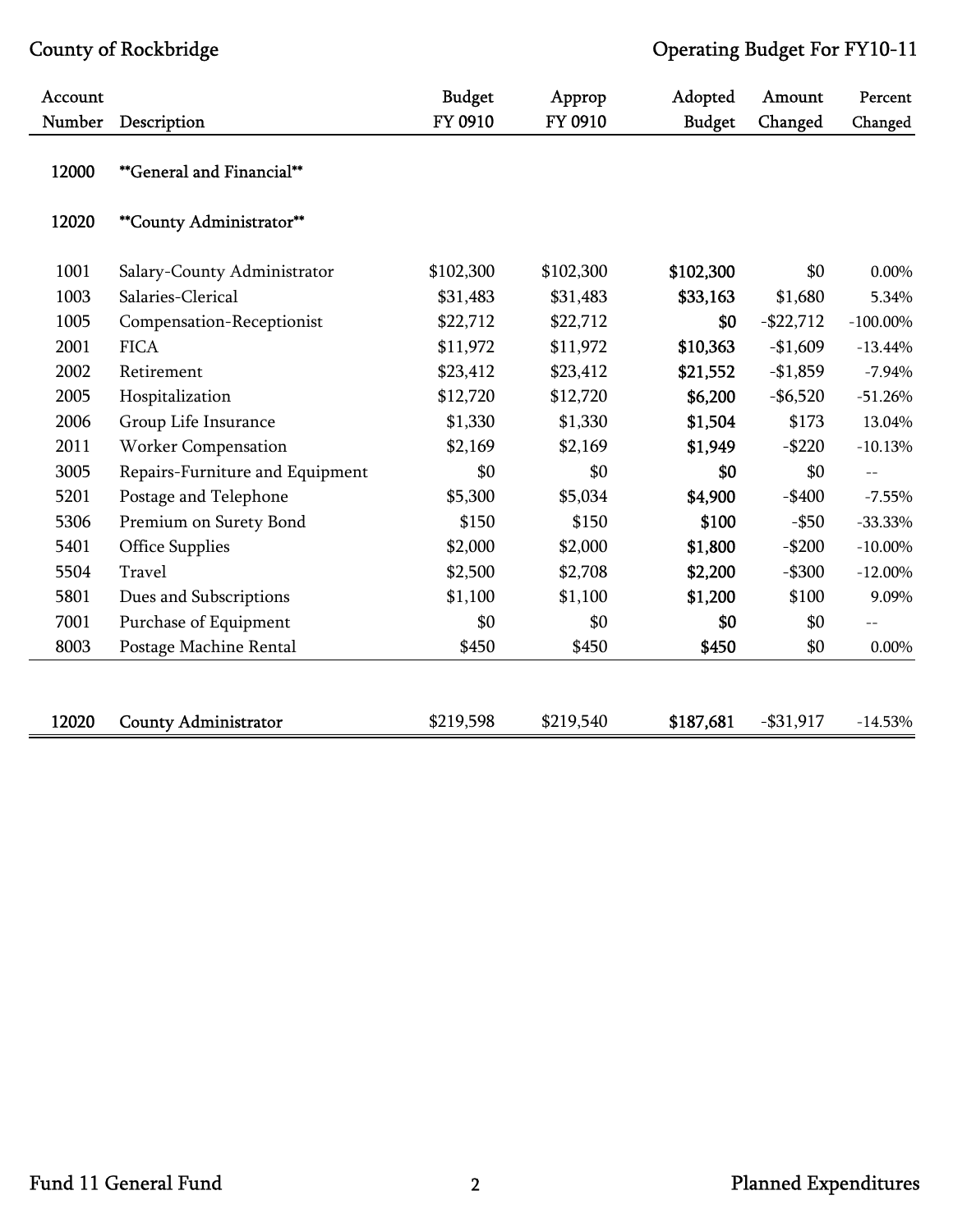| <b>Account</b> |                        | <b>Budget</b> | Approp    | Adopted       | Amount     | Percent    |
|----------------|------------------------|---------------|-----------|---------------|------------|------------|
| Number         | Description            | FY 0910       | FY 0910   | <b>Budget</b> | Changed    | Changed    |
| 12025          | **County Attorney**    |               |           |               |            |            |
| 1001           | Comp-County Attorney   | \$93,980      | \$93,980  | \$93,980      | \$0        | 0.00%      |
| 1003           | Compensation-Clerical  | \$8,400       | \$8,400   | \$8,400       | \$0        | 0.00%      |
| 2001           | <b>FICA</b>            | \$7,832       | \$7,832   | \$7,832       | \$0        | 0.00%      |
| 2002           | <b>VSRS</b> Retirement | \$14,059      | \$14,059  | \$14,952      | \$893      | 6.35%      |
| 2005           | Hospitalization        | \$6,360       | \$6,360   | \$6,200       | $-$160$    | $-2.52%$   |
| 2006           | Group Life Insurance   | \$799         | \$799     | \$1,043       | \$244      | 30.59%     |
| 2011           | Worker Compensation    | \$123         | \$123     | \$123         | \$0        | 0.00%      |
| 3001           | Professional Services  | \$10,000      | \$10,000  | \$5,000       | $-$5,000$  | $-50.00\%$ |
| 3005           | Furniture & Equipment  | \$400         | \$400     | \$400         | \$0        | 0.00%      |
| 5201           | Telephone and Postage  | \$1,500       | \$1,500   | \$1,000       | $-$ \$500  | $-33.33\%$ |
| 5401           | <b>Office Supplies</b> | \$600         | \$600     | \$600         | \$0        | 0.00%      |
| 5504           | Travel                 | \$750         | \$750     | \$750         | \$0        | 0.00%      |
| 5801           | Dues & Subscriptions   | \$2,500       | \$2,500   | \$2,000       | $-$ \$500  | $-20.00\%$ |
| 5802           | <b>Filing Fees</b>     | \$500         | \$500     | \$500         | \$0        | 0.00%      |
|                |                        |               |           |               |            |            |
| 12025          | <b>County Attorney</b> | \$147,803     | \$147,803 | \$142,780     | $- $5,023$ | $-3.40%$   |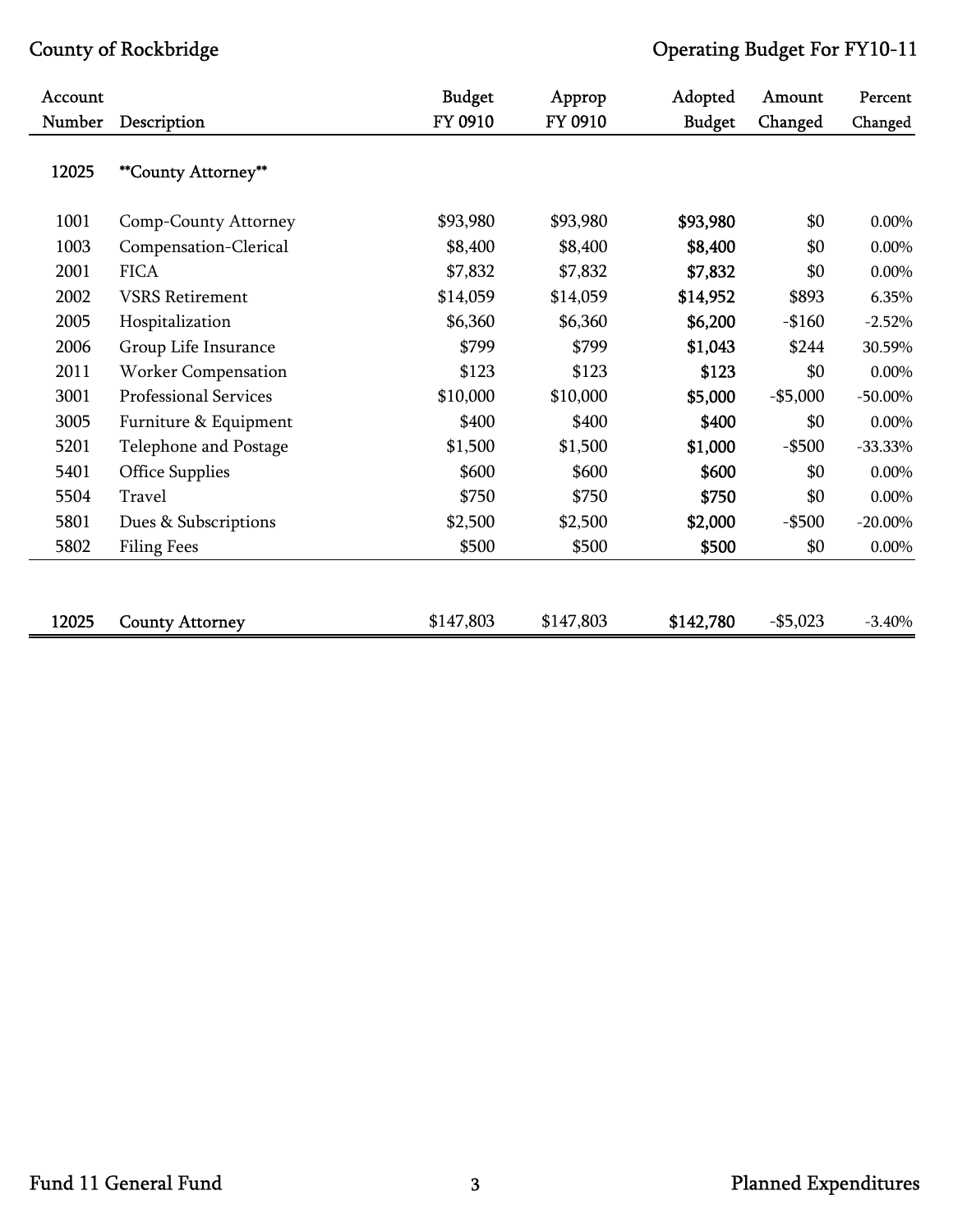| Account |                               | <b>Budget</b> | Approp    | Adopted       | Amount    | Percent     |
|---------|-------------------------------|---------------|-----------|---------------|-----------|-------------|
| Number  | Description                   | FY 0910       | FY 0910   | <b>Budget</b> | Changed   | Changed     |
| 12030   | **Supervisor of Accounts**    |               |           |               |           |             |
| 1001    | Salary-Supervisor of Account  | \$80,817      | \$80,817  | \$80,817      | \$0       | 0.00%       |
| 2001    | <b>FICA</b>                   | \$6,183       | \$6,183   | \$6,183       | \$0       | 0.00%       |
| 2002    | Retirement                    | \$12,090      | \$12,090  | \$12,858      | \$768     | 6.35%       |
| 2005    | Hospitalization               | \$12,720      | \$12,720  | \$12,400      | $-$ \$320 | $-2.52%$    |
| 2006    | Group Life Insurance          | \$687         | \$687     | \$897         | \$210     | 30.59%      |
| 2011    | Worker Compensation           | \$137         | \$137     | \$113         | $-$ \$24  | $-17.65%$   |
| 3005    | Repairs-Furniture and Equip   | \$500         | \$500     | \$0           | $-$ \$500 | $-100.00\%$ |
| 5201    | Telephone                     | \$650         | \$650     | \$650         | \$0       | 0.00%       |
| 5401    | Office Supplies               | \$2,900       | \$2,900   | \$2,700       | $-$200$   | $-6.90\%$   |
| 5504    | Travel                        | \$500         | \$500     | \$700         | \$200     | 40.00%      |
| 5505    | Training                      | \$500         | \$500     | \$1,500       | \$1,000   | 200.00%     |
| 7001    | Purchase of Equipment         | \$500         | \$500     | \$0           | $-$ \$500 | $-100.00\%$ |
| 7002    | Capital Outlay                | \$0           | \$0       | \$0           | \$0       | $- -$       |
|         |                               |               |           |               |           |             |
| 12030   | <b>Supervisor of Accounts</b> | \$118,184     | \$118,184 | \$118,818     | \$634     | 0.54%       |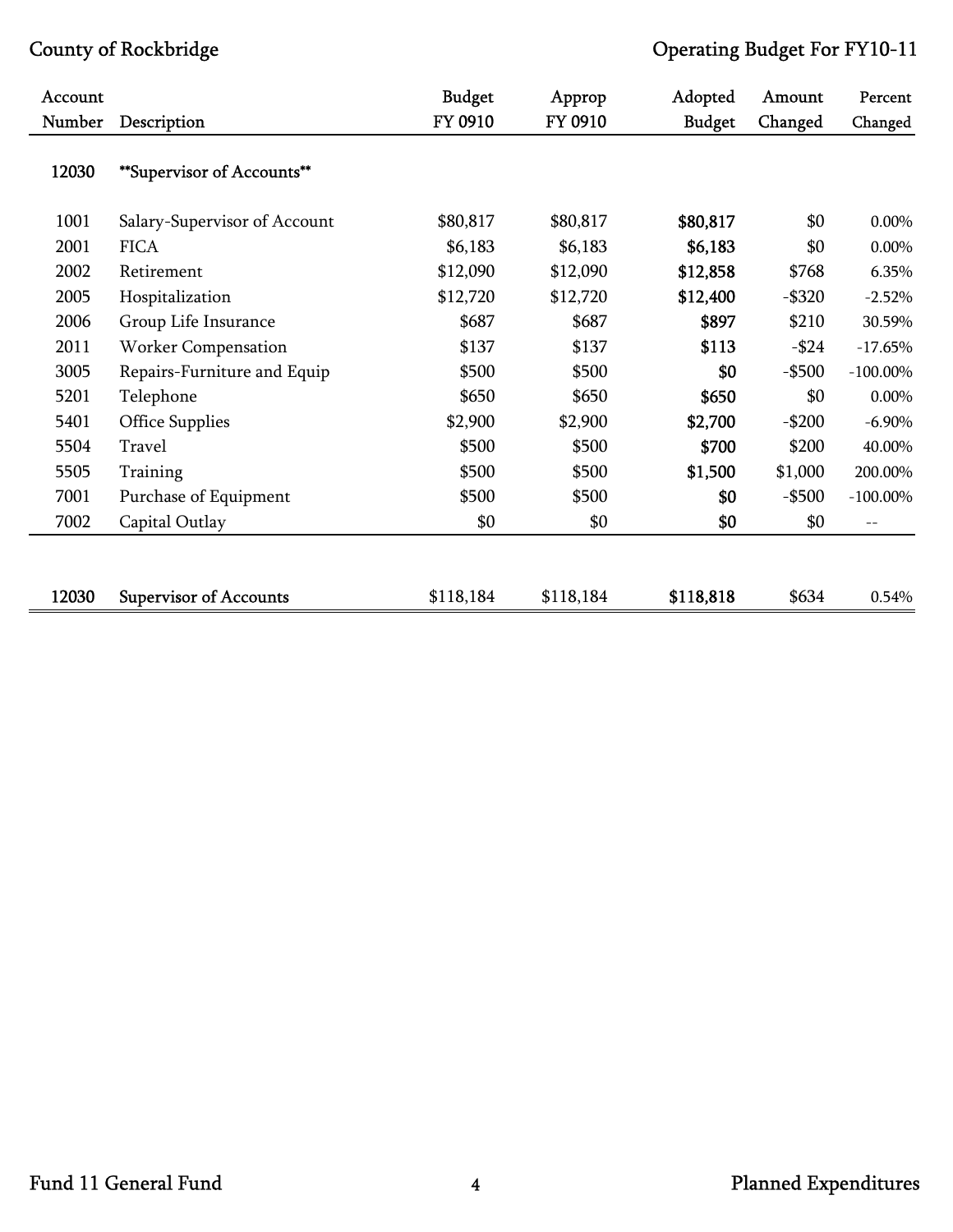| Account<br>Number |                                      | <b>Budget</b><br>FY 0910 | Approp<br>FY 0910 | Adopted       | Amount    | Percent    |
|-------------------|--------------------------------------|--------------------------|-------------------|---------------|-----------|------------|
|                   | Description                          |                          |                   | <b>Budget</b> | Changed   | Changed    |
| 12040             | **Data Processing**                  |                          |                   |               |           |            |
| 1001              | Salary-Data Processing Director      | \$54,128                 | \$54,128          | \$54,128      | \$0       | 0.00%      |
| 2001              | <b>FICA</b>                          | \$4,141                  | \$4,141           | \$4,141       | \$0       | 0.00%      |
| 2002              | Retirement                           | \$8,098                  | \$8,098           | \$8,612       | \$514     | 6.35%      |
| 2005              | Hospitalization                      | \$6,360                  | \$6,360           | \$6,200       | $-$160$   | $-2.52%$   |
| 2006              | Group Life Insurance                 | \$460                    | \$460             | \$601         | \$141     | 30.59%     |
| 2011              | <b>Worker Compensation Insurance</b> | \$920                    | \$920             | \$758         | $-$162$   | $-17.65%$  |
| 3002              | <b>Contractual Services</b>          | \$16,500                 | \$16,500          | \$16,500      | \$0       | 0.00%      |
| 3005              | Repairs-Equipment                    | \$200                    | \$200             | \$200         | \$0       | $0.00\%$   |
| 3006              | Repairs-EDP Equip After Warrantee    | \$7,200                  | \$7,200           | \$7,200       | \$0       | 0.00%      |
| 5201              | Postage and Telephone                | \$1,100                  | \$1,100           | \$1,000       | $-$100$   | $-9.09\%$  |
| 5401              | <b>Office Supplies</b>               | \$2,500                  | \$2,500           | \$1,600       | $-$ \$900 | $-36.00\%$ |
| 5504              | Travel                               | \$100                    | \$100             | \$100         | \$0       | $0.00\%$   |
| 5505              | Education                            | \$500                    | \$500             | \$500         | \$0       | 0.00%      |
| 5801              | Dues and Subscriptions               | \$0                      | \$0               | \$0           | \$0       | $-$        |
| 7002              | Capital Outlay                       | \$24,000                 | \$24,000          | \$19,000      | $-$5,000$ | $-20.83%$  |
| 7003              | Software                             | \$2,000                  | \$2,000           | \$2,000       | \$0       | 0.00%      |
| 7004              | Internet Fees and Equipment          | \$4,000                  | \$4,000           | \$4,000       | \$0       | 0.00%      |
| 8003              | Data Comm. Line Rental               | \$500                    | \$500             | \$500         | \$0       | $0.00\%$   |
|                   |                                      |                          |                   |               |           |            |
| 12040             | <b>Data Processing</b>               | \$132,707                | \$132,707         | \$127,039     | $-$5,667$ | $-4.27%$   |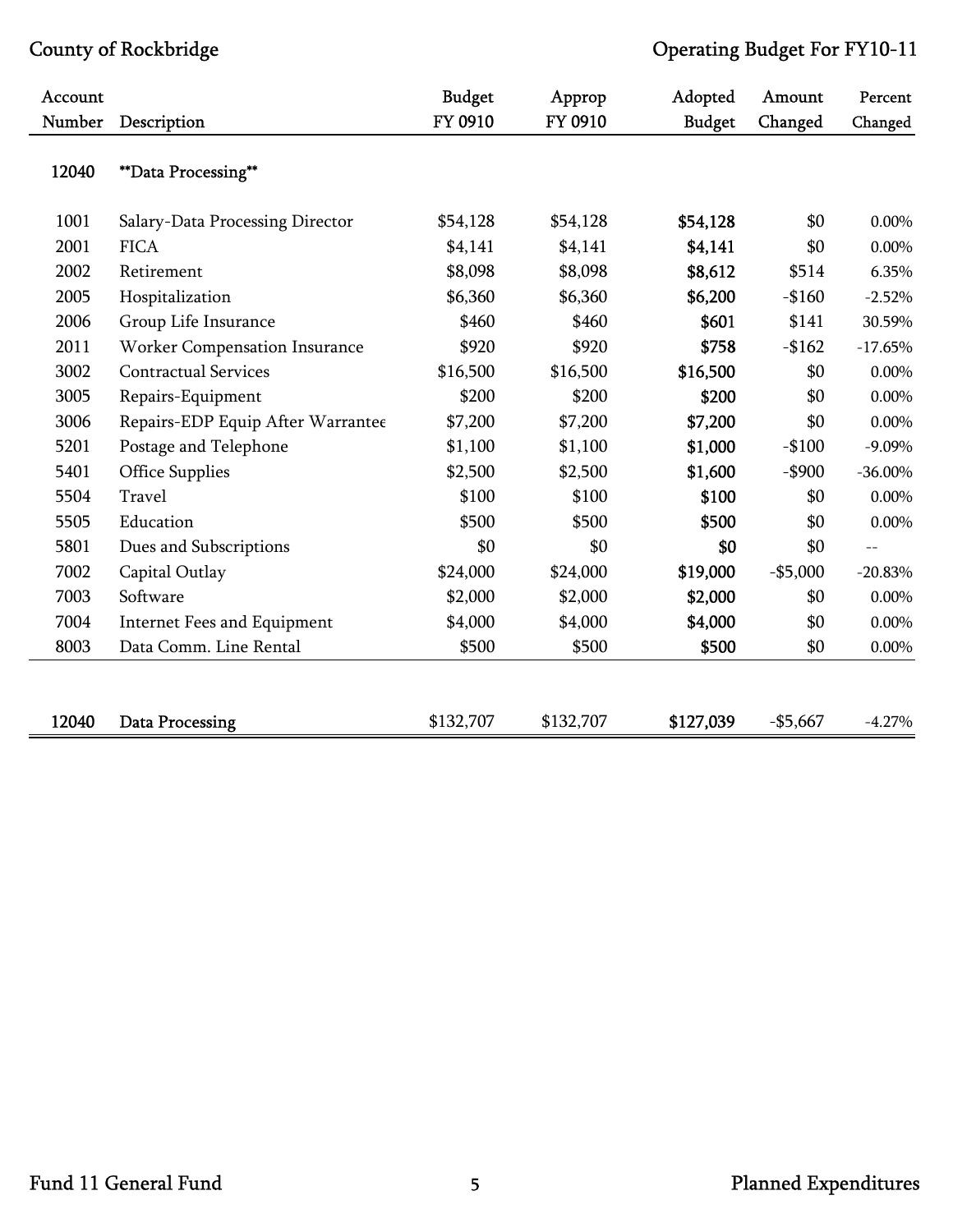| Account |                                 | <b>Budget</b> | Approp  | Adopted       | Amount    | Percent           |
|---------|---------------------------------|---------------|---------|---------------|-----------|-------------------|
| Number  | Description                     | FY 0910       | FY 0910 | <b>Budget</b> | Changed   | Changed           |
| 12070   | **Reassessment**                |               |         |               |           |                   |
| 1008    | Compensation-Equalization Board | \$0           | \$0     | \$7,500       | \$7,500   |                   |
| 3002    | <b>Reassessment Costs</b>       | \$7,500       | \$7,500 | \$135,200     | \$127,700 | 1702.67%          |
| 5401    | Office Supplies                 | \$0           | \$0     | \$0           | \$0       | $-$               |
| 5503    | Travel-Equalization Board       | \$0           | \$0     | \$500         | \$500     | $\equiv$ $\equiv$ |
| 12070   | Reassessment                    | \$7,500       | \$7,500 | \$143,200     | \$135,700 | 1809.33%          |
| 12080   | **Land Use Taxation**           |               |         |               |           |                   |
| 3002    | Data Processing                 | \$50          | \$50    | \$50          | \$0       | 0.00%             |
| 3007    | Land Use Advertising            | \$100         | \$100   | \$100         | \$0       | $0.00\%$          |
| 3009    | <b>Recordation Fees</b>         | \$100         | \$100   | \$100         | \$0       | $0.00\%$          |
| 5002    | Postage and Telephone           | \$900         | \$900   | \$900         | \$0       | $0.00\%$          |
| 5401    | <b>Office Supplies</b>          | \$200         | \$200   | \$200         | \$0       | $0.00\%$          |
| 5504    | Travel                          | \$0           | \$0     | \$0           | \$0       | $-$               |
|         |                                 |               |         |               |           |                   |
| 12080   | <b>Land Use Taxation</b>        | \$1,350       | \$1,350 | \$1,350       | \$0       | 0.00%             |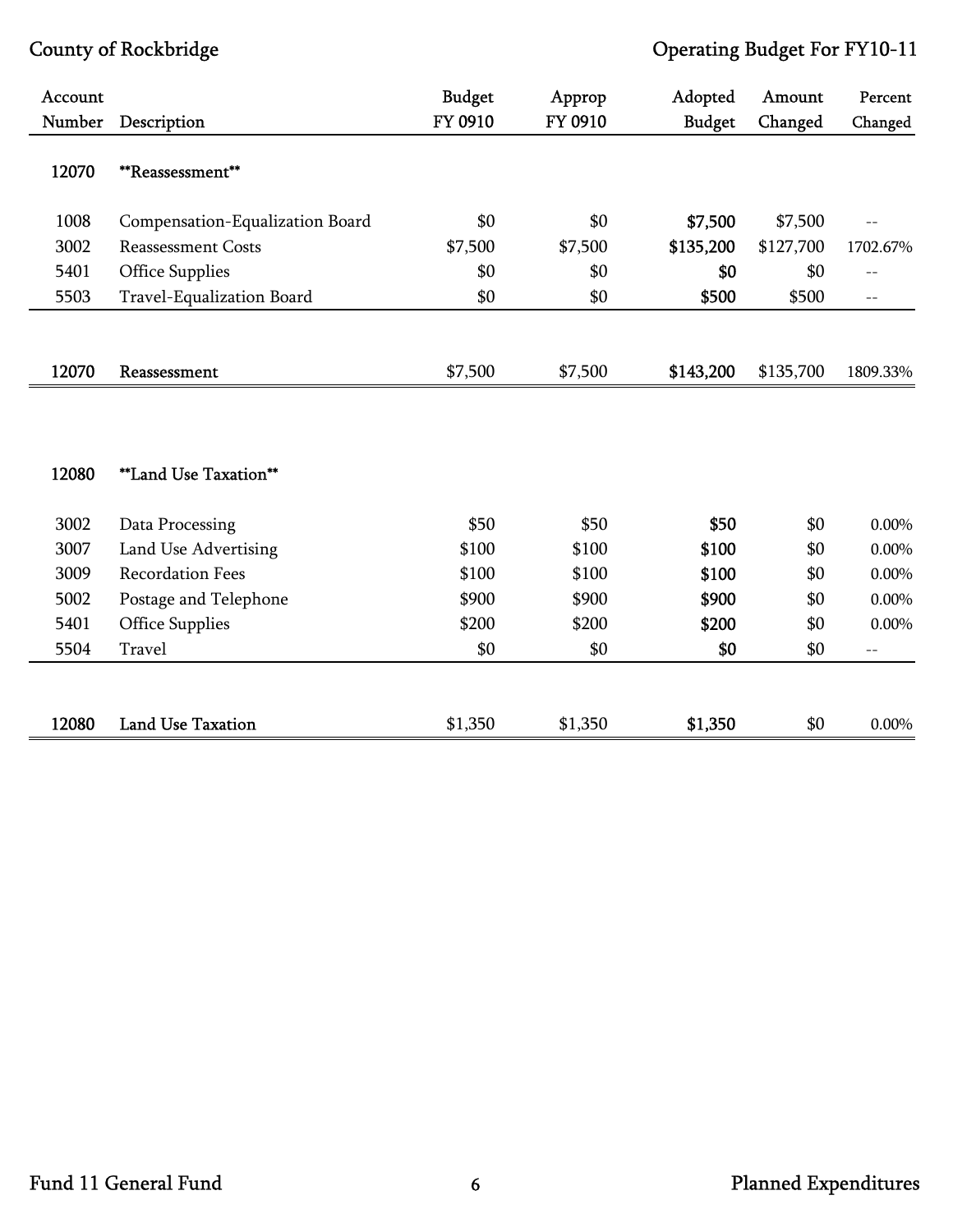| Account |                                    | <b>Budget</b> | Approp    | Adopted       | Amount    | Percent     |
|---------|------------------------------------|---------------|-----------|---------------|-----------|-------------|
| Number  | Description                        | FY 0910       | FY 0910   | <b>Budget</b> | Changed   | Changed     |
| 12090   | **Commissioner of the Revenue**    |               |           |               |           |             |
| 1001    | Salary-Commissioner Of Revenue     | \$72,034      | \$72,034  | \$72,034      | \$0       | 0.00%       |
| 1002    | Salaries-Deputies and Assistants   | \$81,647      | \$81,647  | \$81,229      | $-$ \$418 | $-0.51%$    |
| 1005    | Salary Assistant (County)          | \$2,802       | \$2,802   | \$0           | $-$2,802$ | $-100.00\%$ |
| 2001    | <b>FICA</b>                        | \$11,971      | \$11,971  | \$11,725      | $-$ \$246 | $-2.06%$    |
| 2002    | Retirement                         | \$23,410      | \$23,410  | \$24,384      | \$974     | 4.16%       |
| 2005    | Hospitalization Insurance          | \$25,440      | \$25,440  | \$24,800      | $-$ \$640 | $-2.52%$    |
| 2006    | Group Life Insurance               | \$1,909       | \$1,909   | \$1,701       | $- $208$  | $-10.89%$   |
| 2011    | Worker Compensation Insurance      | \$2,243       | \$2,243   | \$1,454       | $-$ \$789 | $-35.20%$   |
| 3001    | <b>Contracted Services</b>         | \$8,700       | \$8,700   | \$2,500       | $-$6,200$ | $-71.26%$   |
| 3002    | Data Processing                    | \$6,700       | \$6,700   | \$6,700       | \$0       | $0.00\%$    |
| 3005    | Repairs-Furniture and Equipment    | \$500         | \$500     | \$500         | \$0       | $0.00\%$    |
| 3007    | Advertising                        | \$350         | \$350     | \$350         | \$0       | 0.00%       |
| 5201    | Telephone                          | \$1,900       | \$1,900   | \$1,600       | $-$ \$300 | $-15.79%$   |
| 5202    | Postage                            | \$700         | \$1,132   | \$1,400       | \$700     | 100.00%     |
| 5401    | Office Supplies                    | \$10,500      | \$9,726   | \$10,000      | $-$ \$500 | $-4.76%$    |
| 5504    | Travel                             | \$0           | \$140     | \$750         | \$750     | $-$         |
| 5505    | <b>LGOC</b> Expenses               | \$1,000       | \$1,000   | \$250         | $-$ \$750 | $-75.00\%$  |
| 5801    | Dues and Subscriptions             | \$1,500       | \$1,500   | \$1,500       | \$0       | $0.00\%$    |
| 7002    | Capital Outlay                     | \$6,250       | \$6,110   | \$6,250       | \$0       | $0.00\%$    |
| 8001    | <b>Equipment Rental</b>            | \$400         | \$1,142   | \$1,000       | \$600     | 150.00%     |
|         |                                    |               |           |               |           |             |
| 12090   | <b>Commissioner of the Revenue</b> | \$259,956     | \$260,356 | \$250,127     | $-$9,829$ | $-3.78%$    |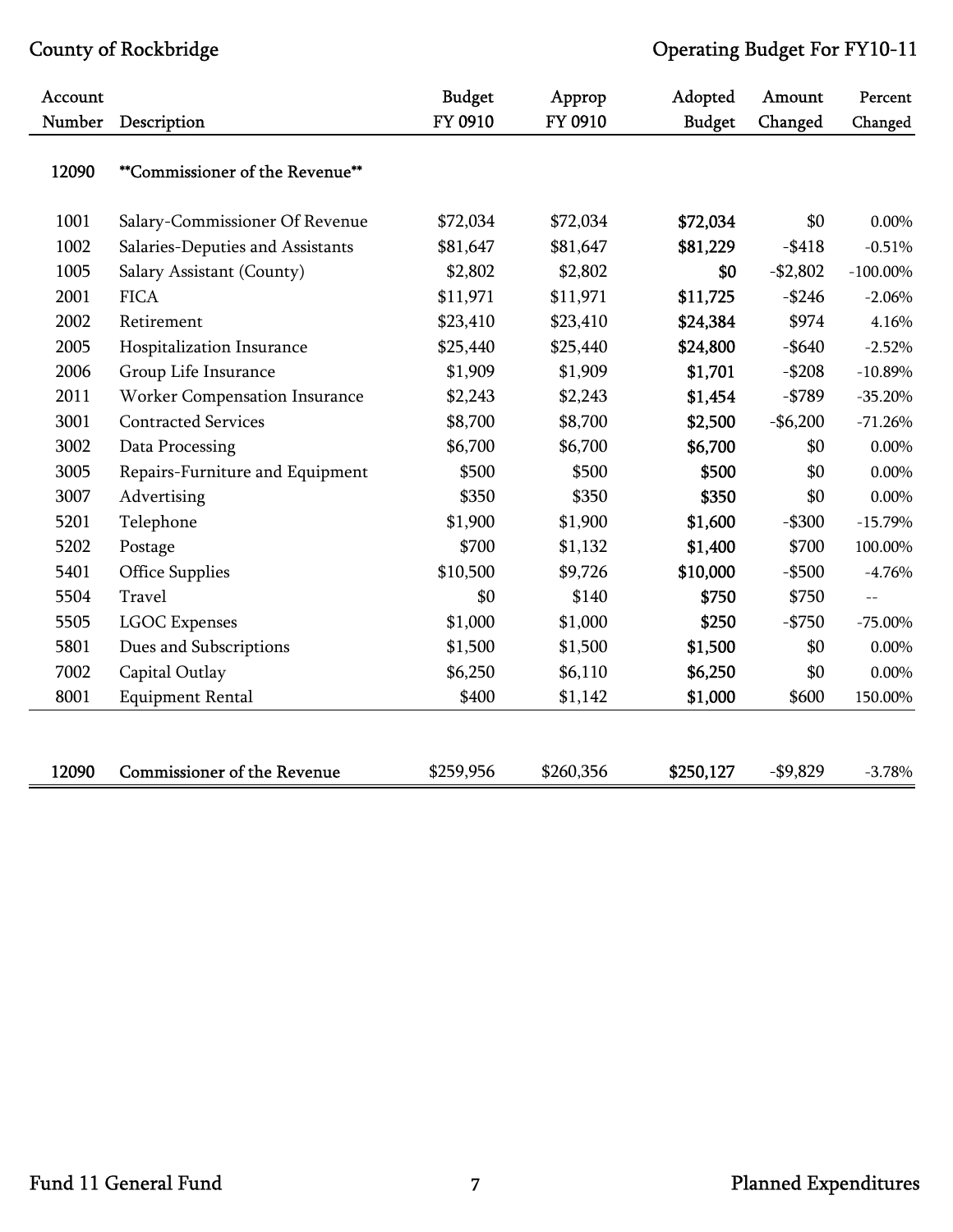| Account |                                | <b>Budget</b> | Approp    | Adopted       | Amount    | Percent           |
|---------|--------------------------------|---------------|-----------|---------------|-----------|-------------------|
| Number  | Description                    | FY 0910       | FY 0910   | <b>Budget</b> | Changed   | Changed           |
| 12130   | **Treasurer**                  |               |           |               |           |                   |
| 1001    | Salary-Treasurer               | \$72,034      | \$72,034  | \$72,034      | \$0       | 0.00%             |
| 1002    | Salaries-Deputies and Assist   | \$76,497      | \$76,497  | \$76,497      | \$0       | $0.00\%$          |
| 2001    | <b>FICA</b>                    | \$11,363      | \$11,363  | \$11,363      | \$0       | $0.00\%$          |
| 2002    | Retirement                     | \$22,220      | \$22,220  | \$23,631      | \$1,411   | 6.35%             |
| 2005    | Hospitalization                | \$25,440      | \$25,440  | \$24,800      | $-$ \$640 | $-2.52%$          |
| 2006    | Group Life Insurance           | \$1,263       | \$1,263   | \$1,649       | \$386     | 30.59%            |
| 2011    | Worker Compensation Insurance  | \$253         | \$253     | \$208         | $-$ \$45  | $-17.65%$         |
| 3003    | Professional Services-Tax Sale | \$0           | \$0       | \$0           | \$0       | $\qquad \qquad -$ |
| 3005    | Repairs-Furniture and Equip    | \$500         | \$500     | \$400         | $-$100$   | $-20.00\%$        |
| 3007    | Advertising                    | \$1,500       | \$1,500   | \$1,000       | $-$ \$500 | $-33.33%$         |
| 5201    | Telephone                      | \$1,600       | \$1,600   | \$1,600       | \$0       | 0.00%             |
| 5202    | Postage                        | \$23,000      | \$31,500  | \$23,000      | \$0       | $0.00\%$          |
| 5203    | Postage for Decal Mailings     | \$6,000       | \$6,000   | \$6,000       | \$0       | 0.00%             |
| 5401    | <b>Office Supplies</b>         | \$15,000      | \$15,000  | \$14,000      | $-$1,000$ | $-6.67\%$         |
| 5402    | Decals and Mailing Supplies    | \$8,500       | \$8,500   | \$8,300       | $-$200$   | $-2.35%$          |
| 5408    | Dog Tags                       | \$1,000       | \$1,000   | \$1,000       | \$0       | 0.00%             |
| 5504    | Travel                         | \$300         | \$300     | \$300         | \$0       | $0.00\%$          |
| 5506    | <b>Annual Meeting</b>          | \$440         | \$440     | \$440         | \$0       | 0.00%             |
| 5801    | Dues and Subscriptions         | \$500         | \$500     | \$500         | \$0       | 0.00%             |
| 5802    | Service Charges                | \$0           | \$0       | \$1,000       | \$1,000   |                   |
| 8001    | Rental of Equipment            | \$750         | \$750     | \$750         | \$0       | 0.00%             |
|         |                                |               |           |               |           |                   |
| 12130   | <b>Treasurer</b>               | \$268,159     | \$276,659 | \$268,472     | \$313     | 0.12%             |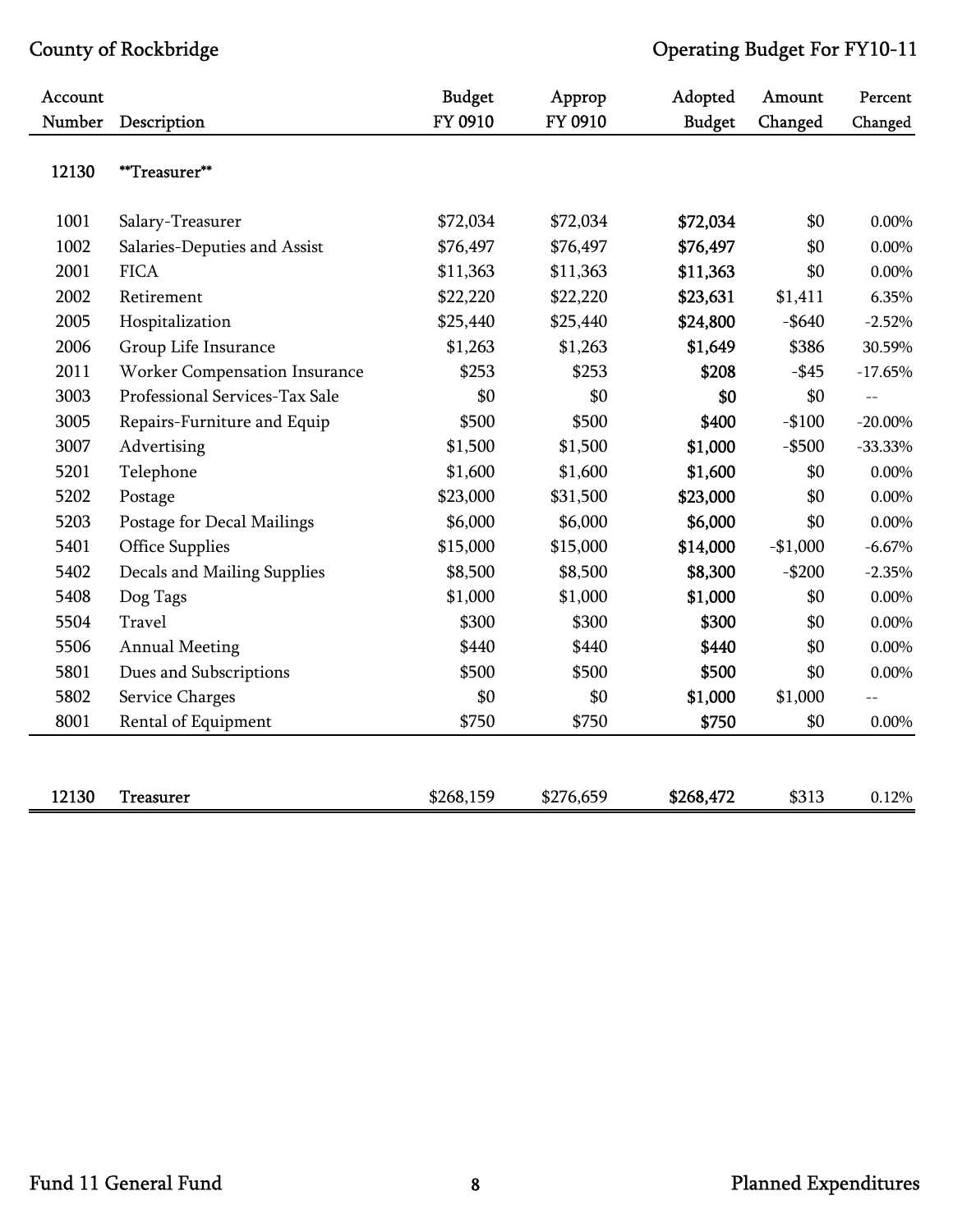| Account |                                     | <b>Budget</b> | Approp      | Adopted       | Amount    | Percent    |
|---------|-------------------------------------|---------------|-------------|---------------|-----------|------------|
| Number  | Description                         | FY 0910       | FY 0910     | <b>Budget</b> | Changed   | Changed    |
| 12190   | **Director of Fiscal Services**     |               |             |               |           |            |
| 1001    | Salaries-Clerical Assistance        | \$25,988      | \$25,988    | \$25,988      | \$0       | 0.00%      |
| 1005    | Salary-Asst.County Admin-Finance    | \$81,214      | \$81,214    | \$81,214      | \$0       | 0.00%      |
| 2001    | <b>FICA</b>                         | \$8,201       | \$8,201     | \$8,201       | \$0       | $0.00\%$   |
| 2002    | Retirement                          | \$16,037      | \$16,037    | \$17,056      | \$1,018   | 6.35%      |
| 2005    | Hospitalization Insurance           | \$12,720      | \$12,720    | \$12,400      | $-$ \$320 | $-2.52%$   |
| 2006    | Group Life Insurance                | \$911         | \$911       | \$1,190       | \$279     | 30.59%     |
| 2011    | Worker Compensation Ins.            | \$182         | \$182       | \$150         | $-$ \$32  | $-17.65%$  |
| 3003    | Other Professional Fees             | \$15,000      | \$15,000    | \$13,000      | $-$2,000$ | $-13.33%$  |
| 3004    | <b>Auditing Expense</b>             | \$40,000      | \$40,000    | \$41,000      | \$1,000   | 2.50%      |
| 3010    | Repairs-Furn. & Equipment           | \$1,000       | \$1,000     | \$1,000       | \$0       | 0.00%      |
| 5201    | Telephone/Postage                   | \$1,500       | \$1,500     | \$1,000       | $-$ \$500 | $-33.33%$  |
| 5307    | Errors and Omissions Insurance      | \$5,000       | \$5,000     | \$5,000       | \$0       | $0.00\%$   |
| 5401    | <b>Office Supplies</b>              | \$450         | \$450       | \$450         | \$0       | 0.00%      |
| 5504    | Travel                              | \$1,000       | \$1,000     | \$700         | $-$ \$300 | $-30.00\%$ |
| 5505    | <b>Continuing Education</b>         | \$800         | \$800       | \$800         | \$0       | $0.00\%$   |
| 5801    | Dues and Subscriptions              | \$500         | \$500       | \$500         | \$0       | 0.00%      |
| 7001    | Office Equipment                    | \$5,000       | \$5,000     | \$5,000       | \$0       | 0.00%      |
| 8001    | Rental of Equipment                 | \$9,500       | \$9,500     | \$9,500       | \$0       | $0.00\%$   |
|         |                                     |               |             |               |           |            |
| 12190   | Director of Fiscal Services         | \$225,004     | \$225,004   | \$224,149     | $-$ \$855 | $-0.38%$   |
|         |                                     |               |             |               |           |            |
| 12000   | <b>Administrative and Financial</b> | \$1,380,260   | \$1,389,102 | \$1,463,615   | \$83,355  | 6.04%      |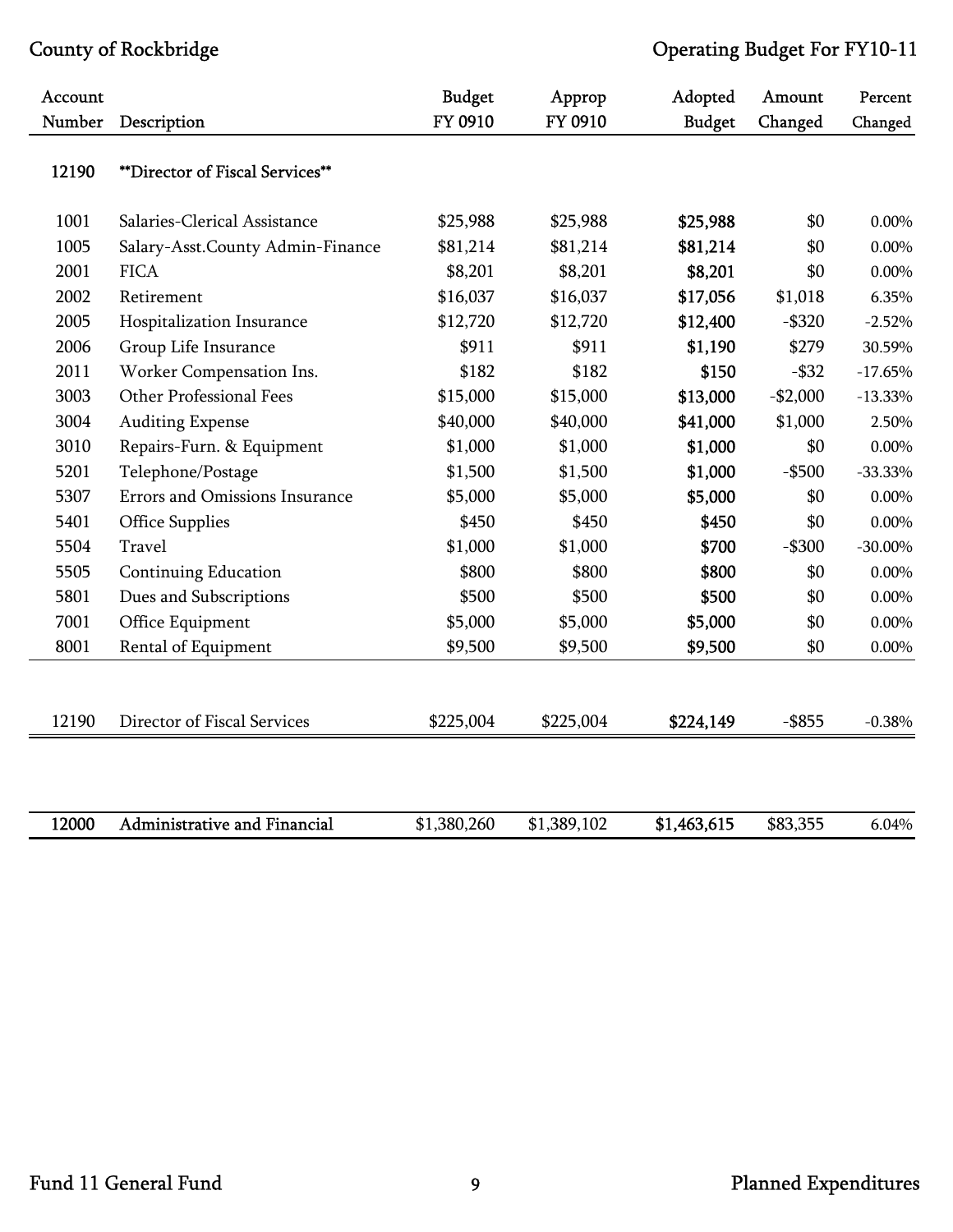| Account |                                     | <b>Budget</b> | Approp    | Adopted       | Amount    | Percent     |
|---------|-------------------------------------|---------------|-----------|---------------|-----------|-------------|
| Number  | Description                         | FY 0910       | FY 0910   | <b>Budget</b> | Changed   | Changed     |
| 13010   | **Registrar**                       |               |           |               |           |             |
| 1001    | Compensation-Electoral Board        | \$7,512       | \$7,512   | \$7,512       | \$0       | $0.00\%$    |
| 1002    | Compensation-Registrar              | \$43,363      | \$43,363  | \$43,363      | \$0       | $0.00\%$    |
| 1003    | <b>Compensation-Assistant Regis</b> | \$19,000      | \$19,000  | \$19,000      | \$0       | $0.00\%$    |
| 1005    | <b>Compensation-Part Time Asst</b>  | \$1,000       | \$1,000   | \$0           | $-$1,000$ | $-100.00\%$ |
| 1006    | Comp-Other Election Official        | \$16,000      | \$16,000  | \$16,000      | \$0       | $0.00\%$    |
| 1008    | Comp-Voting Machine Custodial       | \$3,000       | \$3,000   | \$3,000       | \$0       | $0.00\%$    |
| 2001    | <b>FICA</b>                         | \$6,875       | \$6,875   | \$6,799       | $-$ \$77  | $-1.11%$    |
| 2002    | Retirement                          | \$6,487       | \$6,487   | \$6,899       | \$412     | 6.35%       |
| 2005    | Hospitalization                     | \$6,360       | \$6,360   | \$6,200       | $-$160$   | $-2.52%$    |
| 2006    | Group Life Insurance                | \$369         | \$369     | \$481         | \$113     | 30.59%      |
| 2011    | Workman Compensation Insurance      | \$144         | \$144     | \$114         | $-$ \$30  | $-20.79%$   |
| 3005    | Repairs-Furniture and Equipment     | \$1,000       | \$1,000   | \$500         | $-$ \$500 | $-50.00\%$  |
| 3006    | Printing                            | \$1,500       | \$1,500   | \$800         | $-$700$   | $-46.67%$   |
| 3007    | Advertising                         | \$700         | \$700     | \$700         | \$0       | $0.00\%$    |
| 5201    | Postage and Telephone               | \$4,500       | \$10,400  | \$5,500       | \$1,000   | 22.22%      |
| 5401    | <b>Office Supplies</b>              | \$1,300       | \$1,300   | \$900         | $-$ \$400 | $-30.77%$   |
| 5402    | Voting Machine Supply and Repair    | \$12,000      | \$12,000  | \$12,000      | \$0       | $0.00\%$    |
| 5504    | Travel                              | \$3,500       | \$3,500   | \$3,000       | $-$ \$500 | $-14.29%$   |
| 5801    | Dues and Subscriptions              | \$250         | \$250     | \$270         | \$20      | 8.00%       |
| 7002    | Capital Outlay                      | \$0           | \$0       | \$0           | \$0       | $-$         |
| 8002    | <b>Rent Of Polling Places</b>       | \$1,700       | \$1,700   | \$1,680       | $- $20$   | $-1.18%$    |
|         |                                     |               |           |               |           |             |
| 13000   | Registrar                           | \$136,560     | \$142,460 | \$134,718     | $-$1,842$ | $-1.35%$    |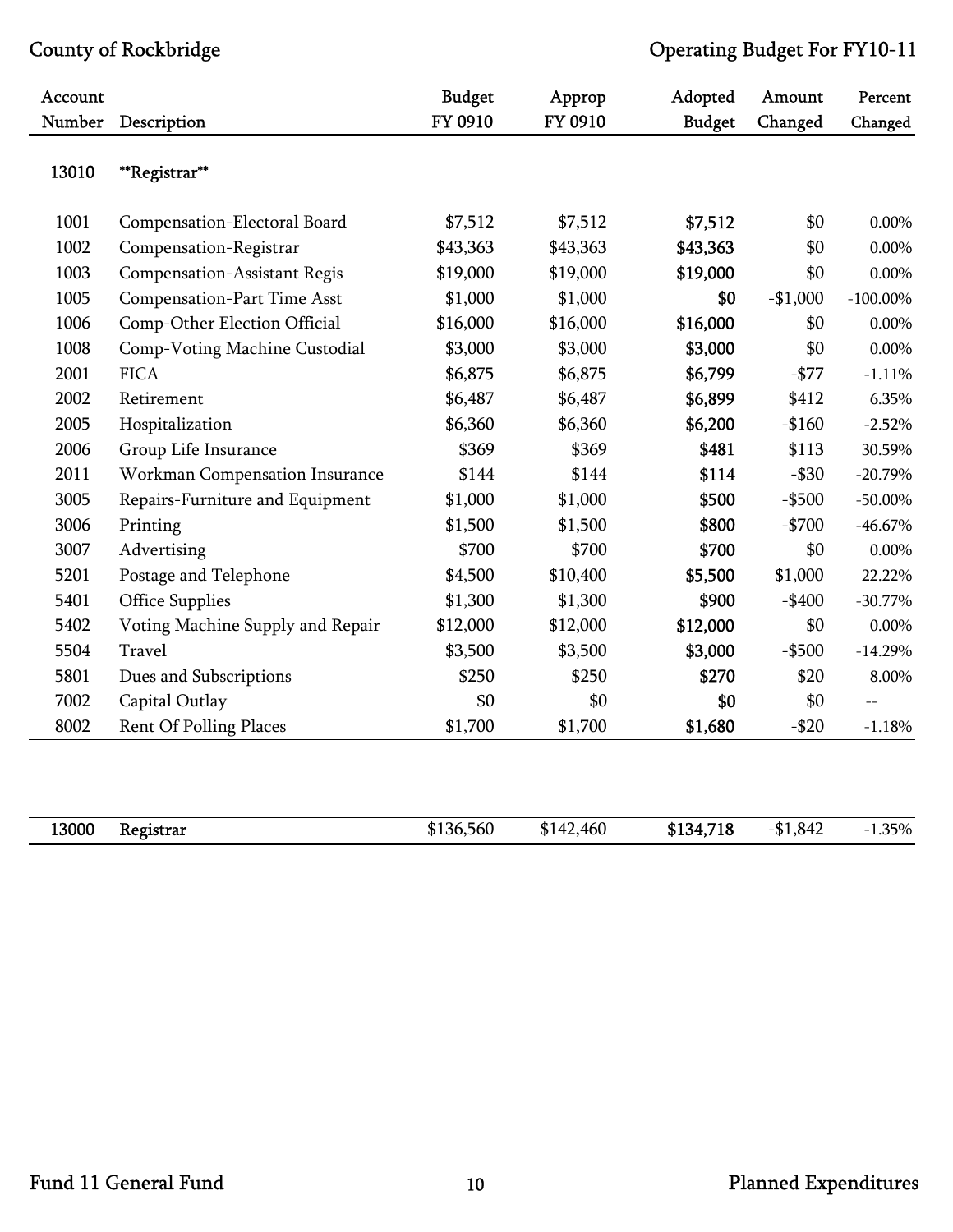| Account |                                  | <b>Budget</b> | Approp    | Adopted       | Amount    | Percent     |
|---------|----------------------------------|---------------|-----------|---------------|-----------|-------------|
| Number  | Description                      | FY 0910       | FY 0910   | <b>Budget</b> | Changed   | Changed     |
| 20000   | **Judicial Administration**      |               |           |               |           |             |
| 21000   | **Courts**                       |               |           |               |           |             |
| 21010   | **Clerk of Circuit Court**       |               |           |               |           |             |
| 1001    | Salary Deputy Clerk (County)     | \$1,974       | \$1,974   | \$0           | $-$1,974$ | $-100.00\%$ |
| 1002    | Salary-Clerk of Circuit Court    | \$103,419     | \$103,419 | \$103,419     | \$0       | 0.00%       |
| 1003    | Salary-Circuit Court Deputies    | \$131,759     | \$131,759 | \$131,759     | \$0       | $0.00\%$    |
| 2001    | <b>FICA</b>                      | \$18,142      | \$18,142  | \$17,991      | $-$ \$151 | $-0.83%$    |
| 2002    | Retirement                       | \$35,478      | \$35,478  | \$37,417      | \$1,939   | 5.47%       |
| 2005    | Hospitalization                  | \$31,800      | \$31,800  | \$31,000      | $-$ \$800 | $-2.52%$    |
| 2006    | Group Life Insurance             | \$2,016       | \$2,016   | \$2,610       | \$595     | 29.50%      |
| 2011    | Worker Compensation Insurance    | \$403         | \$403     | \$329         | $-$ \$74  | $-18.33%$   |
| 3201    | Auditing                         | \$3,500       | \$3,844   | \$3,800       | \$300     | 8.57%       |
| 3401    | Repairs-Furniture and Equipment  | \$3,000       | \$3,000   | \$3,000       | \$0       | $0.00\%$    |
| 3601    | Bookbinding                      | \$3,000       | \$3,000   | \$3,000       | \$0       | 0.00%       |
| 3602    | Record Books and Microfilming    | \$4,000       | \$4,000   | \$5,000       | \$1,000   | 25.00%      |
| 3650    | <b>Record Preservation Grant</b> | \$0           | \$8,126   | \$0           | \$0       | $-$         |
| 5201    | Telephone and Postage            | \$6,000       | \$6,500   | \$6,000       | \$0       | $0.00\%$    |
| 5401    | <b>Office Supplies</b>           | \$5,200       | \$4,856   | \$5,000       | $-$200$   | $-3.85%$    |
| 5402    | <b>Technology Trust Fund</b>     | \$0           | \$497     | \$0           | \$0       | $-$         |
| 5504    | Travel                           | \$400         | \$400     | \$400         | \$0       | $0.00\%$    |
| 5801    | Dues and Subscriptions           | \$800         | \$800     | \$800         | \$0       | 0.00%       |
| 7002    | Capital Outlay                   | \$1,500       | \$1,500   | \$1,500       | \$0       | $0.00\%$    |
| 8001    | Rental Of Equipment              | \$4,000       | \$4,000   | \$3,000       | $-$1,000$ | $-25.00\%$  |
| 21010   | <b>Clerk of Circuit Court</b>    | \$356,391     | \$365,514 | \$356,026     | $-$ \$365 | $-0.10%$    |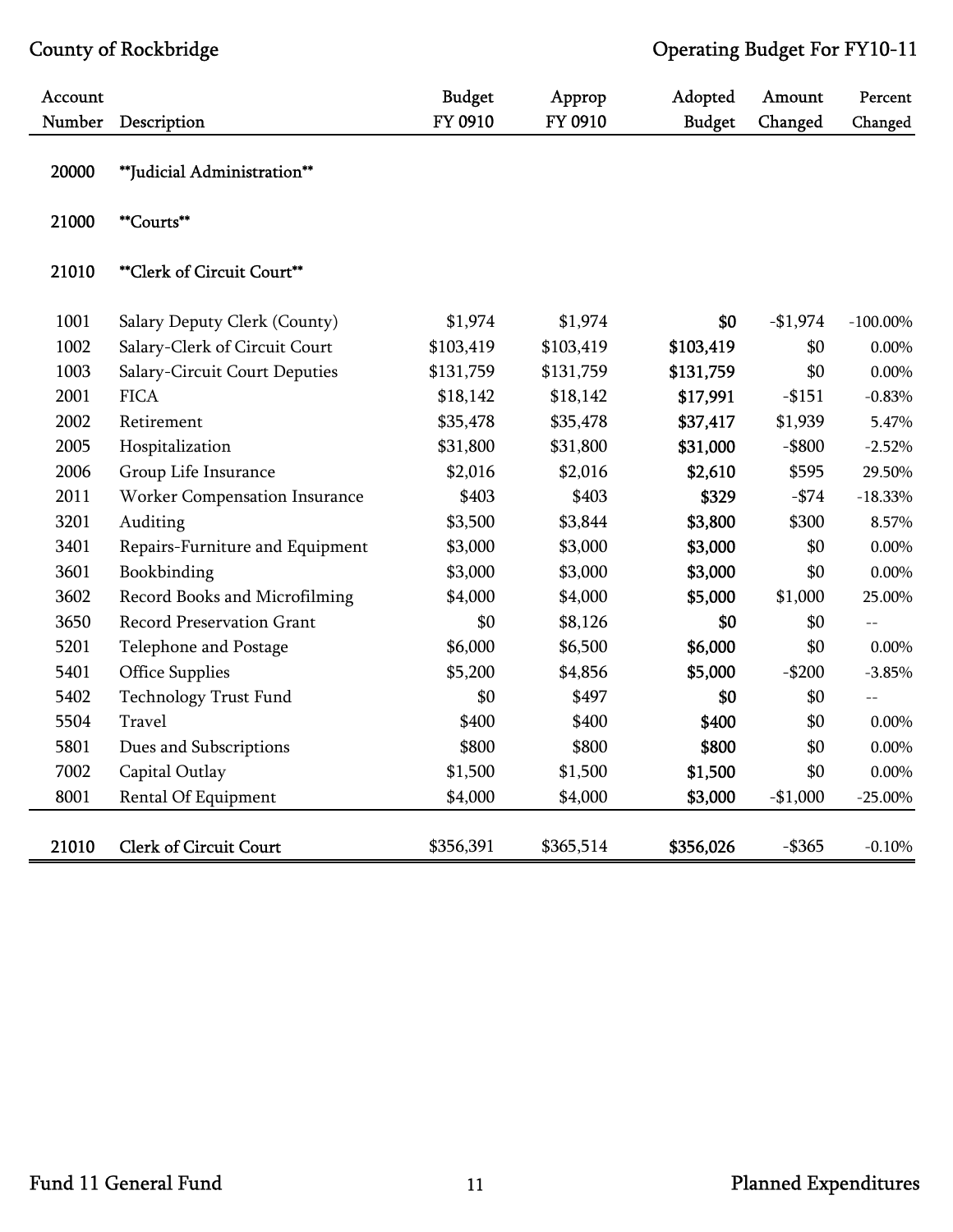| Account |                                 | <b>Budget</b> | Approp   | Adopted       | Amount    | Percent    |
|---------|---------------------------------|---------------|----------|---------------|-----------|------------|
| Number  | Description                     | FY 0910       | FY 0910  | <b>Budget</b> | Changed   | Changed    |
| 21020   | **Circuit Court**               |               |          |               |           |            |
| 1001    | Compensation-Stenographer       | \$31,415      | \$31,415 | \$31,415      | \$0       | 0.00%      |
| 1005    | Compensation-Jurors and Witness | \$7,500       | \$7,500  | \$5,000       | $-$2,500$ | $-33.33%$  |
| 1006    | Compensation-Jury Commission    | \$300         | \$300    | \$300         | \$0       | 0.00%      |
| 2001    | <b>FICA</b>                     | \$2,403       | \$2,403  | \$2,403       | \$0       | 0.00%      |
| 2002    | Retirement                      | \$4,700       | \$4,700  | \$4,998       | \$298     | 6.35%      |
| 2005    | Hospitalization                 | \$6,360       | \$6,360  | \$6,200       | $-$160$   | $-2.52%$   |
| 2006    | Group Life Insurance            | \$267         | \$267    | \$349         | \$82      | 30.59%     |
| 2011    | Worker Compensation Insurance   | \$53          | \$53     | \$44          | $-$ \$9   | $-17.65%$  |
| 3401    | Repairs-Furniture and Equipment | \$200         | \$200    | \$100         | $-$100$   | $-50.00\%$ |
| 5201    | Telephone                       | \$1,500       | \$1,500  | \$3,500       | \$2,000   | 133.33%    |
| 5202    | Postage                         | \$400         | \$400    | \$400         | \$0       | 0.00%      |
| 5401    | <b>Office Supplies</b>          | \$1,700       | \$1,700  | \$1,000       | $-$700$   | $-41.18%$  |
| 5402    | Supplies-Jury Commission        | \$1,200       | \$1,200  | \$1,300       | \$100     | 8.33%      |
| 5403    | Jury Supplies                   | \$400         | \$400    | \$400         | \$0       | 0.00%      |
| 5505    | Continuing Education            | \$500         | \$500    | \$500         | \$0       | 0.00%      |
| 7002    | Capital Outlay                  | \$0           | \$0      | \$0           | \$0       | $-\,-$     |
|         |                                 |               |          |               |           |            |
| 21020   | <b>Circuit Court</b>            | \$58,898      | \$58,898 | \$57,909      | -\$989    | $-1.68%$   |

### 21030 \*\*General District Court\*\*

| 3401  | Repairs-Furniture and Equipment | \$500   | \$500    | \$0     | $-$ \$500 | $-100.00\%$ |
|-------|---------------------------------|---------|----------|---------|-----------|-------------|
| 5201  | Telephone                       | \$3,900 | \$5,675  | \$4,200 | \$300     | 7.69%       |
| 5401  | <b>Office Supplies</b>          | \$0     | \$0      | \$500   | \$500     | $-$         |
| 5406  | Judge's Robe                    | \$125   | \$125    | \$125   | \$0       | $0.00\%$    |
| 5504  | Travel                          | \$1,000 | \$1,000  | \$1,000 | \$0       | $0.00\%$    |
| 5505  | Continuing Education            | \$500   | \$500    | \$500   | \$0       | $0.00\%$    |
| 7002  | Capital Outlay                  | \$500   | \$500    | \$0     | $-$ \$500 | $-100.00\%$ |
| 7003  | Purchase Of Office Furniture    | \$500   | \$500    | \$500   | \$0       | $0.00\%$    |
| 8001  | <b>Equipment Rental</b>         | \$2,600 | \$2,600  | \$2,800 | \$200     | 7.69%       |
|       |                                 |         |          |         |           |             |
| 21030 | <b>General District Court</b>   | \$9,625 | \$11,400 | \$9,625 | \$0       | $0.00\%$    |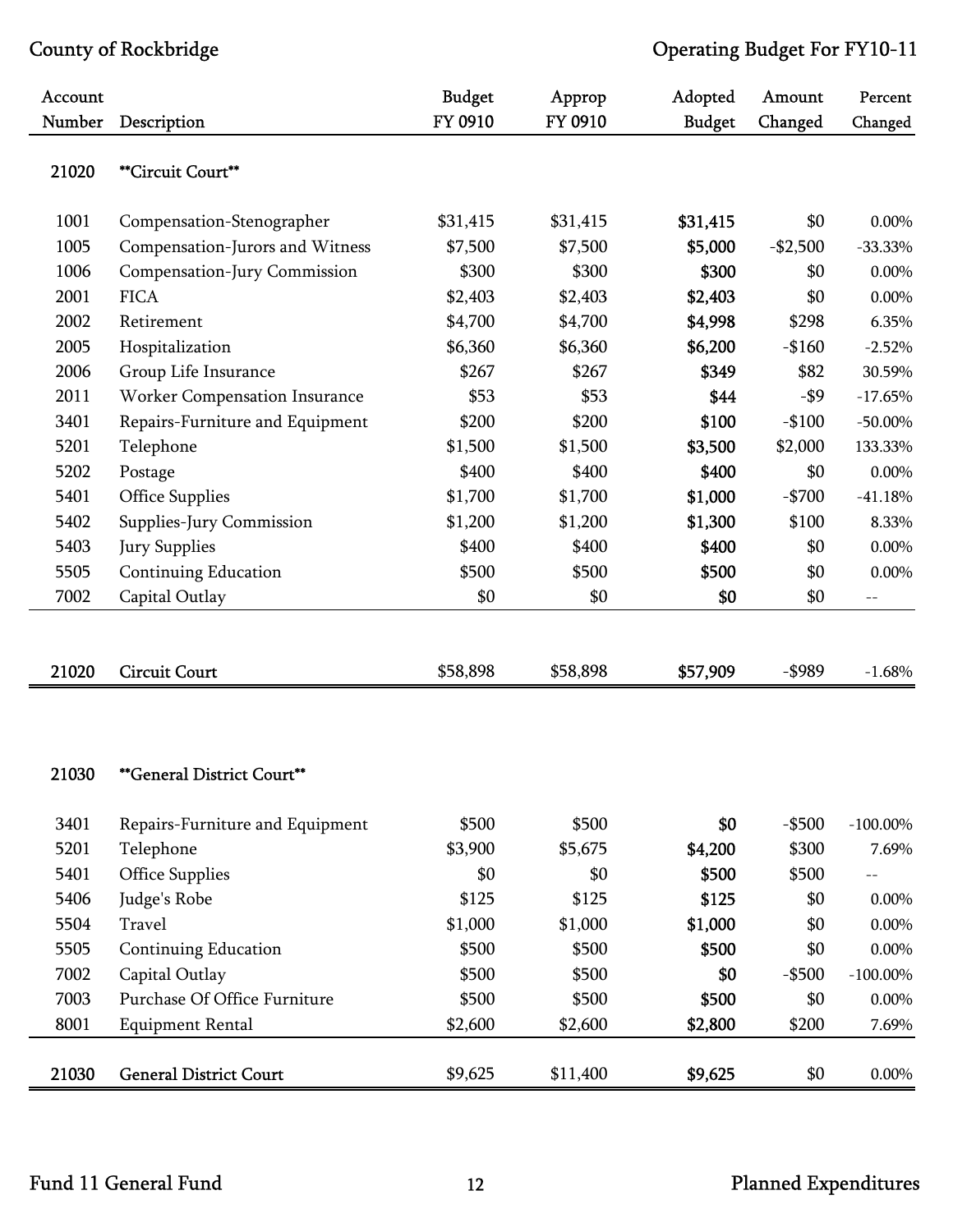| Account |                                         | <b>Budget</b> | Approp   | Adopted       | Amount    | Percent           |
|---------|-----------------------------------------|---------------|----------|---------------|-----------|-------------------|
| Number  | Description                             | FY 0910       | FY 0910  | <b>Budget</b> | Changed   | Changed           |
| 21035   | **Juvenile & Domestic Relations Court** |               |          |               |           |                   |
| 3401    | Repairs-Furniture and Equipment         | \$500         | \$500    | \$0           | $-$ \$500 | $-100.00\%$       |
| 5201    | Telephone                               | \$5,100       | \$5,100  | \$5,100       | \$0       | 0.00%             |
| 5401    | <b>Office Supplies</b>                  | \$0           | \$500    | \$500         | \$500     | $- -$             |
| 5406    | Judge's Robe                            | \$125         | \$125    | \$0           | $-$125$   | $-100.00\%$       |
| 5504    | Travel                                  | \$1,000       | \$1,000  | \$1,000       | \$0       | 0.00%             |
| 5505    | Continuing Education                    | \$500         | \$500    | \$500         | \$0       | 0.00%             |
| 7002    | Capital Outlay                          | \$0           | \$0      | \$0           | \$0       | $\qquad \qquad -$ |
| 7003    | Purchase of Office Furniture            | \$500         | \$500    | \$0           | $-$ \$500 | $-100.00\%$       |
| 8001    | Equipment Rental                        | \$2,600       | \$2,600  | \$2,500       | $-$100$   | $-3.85%$          |
|         |                                         |               |          |               |           |                   |
| 21035   | Juvenile & Domestic Relations Cour      | \$10,325      | \$10,825 | \$9,600       | $-$725$   | $-7.02\%$         |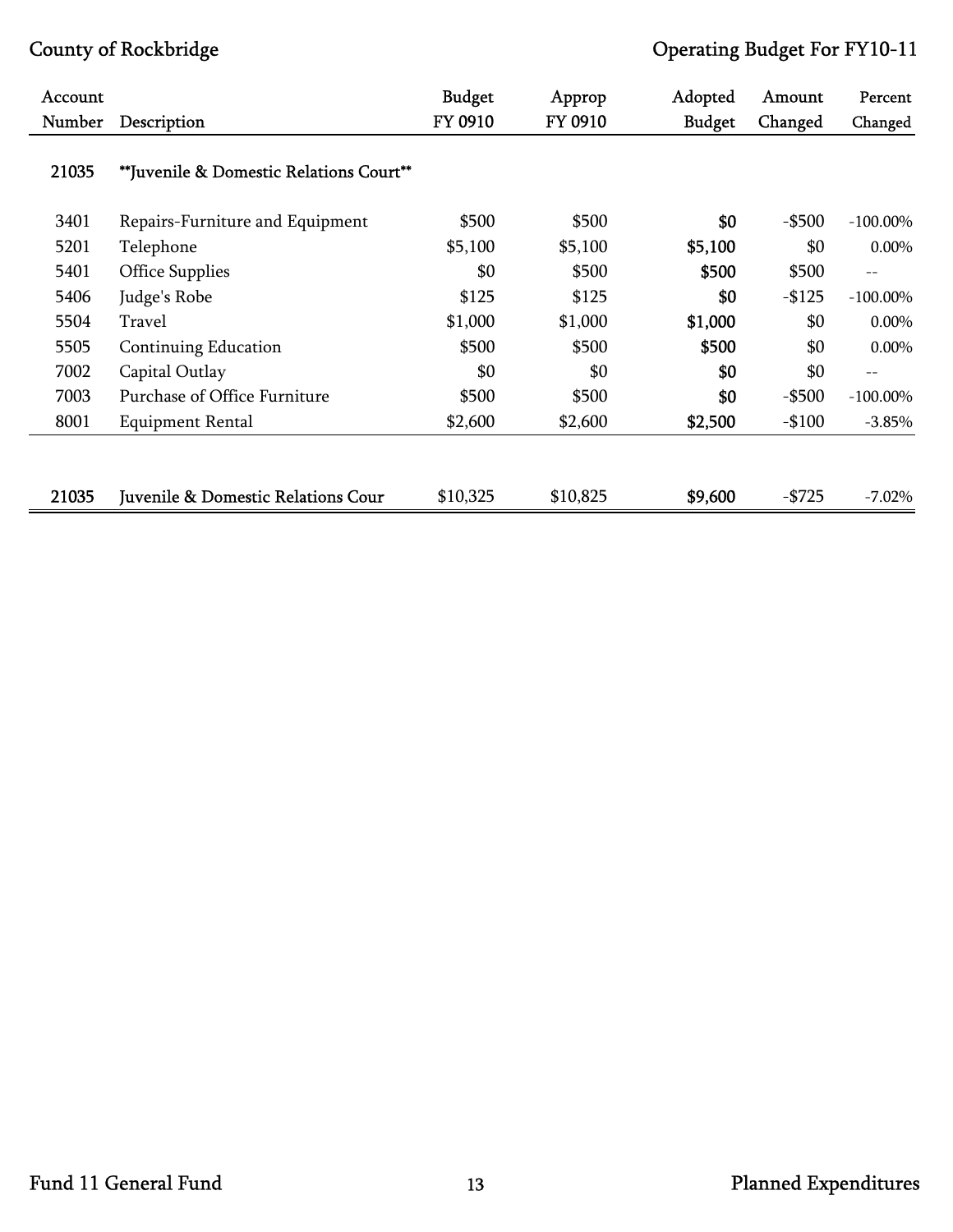| Account |                                       | <b>Budget</b> | Approp    | Adopted       | Amount       | Percent     |
|---------|---------------------------------------|---------------|-----------|---------------|--------------|-------------|
| Number  | Description                           | FY 0910       | FY 0910   | <b>Budget</b> | Changed      | Changed     |
| 21040   | **Combined Court Security**           |               |           |               |              |             |
| 1001    | Salary-Deputies                       | \$199,599     | \$199,599 | \$171,426     | $-$ \$28,173 | $-14.11%$   |
| 1002    | Part-Time Court Security Officer      | \$40,000      | \$40,000  | \$40,000      | \$0          | 0.00%       |
| 1008    | Overtime                              | \$8,000       | \$8,000   | \$0           | $-$ \$8,000  | $-100.00\%$ |
| 2001    | <b>FICA</b>                           | \$18,941      | \$18,941  | \$16,174      | $-$2,767$    | $-14.61%$   |
| 2002    | Retirement                            | \$29,860      | \$29,860  | \$27,274      | $-$2,586$    | $-8.66%$    |
| 2005    | Hospitalization                       | \$44,520      | \$44,520  | \$44,520      | \$0          | $0.00\%$    |
| 2006    | Group Life Insurance                  | \$1,697       | \$1,697   | \$1,903       | \$206        | 12.16%      |
| 2011    | <b>Workers Compensation Insurance</b> | \$5,695       | \$5,695   | \$3,510       | $- $2,185$   | $-38.37%$   |
| 3001    | <b>Medical Services</b>               | \$3,000       | \$3,000   | \$1,000       | $-$2,000$    | $-66.67\%$  |
| 3007    | Advertising                           | \$300         | \$300     | \$300         | \$0          | $0.00\%$    |
| 5201    | Telephone & Postage                   | \$3,000       | \$3,000   | \$0           | $- $3,000$   | $-100.00\%$ |
| 5401    | <b>Office Supplies</b>                | \$1,000       | \$1,000   | \$1,000       | \$0          | $0.00\%$    |
| 5410    | Uniforms                              | \$11,000      | \$11,000  | \$5,000       | $-$6,000$    | $-54.55%$   |
| 5411    | Ammunition                            | \$4,500       | \$4,500   | \$4,500       | \$0          | $0.00\%$    |
| 5501    | Training                              | \$6,000       | \$6,000   | \$5,000       | $-$1,000$    | $-16.67%$   |
| 5504    | Travel                                | \$3,000       | \$3,000   | \$1,500       | $-$1,500$    | $-50.00\%$  |
| 5801    | Dues & Subscriptions                  | \$0           | \$0       | \$0           | \$0          | $-$         |
| 7005    | Police Equipment                      | \$8,000       | \$8,000   | \$4,000       | $-$4,000$    | $-50.00\%$  |
| 7501    | Vehicle Expense                       | \$11,500      | \$11,500  | \$10,000      | $-$1,500$    | $-13.04%$   |
|         |                                       |               |           |               |              |             |
| 21040   | <b>Combined Court Security</b>        | \$399,612     | \$399,612 | \$337,106     | $-$ \$62,505 | $-15.64%$   |
| 21000   | <b>Courts Total</b>                   | \$834,851     | \$846,249 | \$770,266     | $-$64,585$   | $-7.74%$    |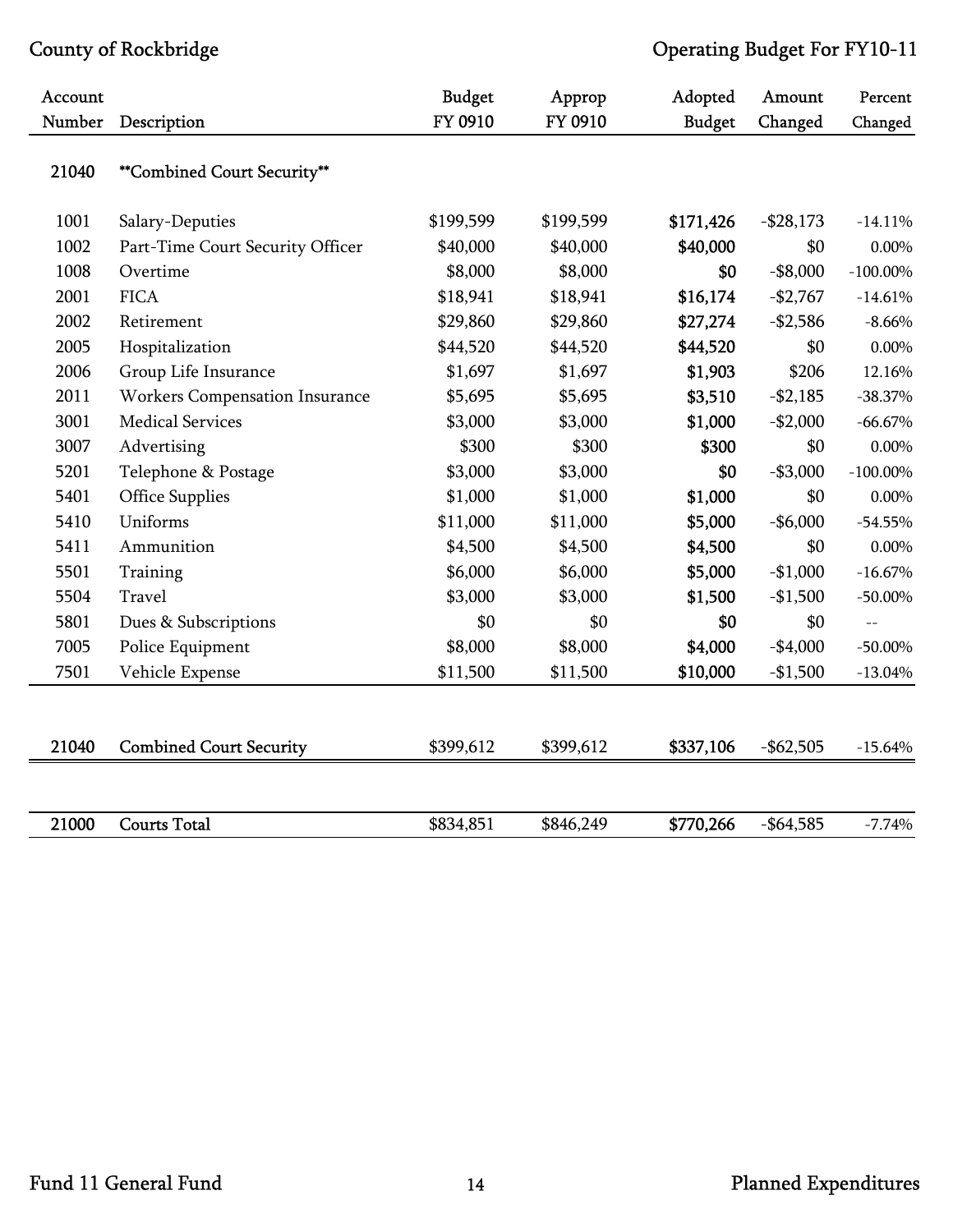| Account |                                   | <b>Budget</b> | Approp    | Adopted       | Amount    | Percent    |
|---------|-----------------------------------|---------------|-----------|---------------|-----------|------------|
| Number  | Description                       | FY 0910       | FY 0910   | <b>Budget</b> | Changed   | Changed    |
| 22000   | **Commonwealth's Attorney**       |               |           |               |           |            |
| 1001    | Salary Commonwealth's Attorney    | \$114,760     | \$114,760 | \$114,760     | \$0       | 0.00%      |
| 1002    | Salary-Asst Commonwealth's Attorr | \$128,142     | \$128,142 | \$128,142     | \$0       | 0.00%      |
| 1003    | Salary-Office Assistant           | \$33,925      | \$33,925  | \$33,925      | \$0       | $0.00\%$   |
| 1004    | Comp-Office Assist                | \$24,805      | \$24,805  | \$24,805      | \$0       | $0.00\%$   |
| 2001    | <b>FICA</b>                       | \$23,075      | \$23,075  | \$23,075      | \$0       | 0.00%      |
| 2002    | Retirement                        | \$45,124      | \$45,124  | \$47,990      | \$2,866   | 6.35%      |
| 2005    | Hospitalization                   | \$31,800      | \$31,800  | \$31,000      | $-$ \$800 | $-2.52%$   |
| 2006    | Group Life Insurance              | \$2,564       | \$2,564   | \$3,348       | \$784     | 30.59%     |
| 2011    | Worker Compensation Insurance     | \$362         | \$362     | \$362         | \$0       | $0.00\%$   |
| 3010    | Janitorial Services               | \$0           | \$0       | \$0           | \$0       |            |
| 3015    | <b>Contracted Services</b>        | \$2,000       | \$2,458   | \$2,000       | \$0       | 0.00%      |
| 3401    | Repairs-Furniture and Equipment   | \$1,300       | \$1,300   | \$1,000       | $-$ \$300 | $-23.08%$  |
| 5101    | Utilities                         | \$0           | \$0       | \$0           | \$0       | $-$        |
| 5201    | Telephone                         | \$4,000       | \$4,000   | \$3,000       | $-$1,000$ | $-25.00\%$ |
| 5202    | Postage and PO Box Rent           | \$1,000       | \$800     | \$800         | $-$200$   | $-20.00\%$ |
| 5401    | <b>Office Supplies</b>            | \$3,000       | \$3,000   | \$3,000       | \$0       | $0.00\%$   |
| 5504    | Travel                            | \$1,281       | \$2,781   | \$1,281       | \$0       | $0.00\%$   |
| 5505    | <b>Continuing Education</b>       | \$1,591       | \$1,591   | \$1,591       | \$0       | $0.00\%$   |
| 5802    | Dues                              | \$2,500       | \$2,500   | \$2,500       | \$0       | $0.00\%$   |
| 7001    | Purchase of Equipment             | \$3,000       | \$1,700   | \$3,000       | \$0       | 0.00%      |
| 8001    | Office Rent                       | \$0           | \$0       | \$0           | \$0       | $-$        |
|         |                                   |               |           |               |           |            |
| 22000   | <b>Commonwealth's Attorney</b>    | \$424,229     | \$424,687 | \$425,579     | \$1,350   | 0.32%      |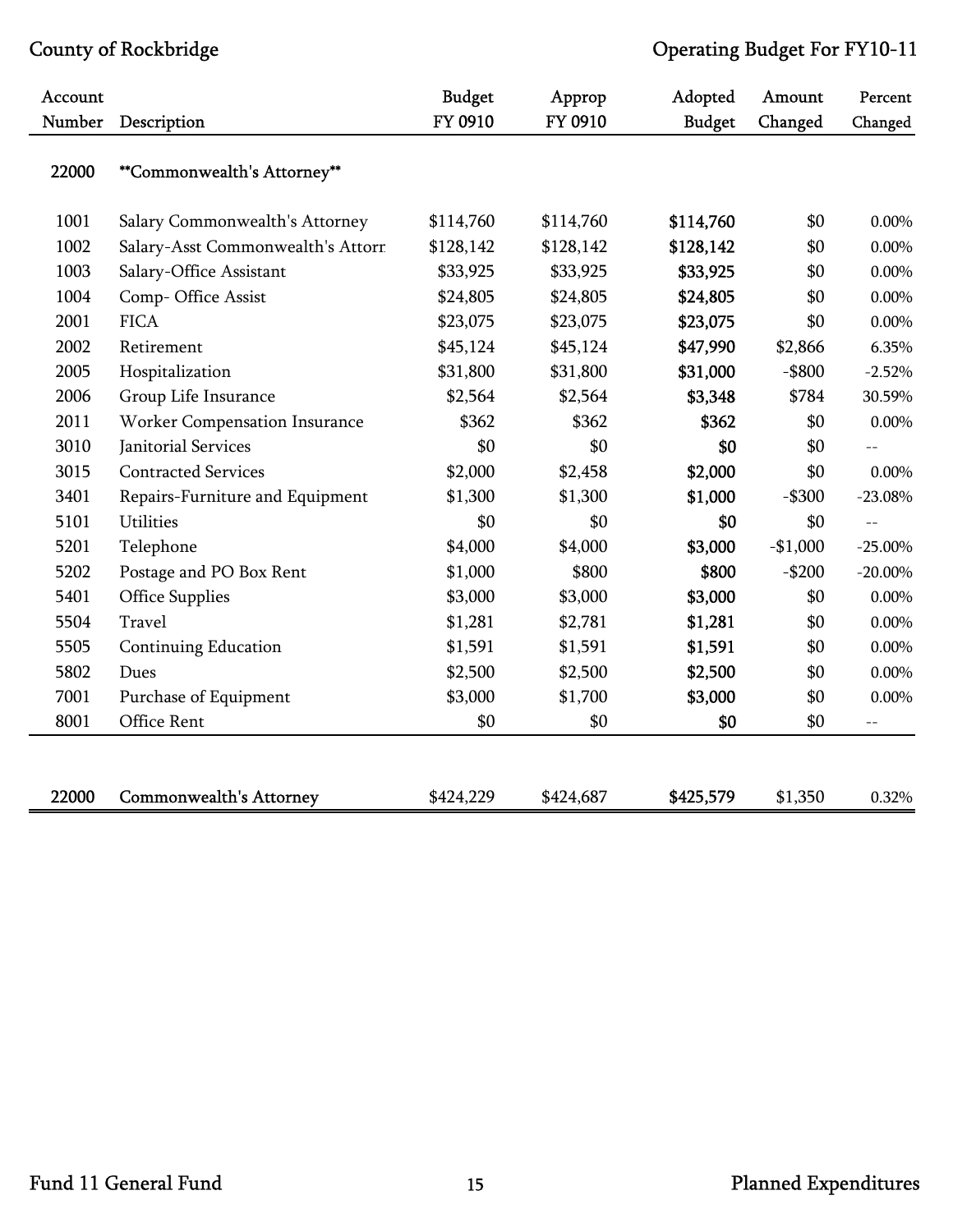| Account |                                   | <b>Budget</b> | Approp      | Adopted       | Amount       | Percent   |
|---------|-----------------------------------|---------------|-------------|---------------|--------------|-----------|
| Number  | Description                       | FY 0910       | FY 0910     | <b>Budget</b> | Changed      | Changed   |
| 22020   | **Victim Witness Coordinator**    |               |             |               |              |           |
| 1001    | Salary-Victim Witness Coordinator | \$33,647      | \$33,647    | \$33,647      | \$0          | 0.00%     |
| 2001    | <b>FICA</b>                       | \$2,574       | \$2,574     | \$2,574       | \$0          | 0.00%     |
| 2002    | Retirement                        | \$5,034       | \$5,034     | \$5,353       | \$320        | 6.35%     |
| 2005    | Hospitalization                   | \$6,360       | \$6,360     | \$6,200       | $-$160$      | $-2.52%$  |
| 2006    | Group Life Insurance              | \$286         | \$286       | \$373         | \$87         | 30.59%    |
| 2011    | Worker Compensation Insurance     | \$40          | \$40        | \$44          | \$3          | 8.33%     |
| 3401    | Repairs-Furniture and Equipment   | \$0           | \$0         | \$0           | \$0          | $-$       |
| 3402    | <b>Maintenance Contracts</b>      | \$0           | \$0         | \$0           | \$0          | $-$       |
| 5201    | Telephone and Postage             | \$2,133       | \$2,133     | \$1,800       | $-$ \$333    | $-15.61%$ |
| 5401    | <b>Office Supplies</b>            | \$792         | \$792       | \$700         | $-$ \$92     | $-11.62%$ |
| 5504    | Travel                            | \$1,320       | \$1,320     | \$1,320       | \$0          | $0.00\%$  |
| 5505    | <b>Continuing Education</b>       | \$657         | \$657       | \$657         | \$0          | 0.00%     |
| 5802    | Dues and Subscriptions            | \$189         | \$189       | \$189         | \$0          | $0.00\%$  |
| 7002    | Capital Outlay                    | \$0           | \$0         | \$0           | \$0          | $ -$      |
|         |                                   |               |             |               |              |           |
| 22020   | <b>Victim Witness Coordinator</b> | \$53,032      | \$53,032    | \$52,857      | $-$175$      | $-0.33%$  |
|         |                                   |               |             |               |              |           |
| 22000   | <b>Commonwealth Total</b>         | \$477,261     | \$477,719   | \$478,436     | \$1,175      | 0.25%     |
|         |                                   |               |             |               |              |           |
| 20000   | Judicial Administration           | \$1,312,112   | \$1,323,967 | \$1,248,702   | $-$ \$63,410 | $-4.83%$  |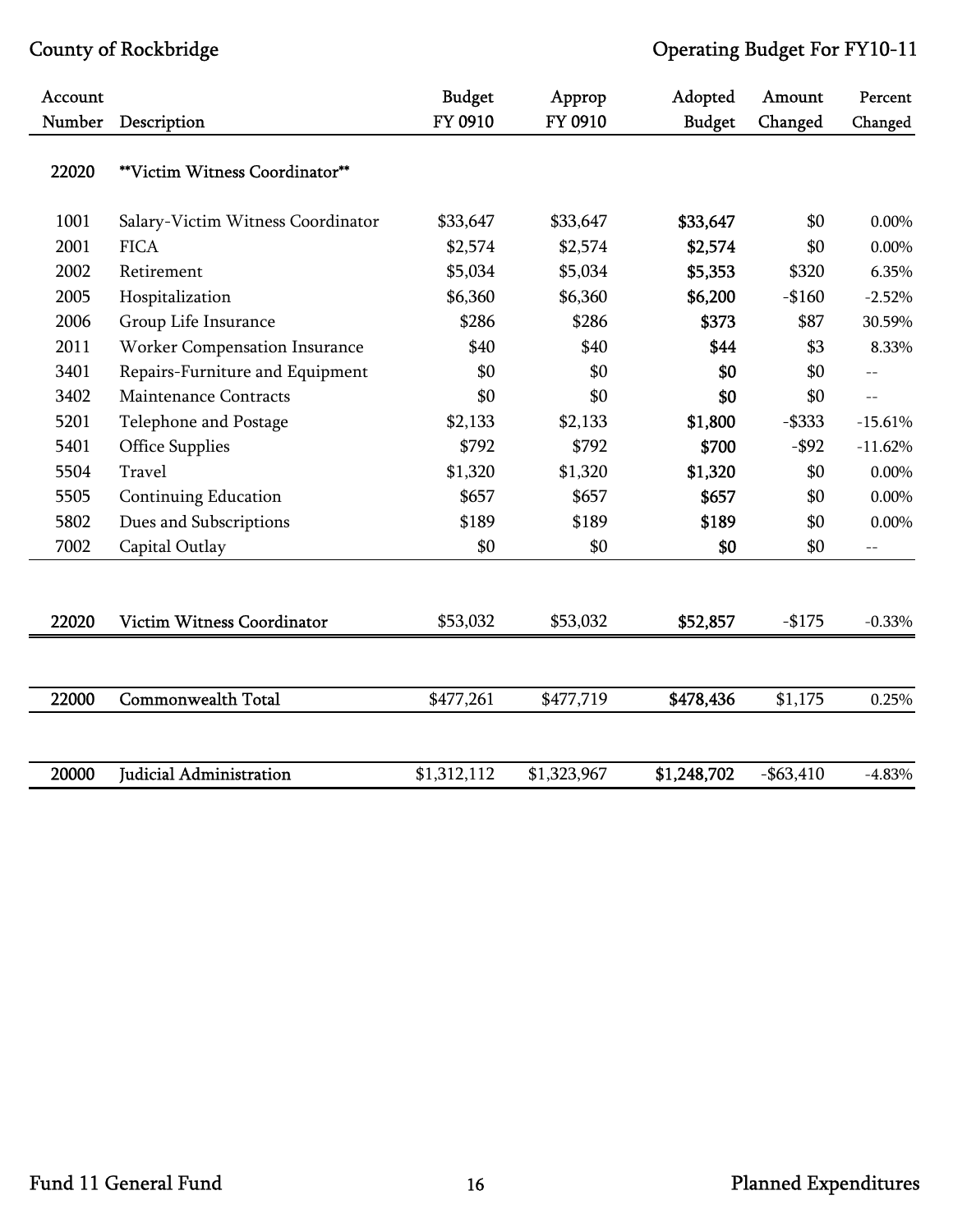| Account<br>Number | Description                            | <b>Budget</b><br>FY 0910 | Approp<br>FY 0910 | Adopted<br><b>Budget</b> | Amount<br>Changed | Percent<br>Changed |
|-------------------|----------------------------------------|--------------------------|-------------------|--------------------------|-------------------|--------------------|
| 30000             | **Public Safety**                      |                          |                   |                          |                   |                    |
| 31020             | **Sheriff**                            |                          |                   |                          |                   |                    |
| 1001              | Salary-Sheriff                         | \$81,209                 | \$81,209          | \$81,209                 | \$0               | 0.00%              |
| 1002              | Compensation-Clerical                  | \$60,989                 | \$60,989          | \$60,989                 | \$0               | 0.00%              |
| 1003              | Salaries-Deputies And Staff            | \$940,917                | \$940,917         | \$940,917                | \$0               | 0.00%              |
| 1005              | Part Time Help-Dispatchers             | \$16,960                 | \$16,960          | \$16,960                 | \$0               | 0.00%              |
| 1008              | Overtime                               | \$38,261                 | \$47,066          | \$38,261                 | \$0               | 0.00%              |
| 1013              | Domestic Violence Officer-Grant        | \$28,234                 | \$28,234          | \$28,234                 | \$0               | $0.00\%$           |
| 1014              | School Resources Grant                 | \$30,607                 | \$30,607          | \$30,256                 | $-$ \$351         | $-1.15%$           |
| 2001              | <b>FICA</b>                            | \$91,584                 | \$91,584          | \$91,557                 | $-$ \$27          | $-0.03%$           |
| 2002              | Retirement                             | \$170,837                | \$170,837         | \$181,629                | \$10,793          | 6.32%              |
| 2005              | Hospitalization                        | \$190,800                | \$190,800         | \$186,000                | $-$4,800$         | $-2.52%$           |
| 2006              | Group Life Insurance                   | \$9,707                  | \$9,707           | \$12,672                 | \$2,965           | 30.55%             |
| 2011              | Worker Compensation Insurance          | \$29,929                 | \$29,929          | \$19,665                 | $-$10,265$        | $-34.30%$          |
| 3001              | <b>Medical Services</b>                | \$1,200                  | \$1,200           | \$1,200                  | \$0               | $0.00\%$           |
| 3007              | Advertising                            | \$250                    | \$250             | \$250                    | \$0               | 0.00%              |
| 3401              | Repairs-Furniture And Equipment        | \$8,000                  | \$8,000           | \$8,000                  | \$0               | 0.00%              |
| 3403              | <b>Contractual Services</b>            | \$27,000                 | \$27,000          | \$27,000                 | \$0               | 0.00%              |
| 3404              | Criminal Investigation Expenses        | \$1,000                  | \$1,000           | \$1,000                  | \$0               | 0.00%              |
| 3406              | <b>Building Maintenance</b>            | \$6,000                  | \$6,000           | \$4,000                  | $-$2,000$         | $-33.33%$          |
| 3407              | <b>Building Fire Safety Compliance</b> | \$1,000                  | \$1,000           | \$1,000                  | \$0               | 0.00%              |
| 3501              | <b>Trash And Pest Control</b>          | \$500                    | \$500             | \$500                    | \$0               | $0.00\%$           |
| 5101              | Electricity                            | \$12,000                 | \$12,000          | \$12,000                 | \$0               | $0.00\%$           |
| 5102              | Water And Sewage                       | \$4,500                  | \$4,500           | \$4,500                  | \$0               | 0.00%              |
| 5103              | Fuel-Heating                           | \$9,000                  | \$9,000           | \$9,000                  | \$0               | 0.00%              |
| 5201              | Telephone And Postage                  | \$21,500                 | \$21,500          | \$18,500                 | $- $3,000$        | $-13.95%$          |
| 5307              | Property Insurance                     | \$1,270                  | \$3,080           | \$3,175                  | \$1,905           | 150.00%            |
| 5401              | Office Supplies                        | \$6,000                  | \$6,000           | \$6,000                  | \$0               | 0.00%              |
| 5402              | <b>Cleaning Supplies</b>               | \$1,500                  | \$1,500           | \$1,500                  | \$0               | 0.00%              |
| 5403              | <b>Crime Prevention</b>                | \$600                    | \$600             | \$600                    | \$0               | $0.00\%$           |
| 5406              | Photographic & Fingerprint Supplies    | \$2,500                  | \$2,500           | \$2,500                  | \$0               | 0.00%              |
| 5410              | Uniforms                               | \$12,500                 | \$12,500          | \$10,000                 | $-$2,500$         | $-20.00\%$         |
| 5411              | Ammunition and Tear Gas                | \$8,000                  | \$8,000           | \$8,000                  | \$0               | $0.00\%$           |
| 5501              | Travel Expense-Training School         | \$38,000                 | \$38,000          | \$34,000                 | $-$4,000$         | $-10.53%$          |
| 5801              | Dues And Subscriptions                 | \$2,500                  | \$2,500           | \$2,500                  | \$0               | 0.00%              |
| 5820              | Drug Task Force                        | \$3,000                  | \$3,000           | \$3,000                  | \$0               | 0.00%              |
| 7002              | Capital Outlay                         | \$25,000                 | \$25,000          | \$25,000                 | \$0               | $0.00\%$           |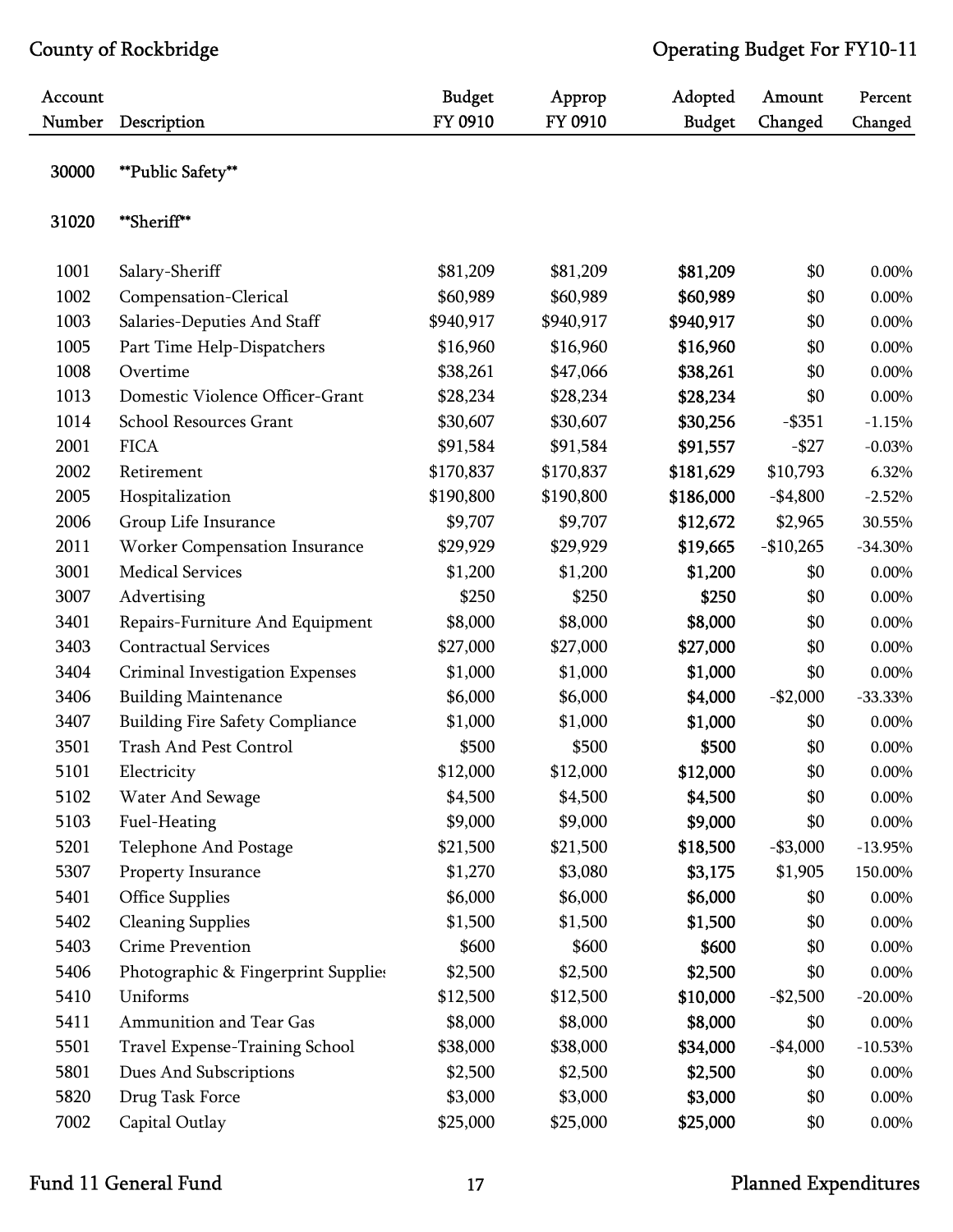| Account |                              | <b>Budget</b> | Approp      | Adopted       | Amount       | Percent   |
|---------|------------------------------|---------------|-------------|---------------|--------------|-----------|
| Number  | Description                  | FY 0910       | FY 0910     | <b>Budget</b> | Changed      | Changed   |
| 31020   | **Sheriff** (Continued)      |               |             |               |              |           |
| 7003    | Purchase of Office Equipment | \$4,000       | \$4,000     | \$4,000       | \$0          | 0.00%     |
| 7005    | Police Equipment             | \$8,538       | \$15,511    | \$8,538       | \$0          | 0.00%     |
| 7006    | Radio Communications         | \$9,500       | \$9,500     | \$6,500       | $- $3,000$   | $-31.58%$ |
| 31020   | Sheriff                      | \$1,904,892   | \$1,922,480 | \$1,890,612   | $-$14,280$   | $-0.75%$  |
|         |                              |               |             |               |              |           |
| 31030   | **Sheriffs Cars**            |               |             |               |              |           |
| 5301    | Auto Insurance               | \$20,000      | \$18,676    | \$19,236      | $-$ \$764    | $-3.82%$  |
| 7501    | Purchase of Cars             | \$106,156     | \$106,156   | \$70,016      | $-$ \$36,140 | $-34.04%$ |
| 31030   | <b>Sheriffs Cars</b>         | \$126,156     | \$124,832   | \$89,252      | $-$ \$36,904 | $-29.25%$ |
| 31000   | <b>Law Enforcement Total</b> | \$2,031,048   | \$2,047,312 | \$1,979,864   | $- $51,184$  | $-2.52%$  |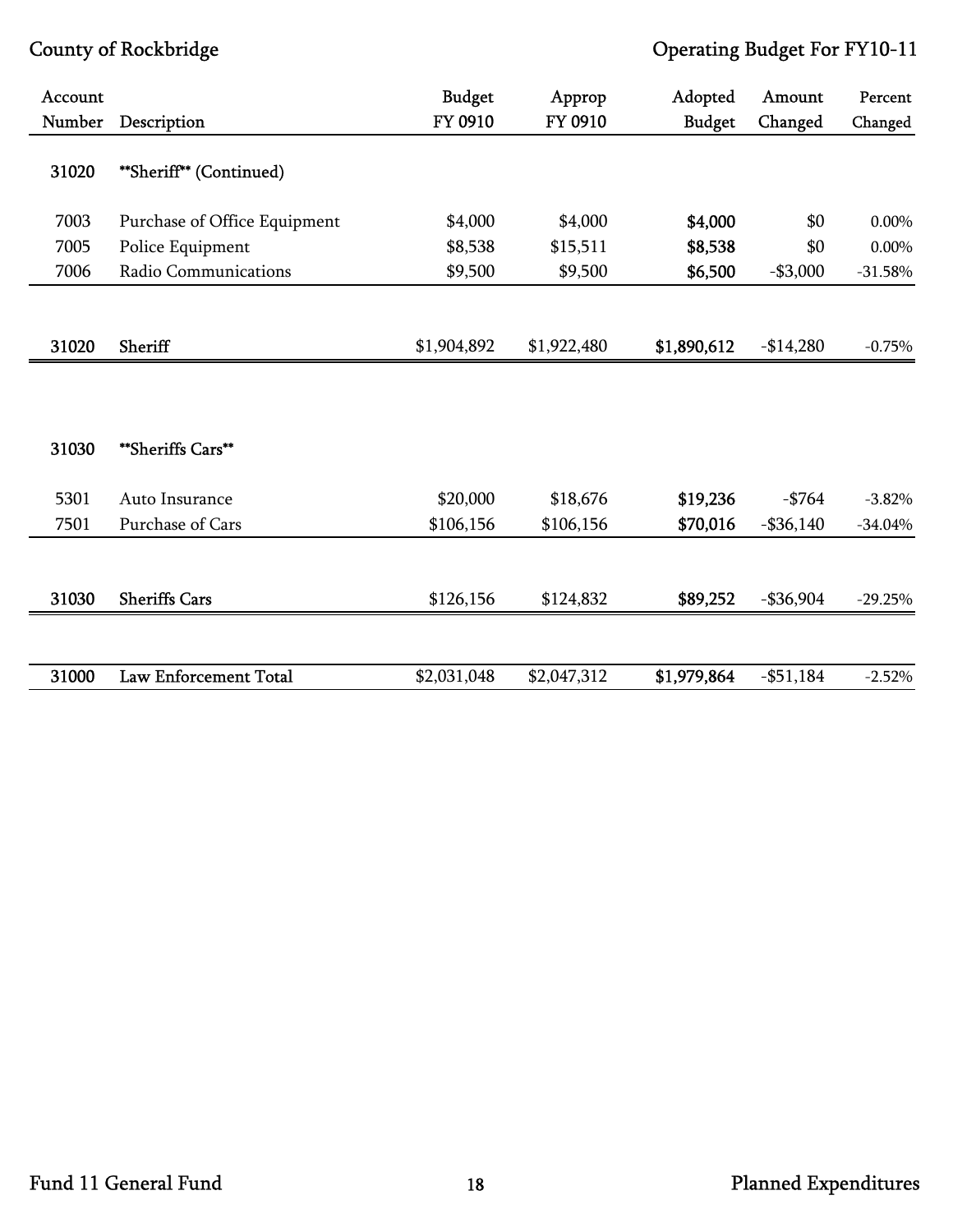| Account |                                     | <b>Budget</b> | Approp    | Adopted       | Amount       | Percent     |
|---------|-------------------------------------|---------------|-----------|---------------|--------------|-------------|
| Number  | Description                         | FY 0910       | FY 0910   | <b>Budget</b> | Changed      | Changed     |
| 32000   | <b>**Fire and Rescue Services**</b> |               |           |               |              |             |
| 32040   | **Fire Prevention**                 |               |           |               |              |             |
| 3005    | Pmt Under Joint Services-Fire       | \$108,750     | \$108,750 | \$108,751     | \$1          | 0.00%       |
| 3901    | <b>State Forest Fire Protection</b> | \$11,894      | \$15,725  | \$15,725      | \$3,831      | 32.21%      |
| 5404    | Purchase of Foam                    | \$7,500       | \$7,500   | \$7,500       | \$0          | 0.00%       |
| 5601    | Contributions-Fire Department       | \$644,524     | \$644,524 | \$644,524     | \$0          | 0.00%       |
| 5604    | Contributions-Fire Program Fund     | \$43,000      | \$43,000  | \$43,000      | \$0          | 0.00%       |
| 5605    | Contribution-Fire Training          | \$10,000      | \$10,000  | \$10,000      | \$0          | 0.00%       |
| 5606    | Contribution-Montebello             | \$4,000       | \$4,000   | \$0           | $-$4,000$    | $-100.00\%$ |
| 5607    | Cont-Interest Pmt/Fire Companies    | \$15,000      | \$15,000  | \$25,000      | \$10,000     | 66.67%      |
| 7005    | <b>Communications System</b>        | \$1,000       | \$1,000   | \$1,000       | \$0          | 0.00%       |
|         |                                     |               |           |               |              |             |
| 32040   | <b>Fire Prevention</b>              | \$845,668     | \$849,499 | \$855,500     | \$9,832      | 1.16%       |
|         |                                     |               |           |               |              |             |
|         |                                     |               |           |               |              |             |
| 32050   | <b>**Rescue Services**</b>          |               |           |               |              |             |
| 3005    | Pmt Under Joint Services-Rescue     | \$110,960     | \$110,960 | \$72,050      | $-$ \$38,910 | $-35.07\%$  |
| 3070    | E-911 Contractual Costs             | \$6,000       | \$6,000   | \$6,000       | \$0          | 0.00%       |
| 5601    | Contribution-Rescue Squads          | \$397,335     | \$403,542 | \$397,335     | \$0          | 0.00%       |
| 5602    | Cont. Cent Shen EMS Council         | \$9,601       | \$9,601   | \$9,601       | \$0          | $0.00\%$    |
| 5603    | Contr.-Rock. Emergency Rescue Gro   | \$10,000      | \$10,000  | \$10,000      | \$0          | 0.00%       |
| 5607    | Cont.-Interest Payment/Rescue Squa  | \$15,000      | \$15,000  | \$25,000      | \$10,000     | 66.67%      |
| 5609    | DMV Fee Remittance - 4 For Life     | \$19,000      | \$19,000  | \$19,000      | \$0          | 0.00%       |
| 7007    | Rescue Service-EMS System           | \$250         | \$250     | \$250         | \$0          | $0.00\%$    |
|         |                                     |               |           |               |              |             |
| 32050   | <b>Rescue Services</b>              | \$568,146     | \$574,353 | \$539,236     | $-$28,910$   | $-5.09\%$   |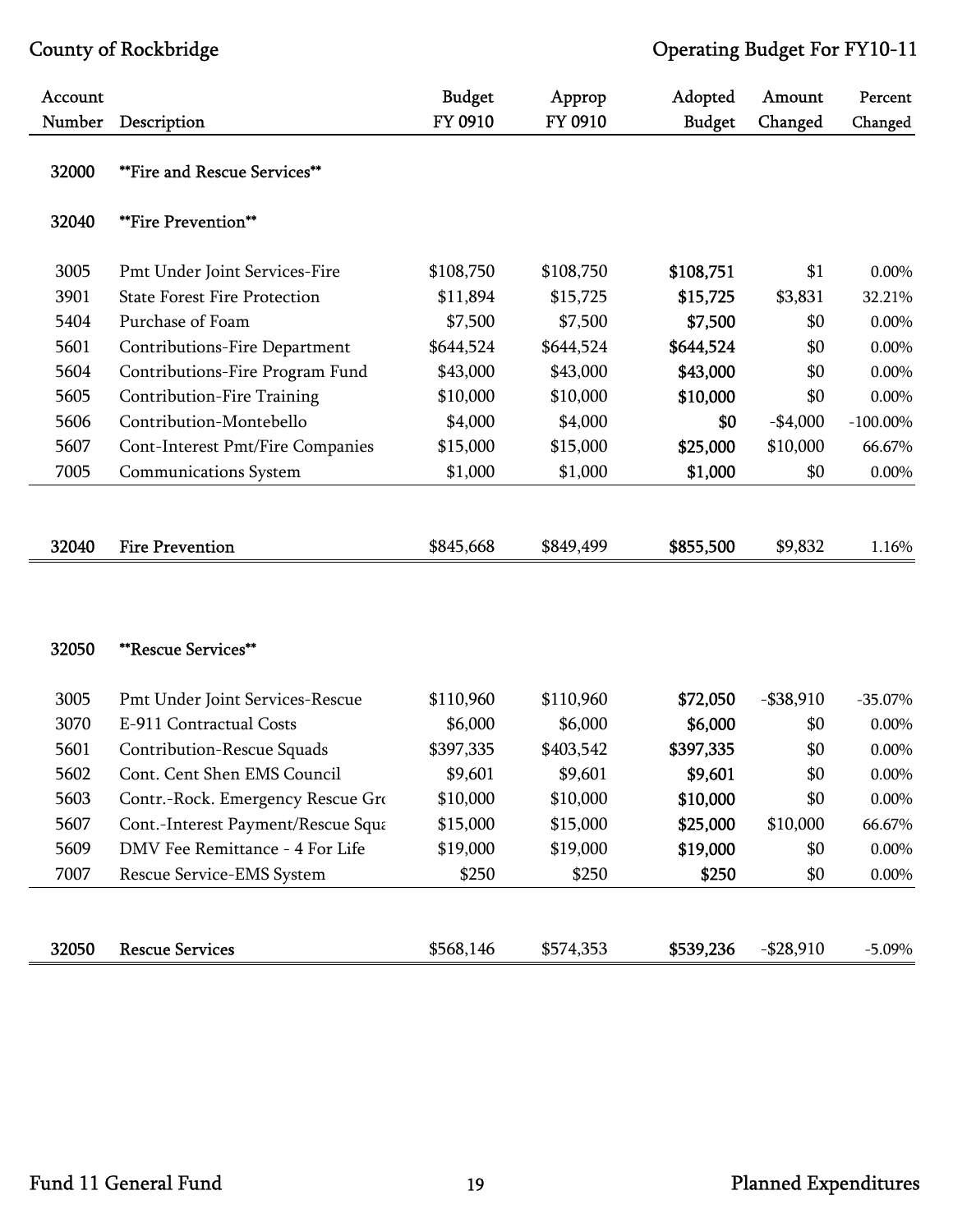| Account<br>Number | Description                       | <b>Budget</b><br>FY 0910 | Approp<br>FY 0910 | Adopted<br><b>Budget</b> | Amount<br>Changed | Percent<br>Changed |
|-------------------|-----------------------------------|--------------------------|-------------------|--------------------------|-------------------|--------------------|
| 32060             | **E-911 Systems**                 |                          |                   |                          |                   |                    |
| 6911              | Co Share-Consolidated Dispatch    | \$579,240                | \$579,240         | \$570,063                | $-$9,177$         | $-1.58%$           |
| 32060             | E-911 Systems                     | \$579,240                | \$579,240         | \$570,063                | $-$9,177$         | $-1.58%$           |
| 32080             | <b>**Emergency Services**</b>     |                          |                   |                          |                   |                    |
| 1005              | Haz-Mat Compensation              | \$45,455                 | \$45,455          | \$45,455                 | \$0               | 0.00%              |
| 2001              | Haz-Mat FICA                      | \$3,477                  | \$3,477           | \$3,477                  | \$0               | 0.00%              |
| 2002              | Retirement                        | \$6,800                  | \$6,800           | \$7,232                  | \$432             | 6.35%              |
| 2005              | Hospitalization                   | \$6,360                  | \$6,360           | \$6,200                  | $-$160$           | $-2.52%$           |
| 2006              | Group Life Insurance              | \$386                    | \$386             | \$505                    | \$118             | 30.59%             |
| 2011              | Haz-Mat Worker Comp Insurance     | \$993                    | \$993             | \$845                    | $-$148$           | $-14.89%$          |
| 3001              | <b>Contracted Services</b>        | \$13,800                 | \$13,800          | \$12,500                 | $-$1,300$         | $-9.42%$           |
| 3003              | <b>Emergency Grant</b>            | \$0                      | \$43,800          | \$0                      | \$0               | $-$                |
| 3501              | Reimb-Fire Depts. & Rescue Squads | \$8,150                  | \$14,382          | \$8,150                  | \$0               | 0.00%              |
| 5201              | Telephone                         | \$2,200                  | \$2,200           | \$2,200                  | \$0               | 0.00%              |
| 5203              | Air Time Rental-Pagers            | \$1,100                  | \$1,100           | \$1,050                  | $-$ \$50          | $-4.55%$           |
| 5404              | Haz-Mat Materials & Supplies      | \$2,100                  | \$2,100           | \$2,100                  | \$0               | 0.00%              |
| 5505              | Training                          | \$5,300                  | \$5,300           | \$5,000                  | $-$ \$300         | $-5.66%$           |
| 5603              | LEPC Implementation               | \$2,400                  | \$2,400           | \$2,400                  | \$0               | $0.00\%$           |
| 5801              | Dues & Subscriptions              | \$300                    | \$300             | \$300                    | \$0               | $0.00\%$           |
| 7001              | <b>Equipment Grant</b>            | \$0                      | \$0               | \$0                      | \$0               | $-$                |
| 7003              | Flash Flood Warning System        | \$2,500                  | \$2,500           | \$2,500                  | \$0               | $0.00\%$           |
| 8001              | Capital Outlay                    | \$0                      | \$0               | \$0                      | \$0               | $--$               |
| 32080             | <b>Emergency Services</b>         | \$101,322                | \$151,354         | \$99,914                 | $-$1,408$         | $-1.39%$           |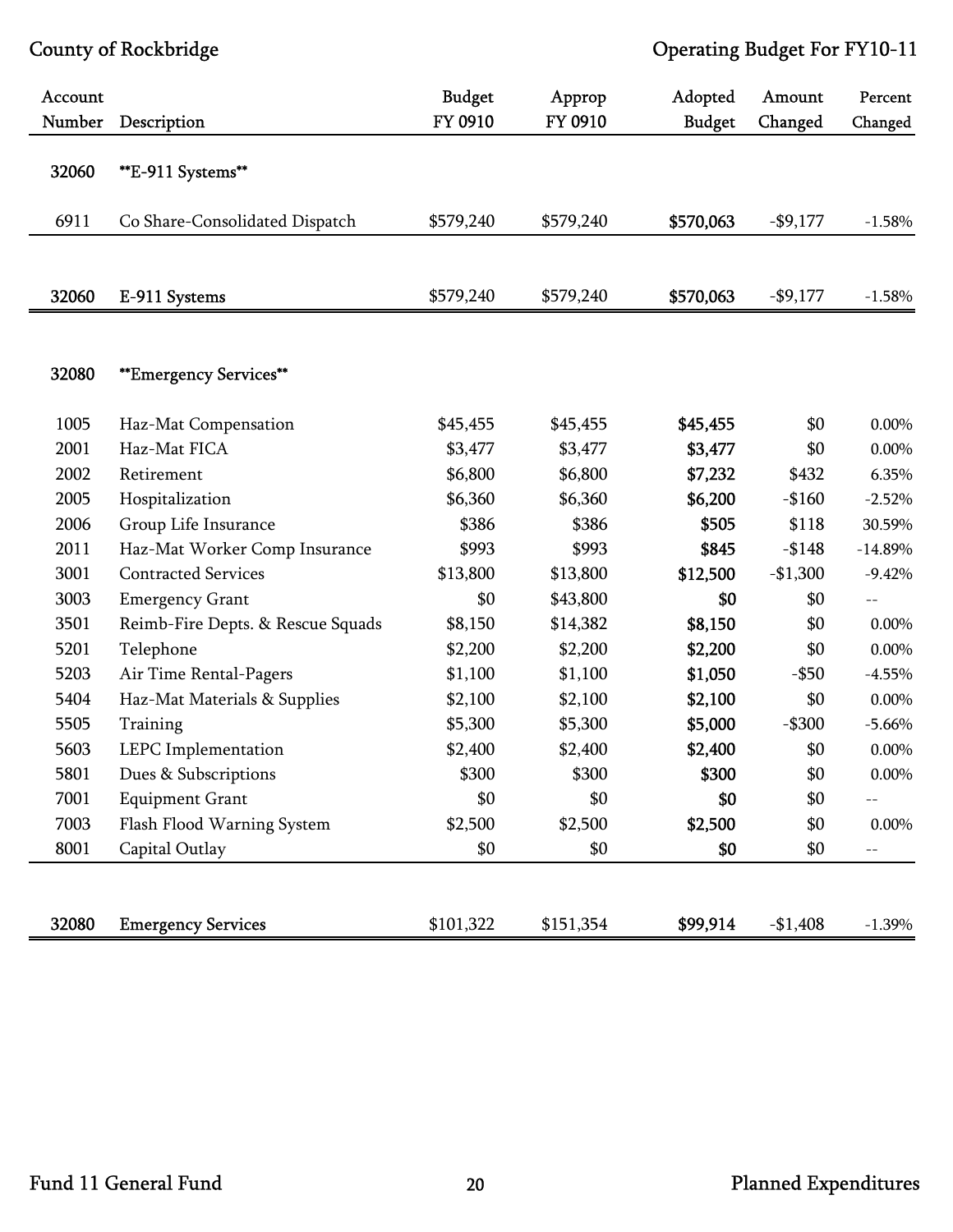| Account<br>Number | Description                         | <b>Budget</b><br>FY 0910 | Approp<br>FY 0910 | Adopted<br><b>Budget</b> | Amount<br>Changed | Percent<br>Changed |
|-------------------|-------------------------------------|--------------------------|-------------------|--------------------------|-------------------|--------------------|
| 33010             | <b>**Correction And Detention**</b> |                          |                   |                          |                   |                    |
| 3001              | <b>Operational Charges</b>          | \$503,361                | \$503,361         | \$766,144                | \$262,783         | 52.21%             |
|                   |                                     |                          |                   |                          |                   |                    |
| 33010             | <b>Correction And Detention</b>     | \$503,361                | \$503,361         | \$766,144                | \$262,783         | 52.21%             |
|                   |                                     |                          |                   |                          |                   |                    |
| 33030             | **Juvenile Probation Office**       |                          |                   |                          |                   |                    |
| 3005              | Repairs-Furniture and Equipment     | \$600                    | \$600             | \$250                    | $-$ \$350         | $-58.33%$          |
| 5201              | Telephone                           | \$6,500                  | \$6,500           | \$5,500                  | $-$1,000$         | $-15.38%$          |
| 5203              | Pager System-Air Time Rental        | \$300                    | \$300             | \$300                    | \$0               | $0.00\%$           |
| 5401              | <b>Office Supplies</b>              | \$850                    | \$850             | \$250                    | $-$ \$600         | $-70.59%$          |
| 7002              | Capital Outlay                      | \$0                      | \$0               | \$0                      | \$0               | $-$                |
|                   |                                     |                          |                   |                          |                   |                    |
| 33030             | Juvenile Probation Office           | \$8,250                  | \$8,250           | \$6,300                  | $-$1,950$         | $-23.64%$          |
|                   |                                     |                          |                   |                          |                   |                    |
| 33040             | ** Other Institutional Care**       |                          |                   |                          |                   |                    |
| 33040             | Juvenile Detention Home Care        | \$83,706                 | \$83,706          | \$41,155                 | $-$ \$42,551      | $-50.83%$          |
|                   |                                     |                          |                   |                          |                   |                    |
| 33040             | <b>Other Institutional Care</b>     | \$83,706                 | \$83,706          | \$41,155                 | $-$ \$42,551      | $-50.83%$          |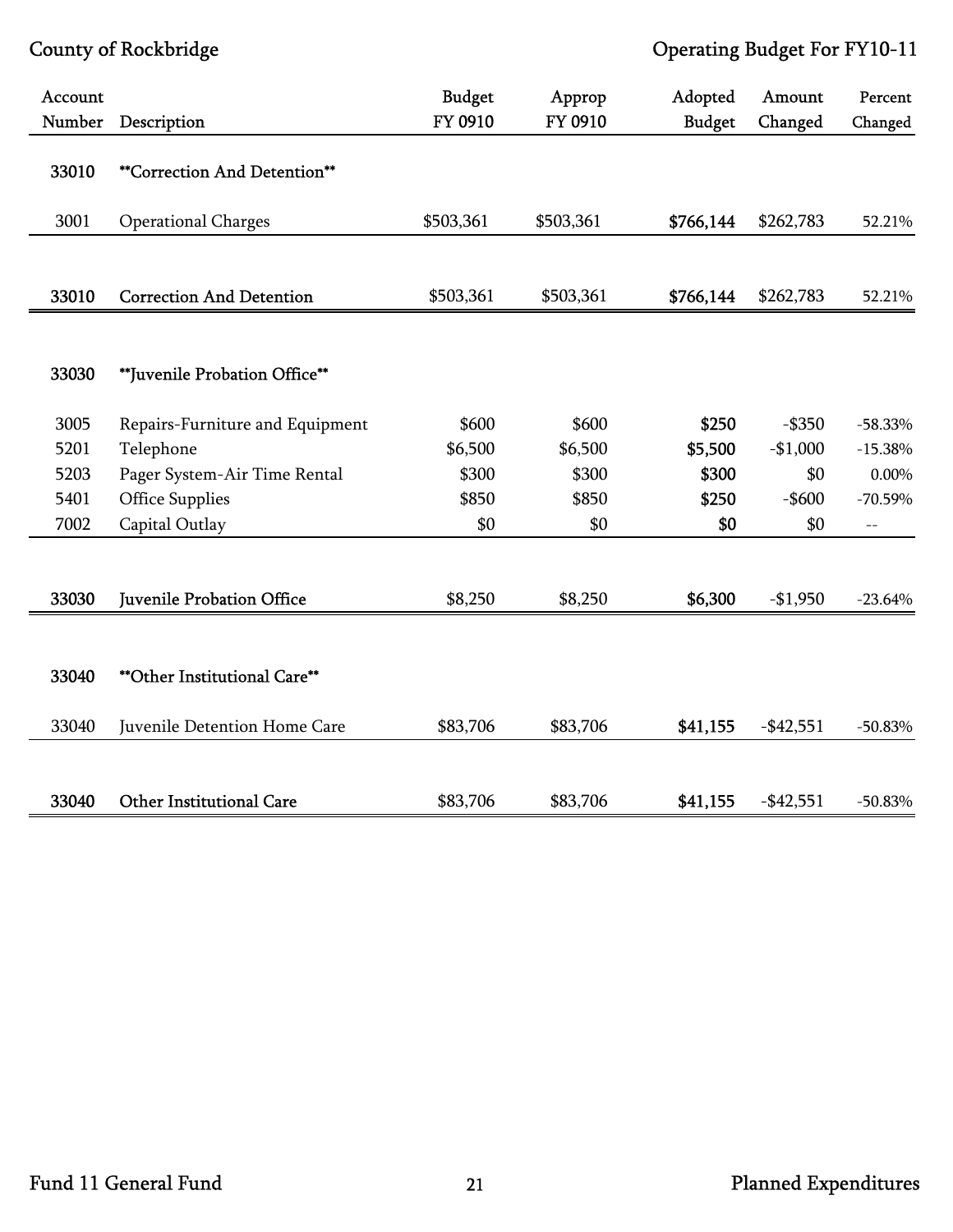| Account |                                    | <b>Budget</b> | Approp    | Adopted       | Amount    | Percent     |
|---------|------------------------------------|---------------|-----------|---------------|-----------|-------------|
| Number  | Description                        | FY 0910       | FY 0910   | <b>Budget</b> | Changed   | Changed     |
| 34000   | **Inspections**                    |               |           |               |           |             |
| 34010   | **Building Inspection**            |               |           |               |           |             |
| 1001    | Salary-Building Official           | \$61,227      | \$61,227  | \$61,227      | \$0       | 0.00%       |
| 1002    | Compensation-Clerical              | \$0           | \$0       | \$36,103      | \$36,103  |             |
| 1004    | <b>Building Inspector</b>          | \$74,909      | \$74,909  | \$74,909      | \$0       | $0.00\%$    |
| 2001    | <b>FICA</b>                        | \$10,414      | \$10,414  | \$13,176      | \$2,762   | 26.52%      |
| 2002    | Retirement                         | \$20,366      | \$20,366  | \$27,403      | \$7,037   | 34.55%      |
| 2005    | Hospitalization                    | \$19,080      | \$19,080  | \$24,800      | \$5,720   | 29.98%      |
| 2006    | Group Life Insurance               | \$1,157       | \$1,157   | \$1,912       | \$755     | 65.22%      |
| 2011    | Worker Compensation Insurance      | \$2,764       | \$2,764   | \$2,583       | $- $181$  | $-6.55%$    |
| 3007    | Advertising                        | \$500         | \$500     | \$250         | $-$ \$250 | $-50.00\%$  |
| 3901    | Permit Surcharge 2.00%             | \$2,200       | \$2,276   | \$5,000       | \$2,800   | 127.27%     |
| 5005    | Registrations, Dues, Certification | \$3,550       | \$3,550   | \$1,775       | $-$1,775$ | $-50.00\%$  |
| 5201    | Telephone & Postage                | \$4,000       | \$4,000   | \$4,000       | \$0       | $0.00\%$    |
| 5301    | Auto Insurance                     | \$1,850       | \$1,850   | \$1,726       | $-124$    | $-6.70%$    |
| 5401    | <b>Office Supplies</b>             | \$1,000       | \$1,300   | \$500         | $-$ \$500 | $-50.00\%$  |
| 5405    | Professional Books                 | \$1,600       | \$1,600   | \$1,600       | \$0       | $0.00\%$    |
| 5406    | Permit Forms                       | \$2,500       | \$2,500   | \$2,800       | \$300     | 12.00%      |
| 5410    | Uniforms                           | \$0           | \$0       | \$0           | \$0       | $-$         |
| 5504    | Travel                             | \$2,500       | \$2,500   | \$1,500       | $-$1,000$ | $-40.00\%$  |
| 7002    | Capital Outlay                     | \$4,685       | \$4,685   | \$0           | $-$4,685$ | $-100.00\%$ |
|         |                                    |               |           |               |           |             |
| 34010   | <b>Building Inspection</b>         | \$214,302     | \$214,678 | \$261,264     | \$46,962  | 21.91%      |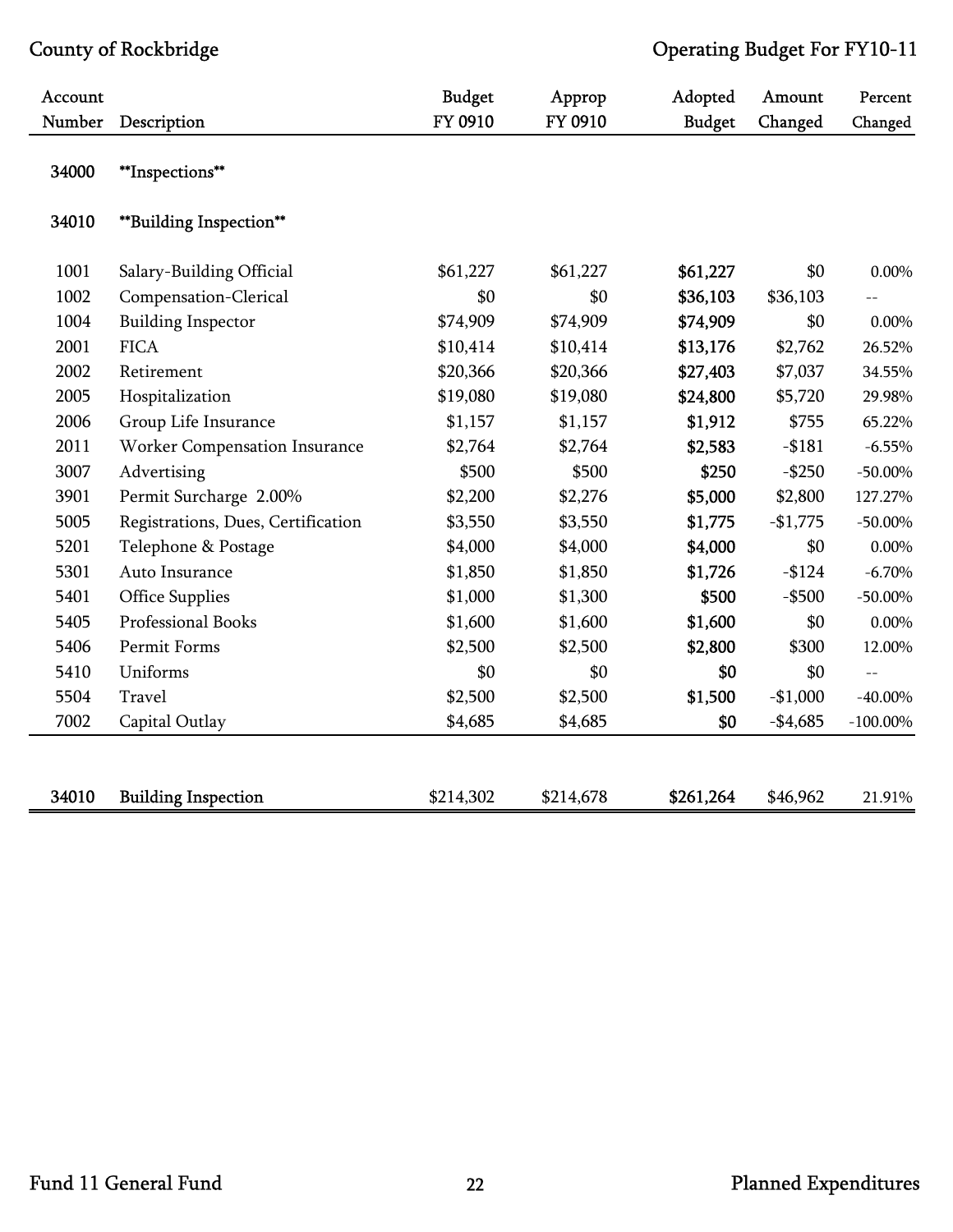| Account |                                       | <b>Budget</b> | Approp      | Adopted       | Amount     | Percent     |
|---------|---------------------------------------|---------------|-------------|---------------|------------|-------------|
| Number  | Description                           | FY 0910       | FY 0910     | <b>Budget</b> | Changed    | Changed     |
| 34015   | **Erosion & Sediment Control**        |               |             |               |            |             |
| 1003    | Salaries                              | \$46,539      | \$46,539    | \$46,539      | \$0        | 0.00%       |
| 2001    | <b>FICA</b>                           | \$3,560       | \$3,560     | \$3,560       | \$0        | $0.00\%$    |
| 2002    | Retirement                            | \$6,962       | \$6,962     | \$7,404       | \$442      | 6.35%       |
| 2005    | Hospitalization                       | \$6,360       | \$6,360     | \$6,200       | $-$160$    | $-2.52%$    |
| 2006    | Group Life Insurance                  | \$396         | \$396       | \$517         | \$121      | 30.59%      |
| 2011    | Workers Comp Insurance                | \$945         | \$945       | \$866         | $-$ \$79   | $-8.37\%$   |
| 3002    | <b>Contracted Services</b>            | \$3,000       | \$5,485     | \$5,000       | \$2,000    | 66.67%      |
| 3007    | Advertising                           | \$300         | \$300       | \$250         | $-$ \$50   | $-16.67%$   |
| 5005    | Registrations, Dues, Certification    | \$500         | \$500       | \$750         | \$250      | 50.00%      |
| 5201    | Telephone & Postage                   | \$2,600       | \$2,600     | \$2,000       | $-$ \$600  | $-23.08%$   |
| 5301    | Auto Insurance                        | \$630         | \$630       | \$630         | \$0        | 0.00%       |
| 5401    | <b>Office Supplies</b>                | \$2,000       | \$2,250     | \$1,000       | $-$1,000$  | $-50.00\%$  |
| 5405    | Professional Books                    | \$300         | \$300       | \$300         | \$0        | $0.00\%$    |
| 5406    | Permit Forms                          | \$500         | \$500       | \$500         | \$0        | $0.00\%$    |
| 5410    | Uniforms                              | \$250         | \$250       | \$150         | $-$100$    | $-40.00\%$  |
| 5504    | Travel                                | \$500         | \$500       | \$500         | \$0        | $0.00\%$    |
| 7002    | Capital Outlay                        | \$4,685       | \$4,685     | \$0           | $-$4,685$  | $-100.00\%$ |
|         |                                       |               |             |               |            |             |
|         |                                       |               |             |               |            |             |
| 34015   | <b>Erosion &amp; Sediment Control</b> | \$80,027      | \$82,762    | \$76,166      | $- $3,861$ | $-4.82%$    |
|         |                                       |               |             |               |            |             |
| 35000   | **Other Protection**                  |               |             |               |            |             |
| 35090   | <b>Other Protective Services</b>      |               |             |               |            |             |
|         |                                       |               |             |               |            |             |
| 3001    | Medical Examiner's Fees               | \$350         | \$350       | \$350         | \$0        | 0.00%       |
| 5203    | Pager System-Magistrate               | \$2,000       | \$2,000     | \$1,500       | $-$ \$500  | $-25.00\%$  |
| 5601    | Contribution to SPCA                  | \$143,100     | \$143,100   | \$143,100     | \$0        | 0.00%       |
| 5602    | Cont/Operation of Magistrate          | \$500         | \$500       | \$500         | \$0        | 0.00%       |
|         |                                       |               |             |               |            |             |
| 35090   | <b>Other Protective Services</b>      | \$145,950     | \$145,950   | \$145,450     | $-$ \$500  | $-0.34%$    |
|         |                                       |               |             |               |            |             |
| 30000   | <b>Public Safety</b>                  | \$5,161,020   | \$5,240,465 | \$5,341,056   | \$180,036  | 3.49%       |
|         |                                       |               |             |               |            |             |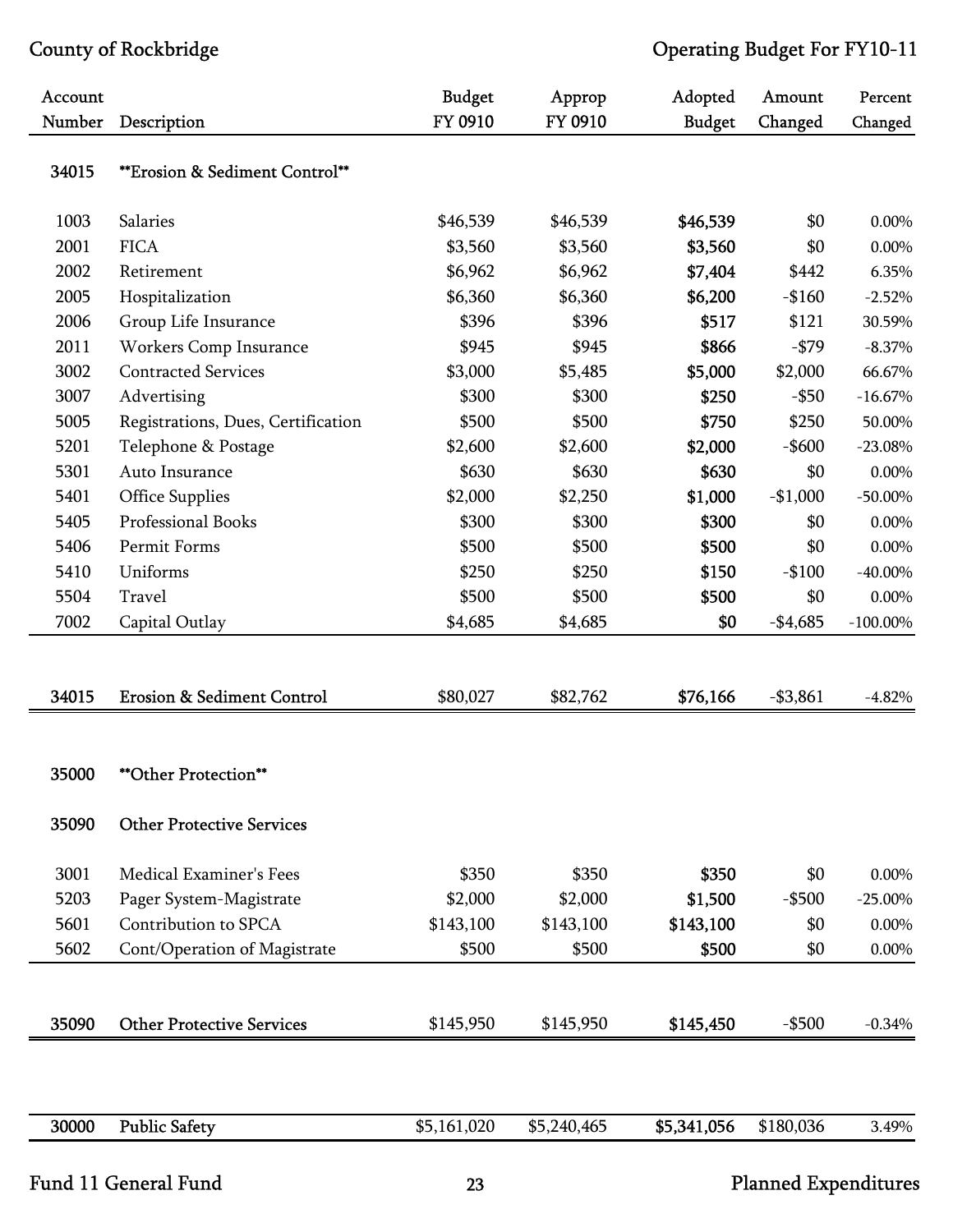| Account<br>Number | Description                         | <b>Budget</b><br>FY 0910 | Approp<br>FY 0910 | Adopted<br><b>Budget</b> | Amount<br>Changed | Percent<br>Changed |
|-------------------|-------------------------------------|--------------------------|-------------------|--------------------------|-------------------|--------------------|
| 41050             |                                     |                          |                   |                          |                   |                    |
|                   | **County Engineer**                 |                          |                   |                          |                   |                    |
| 1001              | <b>Compensation-County Engineer</b> | \$73,212                 | \$73,212          | \$10,000                 | $-$ \$63,212      | $-86.34%$          |
| 2001              | <b>FICA</b>                         | \$5,601                  | \$5,601           | \$765                    | $-$4,836$         | $-86.34%$          |
| 2002              | Retirement                          | \$10,953                 | \$10,953          | \$0                      | $-$10,953$        | $-100.00\%$        |
| 2005              | Hospitalization                     | \$6,360                  | \$6,360           | \$0                      | $-$ \$6,360       | $-100.00\%$        |
| 2006              | Group Life Insurance                | \$622                    | \$622             | \$0                      | $-$ \$622         | $-100.00\%$        |
| 2011              | Worker Comp Insurance               | \$1,486                  | \$1,486           | \$192                    | $-$1,294$         | $-87.08%$          |
| 3007              | Advertising                         | \$50                     | \$50              | \$0                      | $-$ \$50          | $-100.00\%$        |
| 3010              | Permit Fees                         | \$0                      | \$0               | \$0                      | \$0               | $-$                |
| 3401              | Repairs-Furniture & Equipment       | \$0                      | \$0               | \$0                      | \$0               | $\overline{a}$     |
| 5201              | Telephone & Postage                 | \$700                    | \$700             | \$0                      | $-$700$           | $-100.00\%$        |
| 5401              | <b>Office Supplies</b>              | \$150                    | \$150             | \$50                     | $-$100$           | $-66.67\%$         |
| 5502              | Travel                              | \$0                      | \$0               | \$550                    | \$550             | $-$                |
| 5505              | Training                            | \$80                     | \$80              | \$0                      | $-$ \$80          | $-100.00\%$        |
| 5801              | Dues & Subscriptions                | \$0                      | \$0               | \$0                      | \$0               | $- \, -$           |
|                   |                                     |                          |                   |                          |                   |                    |
| 41050             | <b>County Engineer</b>              | \$99,214                 | \$99,214          | \$11,557                 | $-$ \$87,657      | $-88.35%$          |
|                   |                                     |                          |                   |                          |                   |                    |
|                   |                                     |                          |                   |                          |                   |                    |
| 41080             | **Road Maintenance**                |                          |                   |                          |                   |                    |
| 5101              | Road and Street Lights-Electricity  | \$9,000                  | \$9,000           | \$9,000                  | \$0               | $0.00\%$           |
|                   |                                     |                          |                   |                          |                   |                    |
| 41080             | <b>Road Maintenance</b>             | \$9,000                  | \$9,000           | \$9,000                  | \$0               | $0.00\%$           |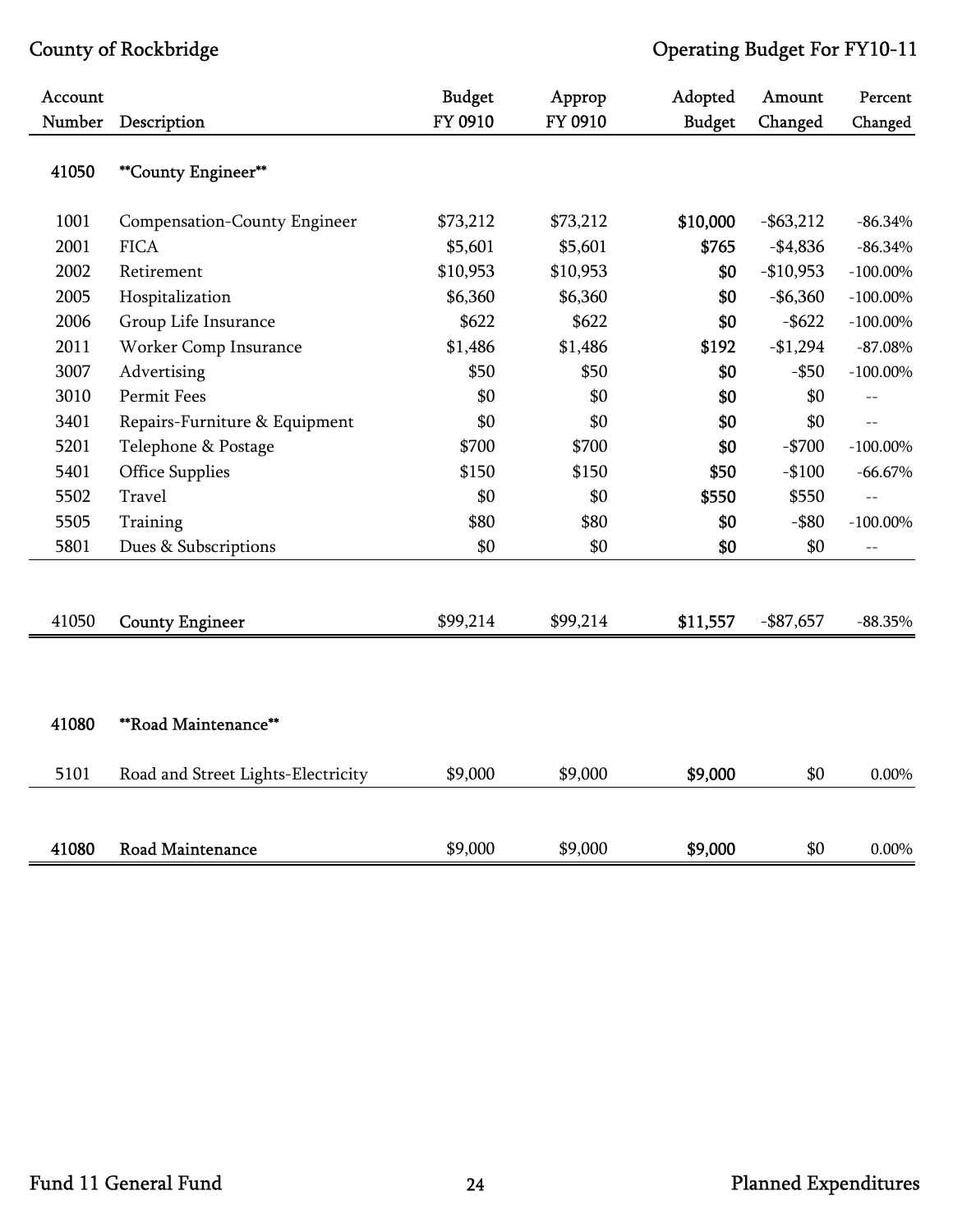| Account<br>Number | Description                         | <b>Budget</b><br>FY 0910 | Approp<br>FY 0910 | Adopted<br><b>Budget</b> | Amount<br>Changed | Percent<br>Changed     |
|-------------------|-------------------------------------|--------------------------|-------------------|--------------------------|-------------------|------------------------|
|                   |                                     |                          |                   |                          |                   |                        |
| 42000             | **Waste Removal**                   |                          |                   |                          |                   |                        |
| 42030             | <b>**County Pickup**</b>            |                          |                   |                          |                   |                        |
| 1001              | Salaries                            | \$138,300                | \$138,300         | \$110,010                | $-$ \$28,290      | $-20.46%$              |
| 1009              | Overtime                            | \$5,187                  | \$5,187           | \$5,187                  | \$0               | 0.00%                  |
| 2001              | <b>FICA</b>                         | \$10,977                 | \$10,977          | \$8,813                  | $- $2,164$        | $-19.72%$              |
| 2002              | Retirement                          | \$20,690                 | \$20,690          | \$12,667                 | $-$ \$8,023       | $-38.78%$              |
| 2005              | Hospitalization Insurance           | \$31,800                 | \$31,800          | \$18,600                 | $-$13,200$        | $-41.51%$              |
| 2006              | Group Life Insurance                | \$1,220                  | \$1,220           | \$884                    | $-$ \$336         | $-27.54%$              |
| 2011              | Worker Compensation Insurance       | \$8,609                  | \$8,609           | \$6,175                  | $-$2,435$         | $-28.28%$              |
| 3405              | Maintenance-Containers and Sites    | \$9,500                  | \$9,500           | \$9,500                  | \$0               | $0.00\%$               |
| 3406              | Roll Off Site Prep. and Maintenance | \$15,054                 | \$15,054          | \$15,000                 | $-$ \$54          | $-0.36%$               |
| 3904              | County's Share-Landfill Operations  | \$912,775                | \$912,775         | \$841,000                | $-$71,775$        | $-7.86%$               |
| 5301              | Auto Insurance                      | \$11,000                 | \$11,000          | \$10,000                 | $-$1,000$         | $-9.09\%$              |
| 5406              | Materials and Supplies              | \$1,000                  | \$1,000           | \$2,000                  | \$1,000           | 100.00%                |
| 5410              | Uniforms                            | \$5,000                  | \$5,000           | \$5,000                  | \$0               | 0.00%                  |
| 5801              | License Fees                        | \$50                     | \$50              | \$50                     | \$0               | 0.00%                  |
| 7002              | Capital Outlay                      | \$24,950                 | \$24,950          | \$0                      | $-$ \$24,950      | $-100.00\%$            |
| 8001              | Lease of Sites                      | \$2,000                  | \$2,000           | \$3,000                  | \$1,000           | 50.00%                 |
|                   |                                     |                          |                   |                          |                   |                        |
| 42030             | <b>County Pickup</b>                | \$1,198,111              | \$1,198,111       | \$1,047,885              | $-$150,227$       | $-12.54%$              |
|                   |                                     |                          |                   |                          |                   |                        |
| 42040             | <b>**Other Sanitation**</b>         |                          |                   |                          |                   |                        |
| 8106              | Lease/Purchase of Track Load        | \$32,135                 | \$32,135          | \$0                      | $-$ \$32,135      | $-100.00\%$            |
| 8107              | Purchase of Cat 730 Articulated     | \$30,982                 | \$30,982          | \$0                      | $-$ \$30,982      | $-100.00\%$            |
| 8108              | Lease-Purchase of Bull Dozer        | \$23,286                 | \$23,286          | \$17,464                 | $- $5,822$        | $-25.00\%$             |
|                   |                                     |                          |                   |                          |                   | Change in debt service |
| 42040             | <b>Other Sanitation</b>             | \$86,403                 | \$86,403          | \$17,464                 | $-$ \$68,939      | $-79.79%$              |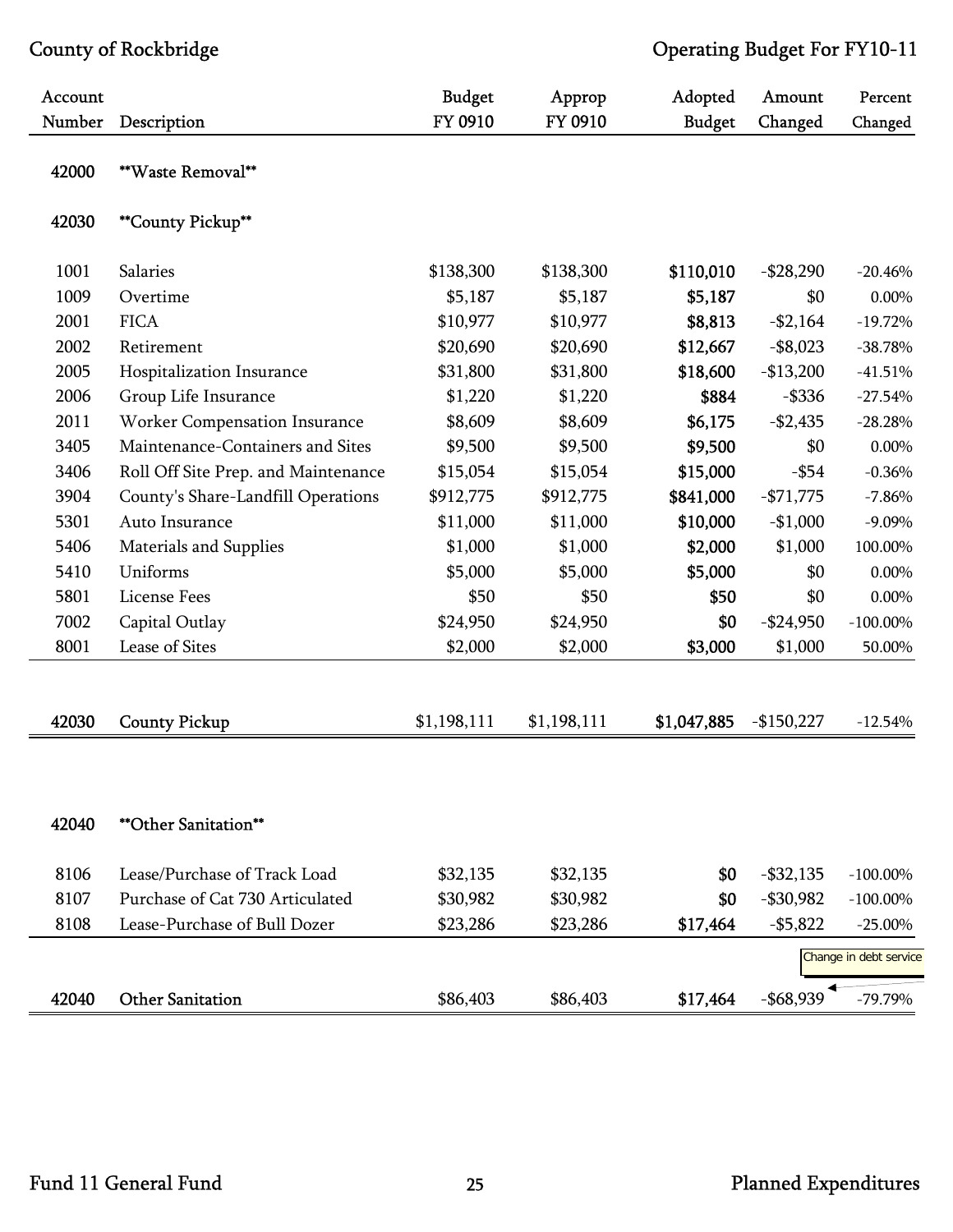| Account |                                  | <b>Budget</b> | Approp    | Adopted       | Amount    | Percent   |
|---------|----------------------------------|---------------|-----------|---------------|-----------|-----------|
| Number  | Description                      | FY 0910       | FY 0910   | <b>Budget</b> | Changed   | Changed   |
| 42050   | ** Special Enforcement**         |               |           |               |           |           |
| 1001    | Comp.-Spec Enforcement Office    | \$59,254      | \$59,254  | \$58,575      | $-$ \$679 | $-1.15%$  |
| 1002    | Comp.-Part Time Secretary        | \$2,090       | \$2,090   | \$2,090       | \$0       | $0.00\%$  |
| 1009    | Overtime                         | \$2,500       | \$2,500   | \$2,500       | \$0       | 0.00%     |
| 2001    | <b>FICA</b>                      | \$4,884       | \$4,884   | \$4,832       | $-$ \$52  | $-1.06%$  |
| 2002    | Retirement                       | \$8,864       | \$8,864   | \$9,319       | \$455     | 5.13%     |
| 2005    | Hospitalization                  | \$12,720      | \$12,720  | \$12,400      | $-$ \$320 | $-2.52%$  |
| 2006    | Group Life Ins                   | \$521         | \$521     | \$650         | \$129     | 24.69%    |
| 2011    | Worker Comp Insurance            | \$1,245       | \$1,245   | \$975         | $-$270$   | $-21.68%$ |
| 3007    | Advertisement                    | \$300         | \$300     | \$300         | \$0       | $0.00\%$  |
| 3010    | Repairs-Equipment                | \$3,500       | \$3,500   | \$1,500       | $-$2,000$ | $-57.14%$ |
| 3012    | Repairs-Radio Equipment          | \$1,000       | \$1,000   | \$2,500       | \$1,500   | 150.00%   |
| 3020    | Investigation                    | \$500         | \$500     | \$500         | \$0       | $0.00\%$  |
| 5202    | Cellular Telephone               | \$1,300       | \$1,300   | \$1,300       | \$0       | $0.00\%$  |
| 5305    | Auto Insurance                   | \$1,400       | \$1,400   | \$1,306       | $-$ \$94  | $-6.71%$  |
| 5401    | Office Supplies                  | \$1,000       | \$1,000   | \$1,000       | \$0       | $0.00\%$  |
| 5407    | Record Books and Dog Tags        | \$900         | \$900     | \$900         | \$0       | $0.00\%$  |
| 5410    | Uniforms                         | \$1,000       | \$1,000   | \$1,000       | \$0       | $0.00\%$  |
| 5411    | <b>Ammunition &amp; Supplies</b> | \$1,000       | \$1,000   | \$1,000       | \$0       | $0.00\%$  |
| 5504    | Travel                           | \$250         | \$250     | \$250         | \$0       | $0.00\%$  |
| 5515    | Training                         | \$3,000       | \$3,000   | \$3,000       | \$0       | $0.00\%$  |
| 5801    | Fowl Claims                      | \$300         | \$300     | \$300         | \$0       | $0.00\%$  |
| 5802    | Livestock Claims                 | \$1,000       | \$1,000   | \$1,000       | \$0       | $0.00\%$  |
| 7501    | Purchase of Vehicle              | \$0           | \$0       | \$0           | \$0       | $-$       |
| 42050   | <b>Special Enforcement</b>       | \$108,529     | \$108,529 | \$107,198     | $-$1,331$ | $-1.23%$  |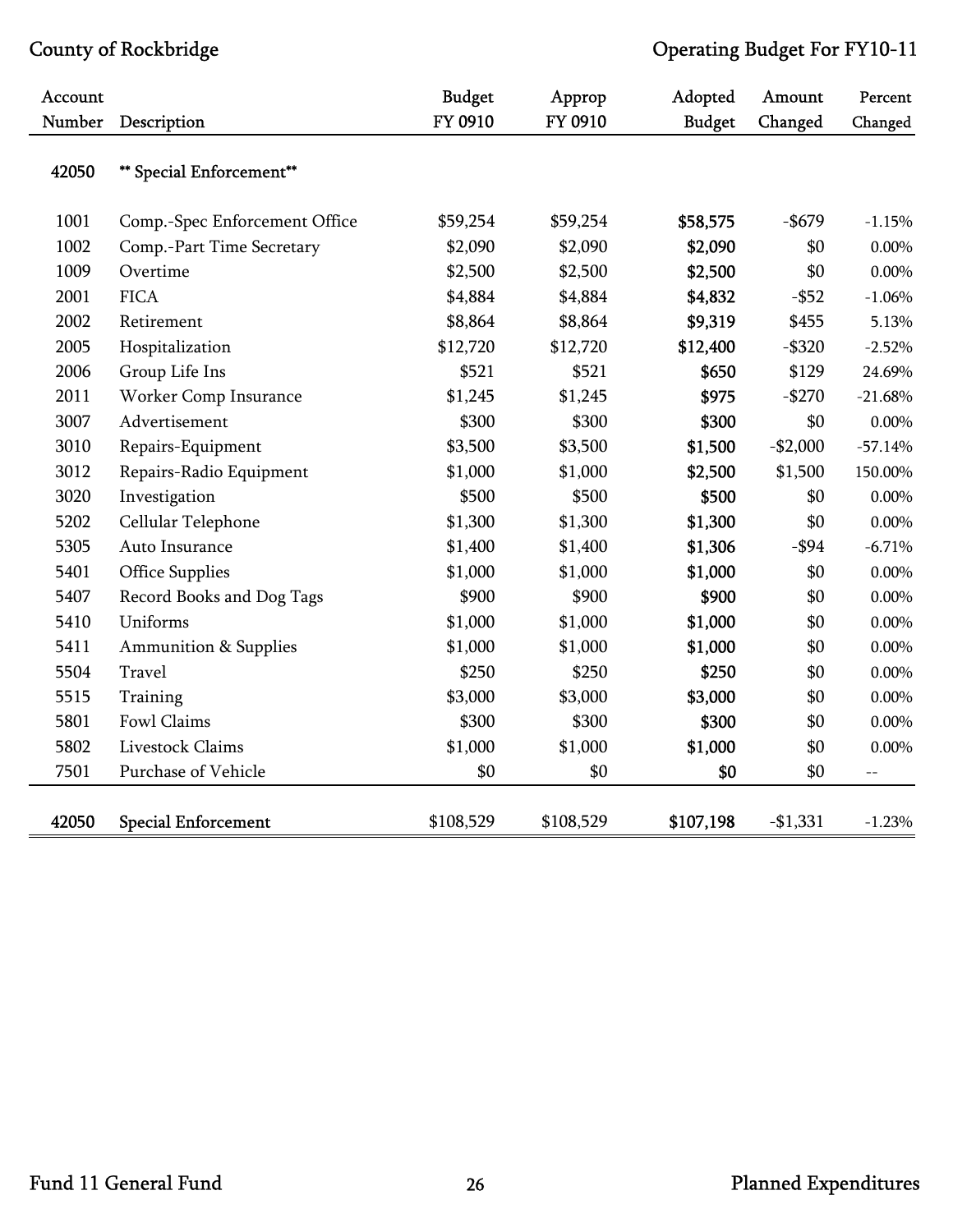| Account |                                          | <b>Budget</b> | Approp    | Adopted       | Amount    | Percent    |
|---------|------------------------------------------|---------------|-----------|---------------|-----------|------------|
| Number  | Description                              | FY 0910       | FY 0910   | <b>Budget</b> | Changed   | Changed    |
| 43000   | **Buildings and Grounds**                |               |           |               |           |            |
| 43020   | **Buildings and Grounds**                |               |           |               |           |            |
| 1001    | Compensation-Utility Worker              | \$0           | \$0       | \$0           | \$0       |            |
| 2001    | <b>FICA</b>                              | \$0           | \$0       | \$0           | \$0       |            |
| 2002    | Retirement                               | \$0           | \$0       | \$0           | \$0       | $-$        |
| 2005    | Hospitalization                          | \$0           | \$0       | \$0           | \$0       | $-$        |
| 2006    | Group Life Insurance                     | \$0           | \$0       | \$0           | \$0       | $-$        |
| 2011    | Worker Compensation Insurance            | \$0           | \$0       | \$0           | \$0       | $-$        |
| 3010    | Janitorial Services                      | \$35,500      | \$35,500  | \$42,200      | \$6,700   | 18.87%     |
| 3402    | Repairs-Furniture and Equipment          | \$500         | \$500     | \$500         | \$0       | $0.00\%$   |
| 3404    | Repairs-Buildings and Ground             | \$30,000      | \$30,000  | \$30,000      | \$0       | 0.00%      |
| 3406    | Repairs-Health Dept Building             | \$4,000       | \$4,000   | \$3,000       | $-$1,000$ | $-25.00\%$ |
| 5101    | Electricity                              | \$37,000      | \$37,000  | \$35,000      | $-$2,000$ | $-5.41%$   |
| 5102    | Water                                    | \$6,000       | \$6,000   | \$5,000       | $-$1,000$ | $-16.67%$  |
| 5104    | Fuel                                     | \$6,000       | \$6,000   | \$4,500       | $-$1,500$ | $-25.00\%$ |
| 5307    | Property Insurance                       | \$4,000       | \$4,000   | \$4,000       | \$0       | 0.00%      |
| 5308    | Liability Insurance                      | \$9,000       | \$9,000   | \$9,000       | \$0       | 0.00%      |
| 5309    | Insurance-NB School Building             | \$0           | \$0       | \$0           | \$0       | $-$        |
| 5402    | <b>Building Equipment &amp; Supplies</b> | \$3,000       | \$3,000   | \$2,500       | $-$ \$500 | $-16.67%$  |
| 5406    | <b>Cleaning Materials and Supplies</b>   | \$4,000       | \$4,000   | \$3,000       | $-$1,000$ | $-25.00\%$ |
| 7002    | Capital Outlay                           | \$0           | \$11,408  | \$5,000       | \$5,000   | $-$        |
| 8002    | Rent-Office Space Parole Off             | \$0           | \$0       | \$0           | \$0       | $-$        |
|         |                                          |               |           |               |           |            |
| 43020   | <b>Buildings and Grounds</b>             | \$139,000     | \$150,408 | \$143,700     | \$4,700   | 3.38%      |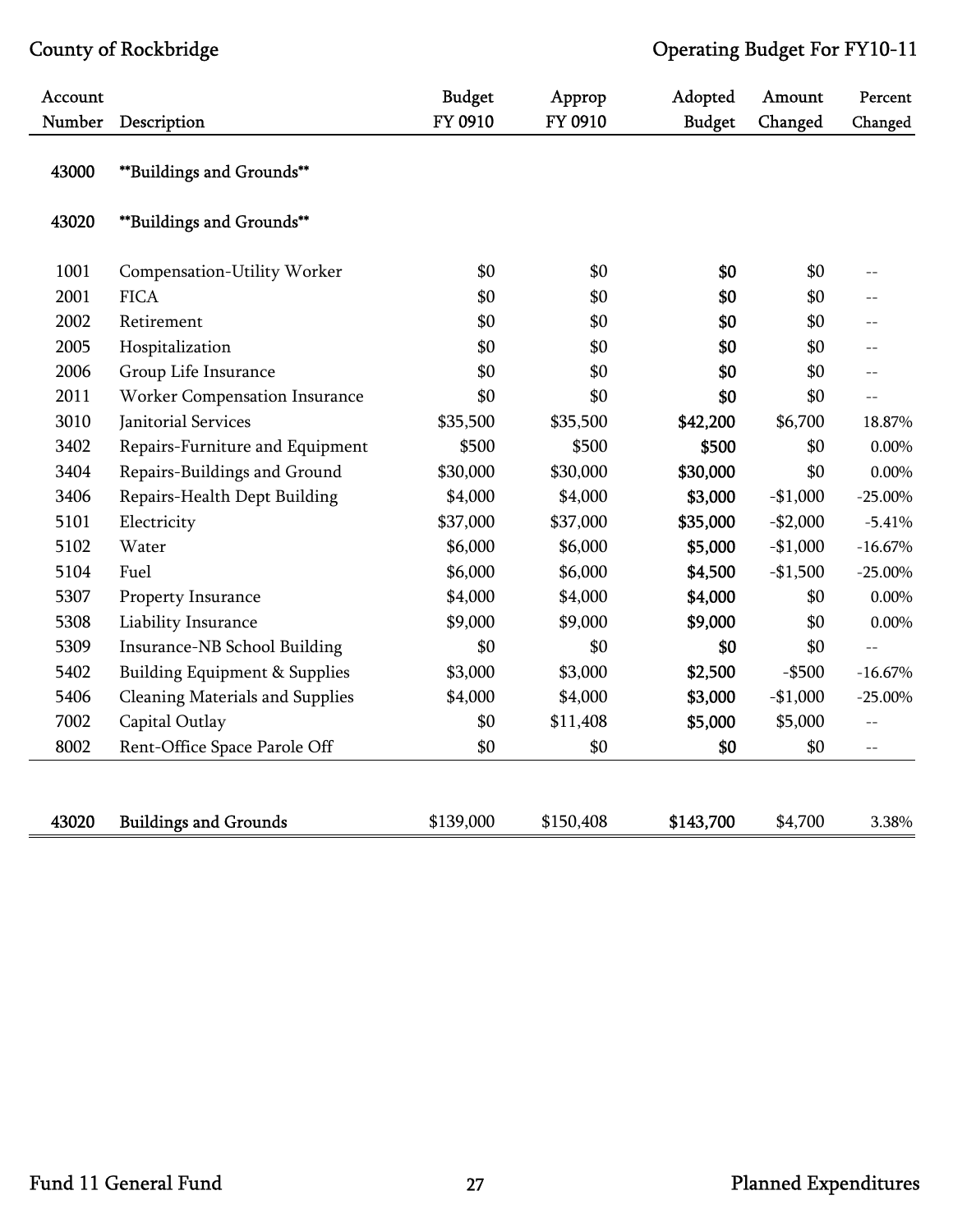| Account |                                | <b>Budget</b> | Approp   | Adopted       | Amount    | Percent     |
|---------|--------------------------------|---------------|----------|---------------|-----------|-------------|
| Number  | Description                    | FY 0910       | FY 0910  | <b>Budget</b> | Changed   | Changed     |
| 43040   | **Northwind Lane Property**    |               |          |               |           |             |
| 3402    | Repairs Furniture & Equipment  | \$0           | \$0      | \$0           | \$0       |             |
| 3404    | Repairs Buildings & Grounds    | \$100         | \$100    | \$500         | \$400     | 400.00%     |
| 5101    | Electricity                    | \$900         | \$900    | \$850         | $-$ \$50  | $-5.56%$    |
| 5102    | Water & Sewer                  | \$600         | \$600    | \$400         | $-$200$   | $-33.33%$   |
| 5104    | Fuel                           | \$400         | \$400    | \$400         | \$0       | 0.00%       |
| 5307    | Property Insurance             | \$800         | \$800    | \$825         | \$25      | 3.13%       |
| 5308    | Liability Insurance            | \$1,500       | \$1,500  | \$1,545       | \$45      | 3.00%       |
|         |                                |               |          |               |           |             |
| 43040   | <b>Northwind Lane Property</b> | \$4,300       | \$4,300  | \$4,520       | \$220     | 5.12%       |
| 43045   | **Natural Bridge Property**    |               |          |               |           |             |
| 3402    | Repairs Furniture & Equipment  | \$600         | \$600    | \$0           | $-$ \$600 | $-100.00\%$ |
| 3404    | Repairs Buildings & Grounds    | \$2,000       | \$5,815  | \$5,000       | \$3,000   | 150.00%     |
| 5101    | Electricity                    | \$800         | \$10,883 | \$21,500      | \$20,700  | 2587.50%    |
| 5102    | Water & Sewer                  | \$900         | \$900    | \$1,500       | \$600     | 66.67%      |
| 5104    | Fuel                           | \$2,000       | \$2,000  | \$500         | $-$1,500$ | $-75.00\%$  |
| 5307    | Property Insurance             | \$4,000       | \$4,000  | \$4,120       | \$120     | 3.00%       |
| 5308    | Liability Insurance            | \$0           | \$0      | \$2,000       | \$2,000   | $-$         |
|         |                                |               |          |               |           |             |
| 43045   | <b>Natural Bridge Property</b> | \$10,300      | \$24,198 | \$34,620      | \$24,320  | 236.12%     |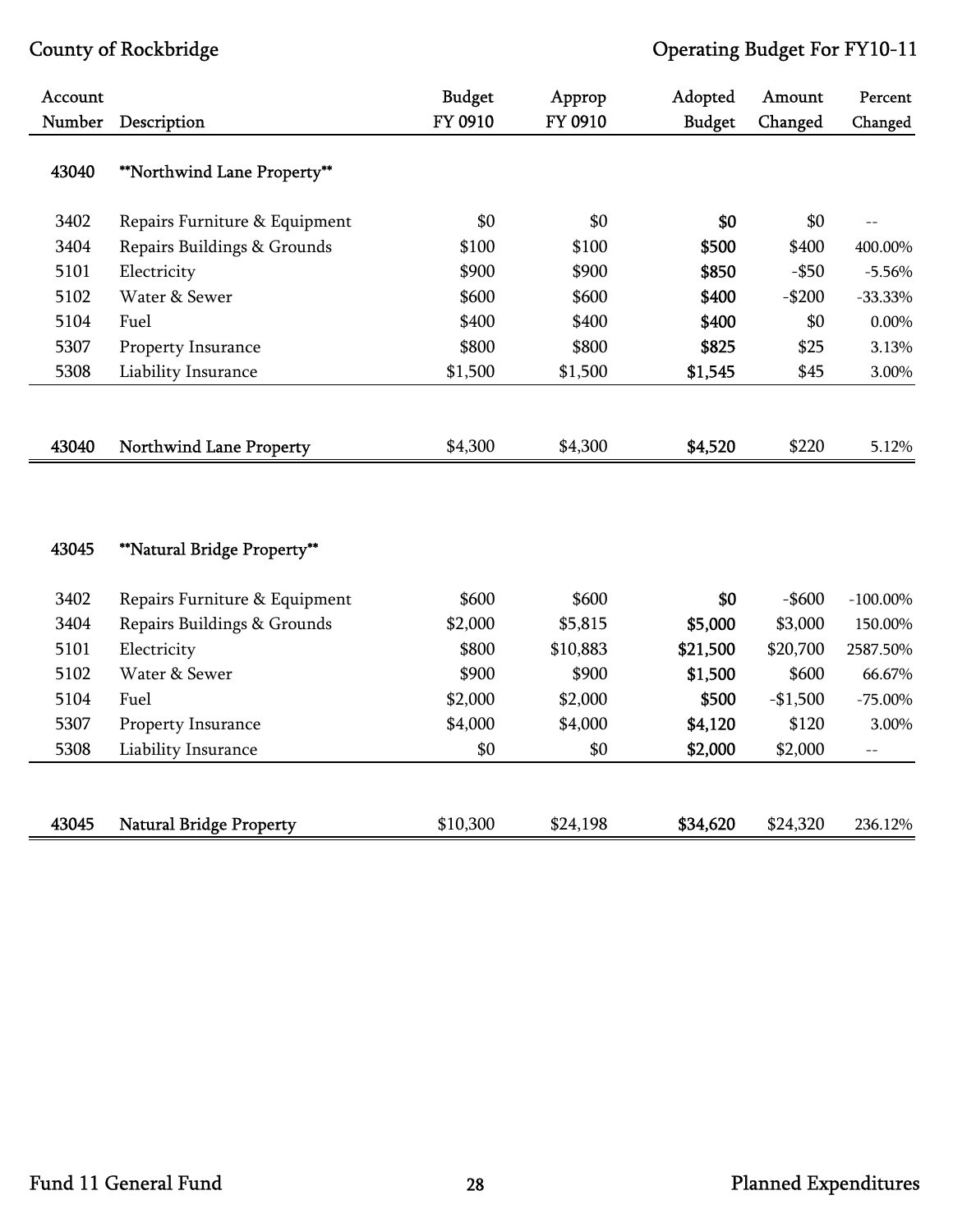| Account |                                          | <b>Budget</b> | Approp    | Adopted       | Amount       | Percent    |
|---------|------------------------------------------|---------------|-----------|---------------|--------------|------------|
| Number  | Description                              | FY 0910       | FY 0910   | <b>Budget</b> | Changed      | Changed    |
| 43050   | **Combined Courthouse**                  |               |           |               |              |            |
| 1001    | Compensation Utility Worker              | \$30,224      | \$30,224  | \$30,224      | \$0          | 0.00%      |
| 2001    | <b>FICA</b>                              | \$2,312       | \$2,312   | \$2,312       | \$0          | 0.00%      |
| 2002    | Retirement                               | \$4,522       | \$4,522   | \$4,809       | \$287        | 6.35%      |
| 2005    | Hospitalization                          | \$6,360       | \$6,360   | \$6,200       | $-$160$      | $-2.52%$   |
| 2006    | Group Life Insurance                     | \$257         | \$257     | \$335         | \$79         | 30.59%     |
| 2011    | Worker Comp Insurance                    | \$614         | \$614     | \$580         | $-$ \$33     | $-5.42%$   |
| 3010    | Janitorial Services                      | \$84,000      | \$84,000  | \$74,500      | $-$9,500$    | $-11.31%$  |
| 3402    | Repairs Furniture & Equipment            | \$3,000       | \$3,000   | \$3,000       | \$0          | $0.00\%$   |
| 3403    | Security Systems Maintenance             | \$4,000       | \$4,000   | \$3,000       | $-$1,000$    | $-25.00\%$ |
| 3404    | <b>Repairs Court Complex Building</b>    | \$36,000      | \$36,000  | \$30,000      | $-$6,000$    | $-16.67%$  |
| 3405    | <b>Elevator Maintenance</b>              | \$11,800      | \$11,800  | \$12,000      | \$200        | 1.69%      |
| 5101    | Electricity                              | \$92,000      | \$92,000  | \$85,000      | $-$7,000$    | $-7.61%$   |
| 5102    | Water & Sewer                            | \$36,000      | \$36,000  | \$20,000      | $-$16,000$   | $-44.44%$  |
| 5104    | Fuel                                     | \$41,000      | \$41,000  | \$15,000      | $-$26,000$   | $-63.41%$  |
| 5201    | Telephone                                | \$4,000       | \$4,000   | \$6,400       | \$2,400      | 60.00%     |
| 5307    | Property Insurance                       | \$26,023      | \$26,023  | \$26,800      | \$777        | 2.99%      |
| 5308    | Liability Insurance                      | \$0           | \$0       | \$0           | \$0          |            |
| 5401    | <b>Office Supplies</b>                   | \$200         | \$200     | \$200         | \$0          | $0.00\%$   |
| 5402    | <b>Building Equipment &amp; Supplies</b> | \$6,000       | \$6,000   | \$4,000       | $-$2,000$    | $-33.33%$  |
| 5406    | <b>Cleaning Materials &amp; Supplies</b> | \$9,000       | \$9,000   | \$6,000       | $- $3,000$   | $-33.33%$  |
| 7002    | Capital Outlay                           | \$0           | \$0       | \$0           | \$0          | $-$        |
|         |                                          |               |           |               |              |            |
| 43050   | <b>Combined Courthouse</b>               | \$397,311     | \$397,311 | \$330,361     | $-$ \$66,951 | $-16.85%$  |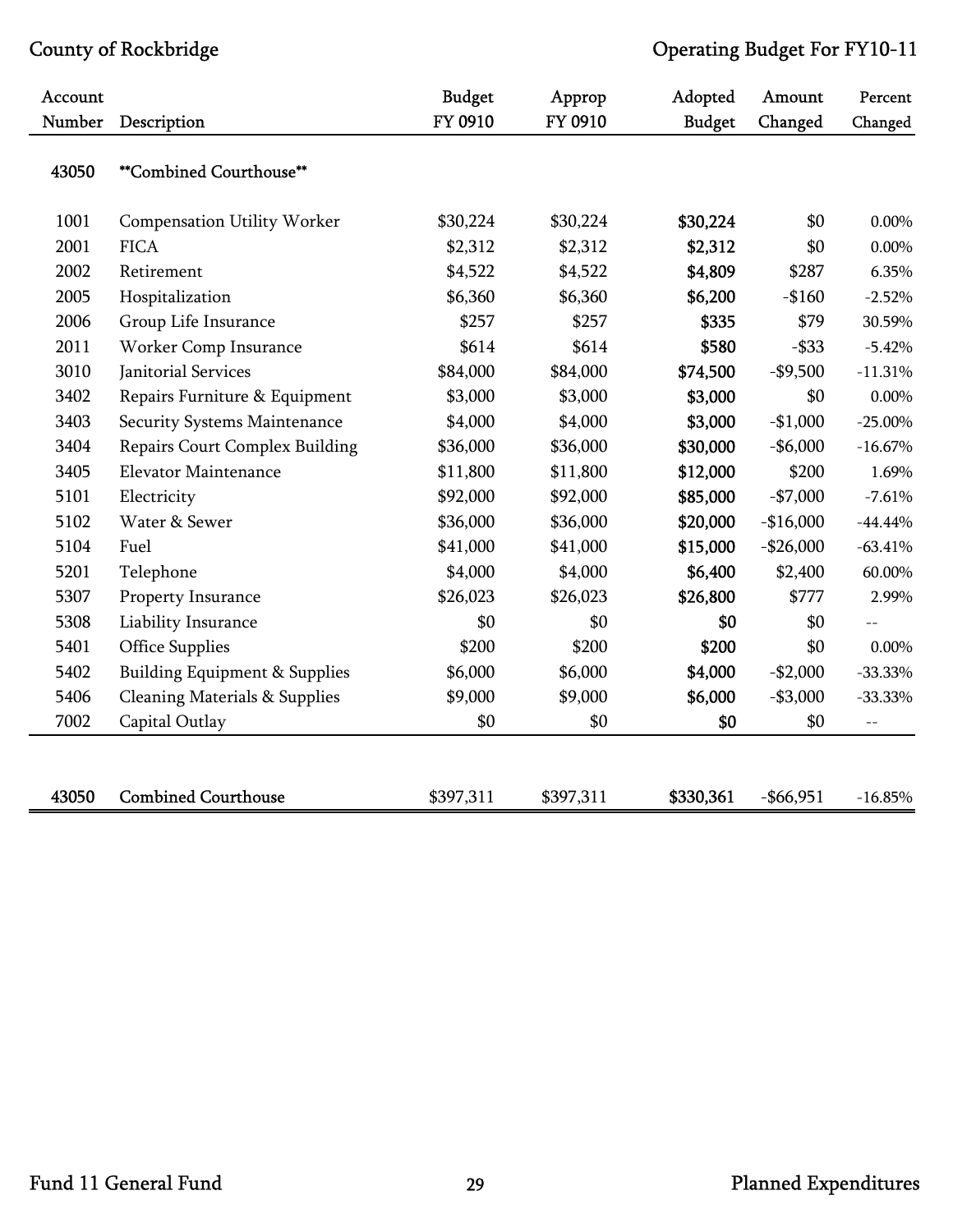| Account |                                | <b>Budget</b> | Approp      | Adopted       | Amount        | Percent    |
|---------|--------------------------------|---------------|-------------|---------------|---------------|------------|
| Number  | Description                    | FY 0910       | FY 0910     | <b>Budget</b> | Changed       | Changed    |
| 44010   | **County Garage**              |               |             |               |               |            |
| 1001    | Comp. Personnel                | \$164,898     | \$164,898   | \$164,898     | \$0           | 0.00%      |
| 1002    | Overtime                       | \$11,461      | \$11,461    | \$11,461      | \$0           | $0.00\%$   |
| 2001    | <b>FICA</b>                    | \$13,491      | \$13,491    | \$13,491      | \$0           | 0.00%      |
| 2002    | Retirement                     | \$24,669      | \$24,669    | \$26,235      | \$1,567       | 6.35%      |
| 2005    | Hospitalization Insurance      | \$31,800      | \$31,800    | \$31,000      | $-$ \$800     | $-2.52%$   |
| 2006    | Group Life Insurance           | \$1,499       | \$1,499     | \$1,830       | \$331         | 22.10%     |
| 2011    | Worker Comp. Insurance         | \$8,730       | \$8,730     | \$3,875       | $-$4,855$     | $-55.61%$  |
| 3404    | Maintenance-Buildings & Ground | \$4,000       | \$4,000     | \$1,500       | $-$2,500$     | $-62.50%$  |
| 5101    | Electricity                    | \$6,500       | \$6,500     | \$7,000       | \$500         | 7.69%      |
| 5102    | Fuel                           | \$7,000       | \$7,000     | \$5,000       | $-$2,000$     | $-28.57%$  |
| 5103    | Water & Sewer                  | \$900         | \$900       | \$1,000       | \$100         | 11.11%     |
| 5201    | Telephone                      | \$2,200       | \$2,200     | \$2,500       | \$300         | 13.64%     |
| 5308    | Liability Insurance            | \$3,000       | \$3,000     | \$3,100       | \$100         | 3.33%      |
| 5401    | Office Materials & Supplies    | \$1,000       | \$1,000     | \$1,000       | \$0           | 0.00%      |
| 5407    | <b>Tool Allowance</b>          | \$3,600       | \$3,600     | \$3,600       | \$0           | $0.00\%$   |
| 5410    | Uniforms                       | \$2,500       | \$2,500     | \$2,600       | \$100         | 4.00%      |
| 5414    | Repairs, Tires, Parts          | \$250,000     | \$250,000   | \$200,000     | $-$ \$50,000  | $-20.00\%$ |
| 5415    | Gas, Oil & Diesel              | \$500,000     | \$500,000   | \$510,000     | \$10,000      | 2.00%      |
| 5504    | Travel                         | \$500         | \$500       | \$250         | $-$ \$250     | $-50.00\%$ |
| 5505    | Training                       | \$1,000       | \$1,000     | \$500         | $-$ \$500     | $-50.00\%$ |
| 7001    | Capital Outlay                 | \$0           | \$0         | \$0           | \$0           | $-$        |
|         |                                |               |             |               |               |            |
| 44010   | <b>County Garage</b>           | \$1,038,748   | \$1,038,748 | \$990,841     | $-$ \$47,907  | $-4.61%$   |
|         |                                |               |             |               |               |            |
| 40000   | <b>Public Works</b>            | \$3,090,916   | \$3,116,222 | \$2,697,145   | $-$ \$393,771 | $-12.74%$  |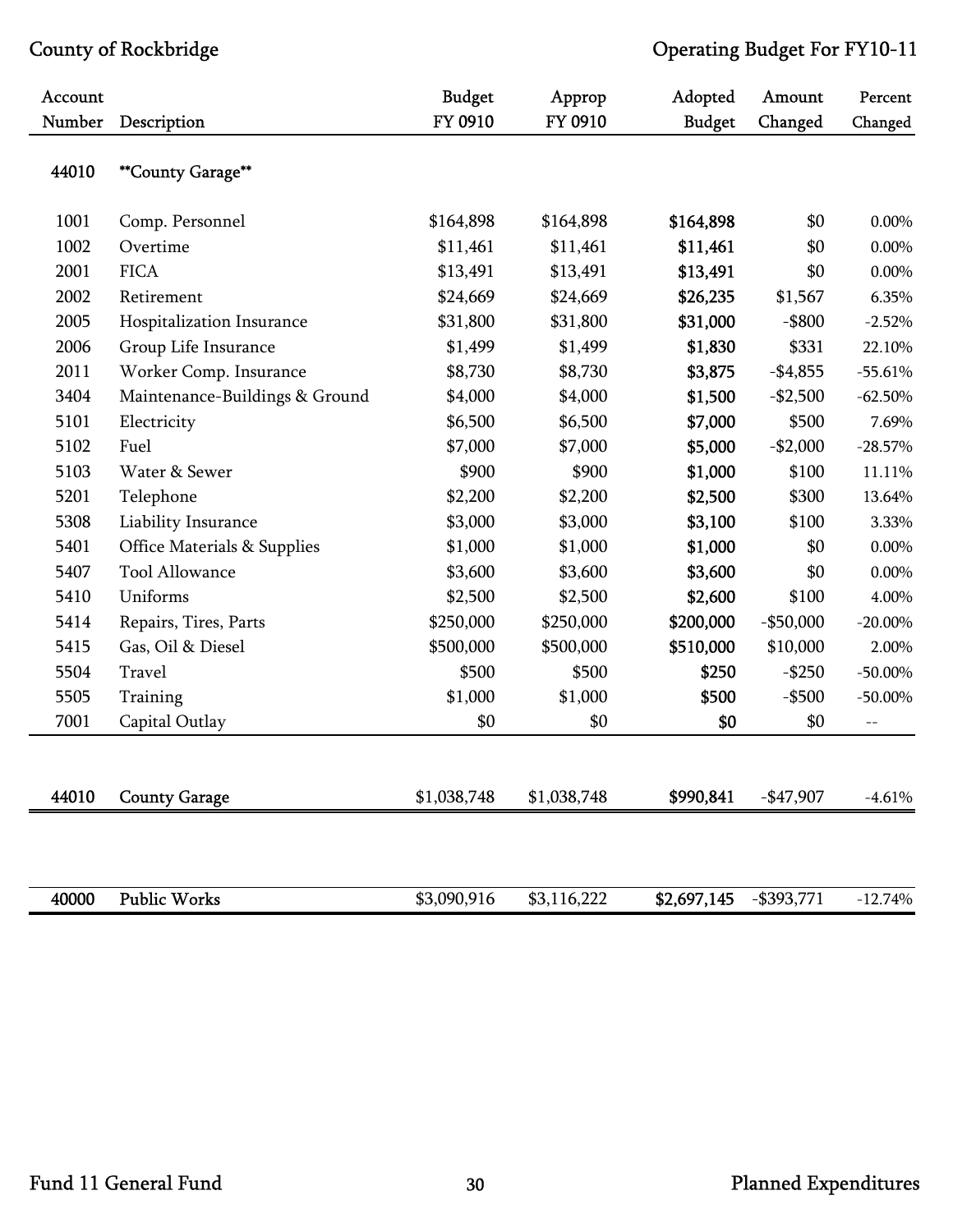| Account |                                     | <b>Budget</b> | Approp    | Adopted       | Amount       | Percent    |
|---------|-------------------------------------|---------------|-----------|---------------|--------------|------------|
| Number  | Description                         | FY 0910       | FY 0910   | <b>Budget</b> | Changed      | Changed    |
| 50000   | **Health and Welfare**              |               |           |               |              |            |
| 51010   | **Health**                          |               |           |               |              |            |
| 1001    | Mosquito Control-Compensation       | \$0           | \$0       | \$0           | \$0          |            |
| 2001    | Mosquito Control-FICA               | \$0           | \$0       | \$0           | \$0          |            |
| 2011    | Mosquito Control-Worker Co          | \$0           | \$0       | \$0           | \$0          | $-$        |
| 5410    | Mosquito Control-Supplies           | \$0           | \$0       | \$0           | \$0          | $-$        |
| 5501    | Mosquito Control Training           | \$0           | \$0       | \$0           | \$0          | $-$        |
| 5601    | Contrib.-Crippled Children's        | \$0           | \$0       | \$0           | \$0          | $-$        |
| 5602    | Contribution-Stonewall Jackson Equ  | \$2,500       | \$2,500   | \$2,500       | \$0          | 0.00%      |
| 5603    | Contribution-Project Horizon        | \$8,414       | \$8,414   | \$8,414       | \$0          | 0.00%      |
| 5607    | Contribution-State Health Departme  | \$250,170     | \$250,170 | \$225,956     | $-$24,214$   | $-9.68%$   |
| 5608    | Contribution-Rockbridge Free Clini  | \$33,000      | \$33,000  | \$33,000      | \$0          | 0.00%      |
| 5609    | Contribution-Disability Service (RA | \$22,487      | \$22,487  | \$11,763      | $-$10,724$   | $-47.69%$  |
| 5611    | Contribution-Free Clinic Building   | \$10,000      | \$10,000  | \$10,000      | \$0          | 0.00%      |
|         |                                     |               |           |               |              |            |
|         |                                     |               |           |               |              |            |
| 51010   | Health                              | \$326,571     | \$326,571 | \$291,633     | $- $34,938$  | $-10.70\%$ |
|         |                                     |               |           |               |              |            |
|         |                                     |               |           |               |              |            |
|         |                                     |               |           |               |              |            |
| 51020   | **Mental Health**                   |               |           |               |              |            |
|         |                                     |               |           |               |              |            |
| 5602    | Contribution-RAOC                   | \$15,747      | \$15,747  | \$15,747      | \$0          | 0.00%      |
| 5605    | Contribution-RACSB                  | \$116,348     | \$116,348 | \$116,348     | \$0          | 0.00%      |
| 5606    | <b>Contribution To PEP</b>          | \$16,125      | \$16,125  | \$16,125      | \$0          | 0.00%      |
| 5608    | Contribution-Rock. Area Hospice     | \$6,000       | \$6,000   | \$4,800       | $-$1,200$    | $-20.00\%$ |
|         |                                     |               |           |               |              |            |
|         |                                     |               |           |               |              |            |
| 51020   | <b>Mental Health</b>                | \$154,220     | \$154,220 | \$153,020     | $-$1,200$    | $-0.78%$   |
|         |                                     |               |           |               |              |            |
|         |                                     |               |           |               |              |            |
| 51000   | <b>Health Total</b>                 | \$480,791     | \$480,791 | \$444,653     | $-$ \$36,138 | $-7.52%$   |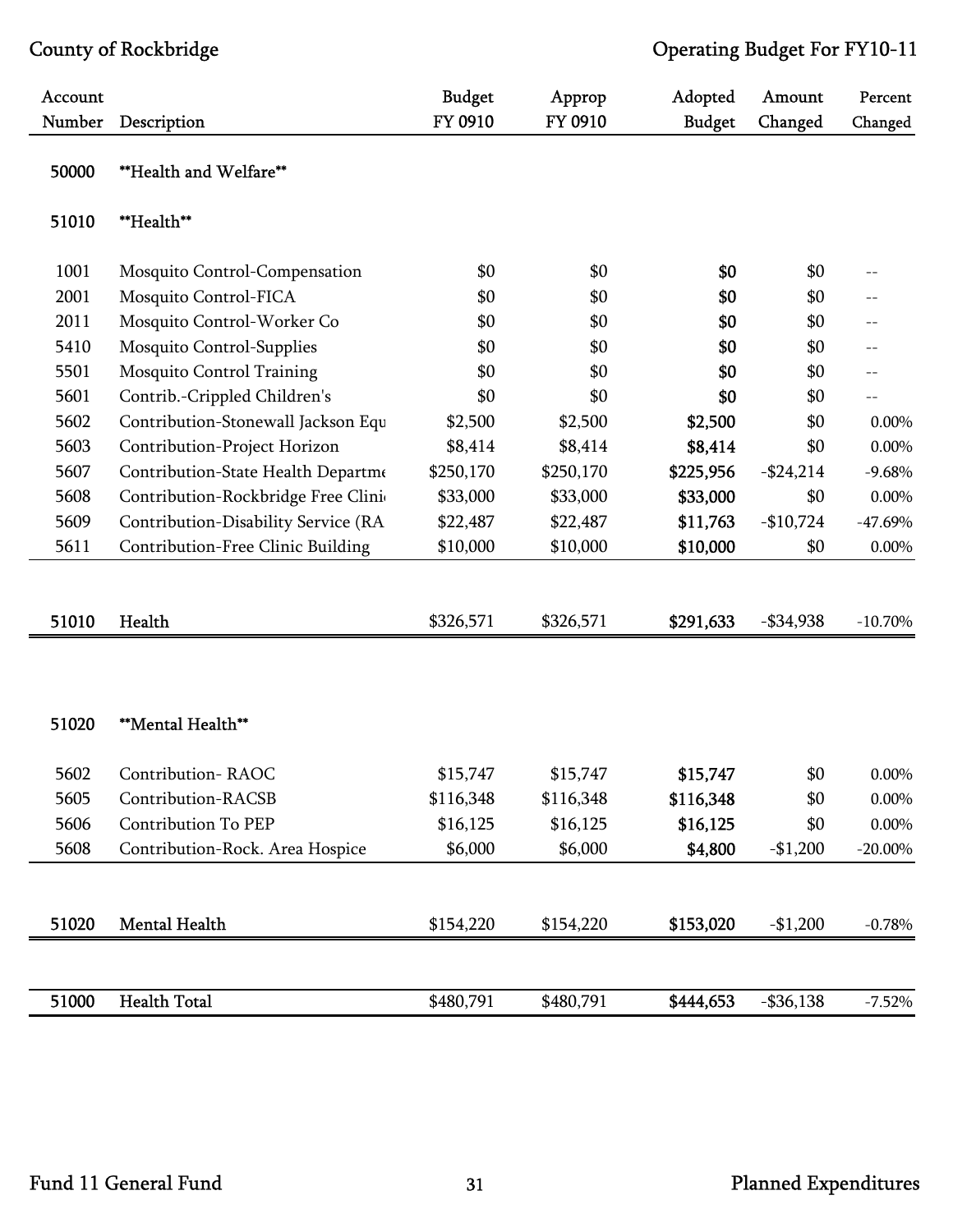| Account |                                     | <b>Budget</b> | Approp      | Adopted       | Amount     | Percent     |
|---------|-------------------------------------|---------------|-------------|---------------|------------|-------------|
| Number  | Description                         | FY 0910       | FY 0910     | <b>Budget</b> | Changed    | Changed     |
| 53000   | **Welfare**                         |               |             |               |            |             |
| 53010   | **Welfare**                         |               |             |               |            |             |
| 1001    | Salary-DSB Staff -Grant             | \$0           | \$0         | \$0           | \$0        |             |
| 2001    | FICA -Grant                         | \$0           | \$0         | \$0           | \$0        | $-$         |
| 3105    | Hospitalization Of Indigents        | \$5,490       | \$5,490     | \$0           | $- $5,490$ | $-100.00\%$ |
| 3901    | Fees                                | \$0           | \$0         | \$0           | \$0        | $-$         |
| 5300    | <b>DSB Other Grant</b>              | \$0           | \$0         | \$0           | \$0        | $-$         |
| 5502    | <b>Travel TAP Board Member</b>      | \$475         | \$475       | \$475         | \$0        | 0.00%       |
| 5503    | Travel-Social Services Board Rep    | \$200         | \$200       | \$0           | $-$200$    | $-100.00\%$ |
| 5601    | Contrib.-Rock Area DSS              | \$211,717     | \$211,717   | \$211,505     | $-$ \$212  | $-0.10%$    |
| 5602    | Contribution-Program For The Agin   | \$29,494      | \$29,494    | \$29,494      | \$0        | $0.00\%$    |
| 5603    | Contribution-TAP                    | \$13,600      | \$13,600    | \$13,600      | \$0        | $0.00\%$    |
| 5604    | Contribution-CSA                    | \$557,514     | \$557,514   | \$553,063     | $-$4,451$  | $-0.80%$    |
| 5605    | Cont. Habitat For Humanity          | \$2,500       | \$2,500     | \$2,500       | \$0        | $0.00\%$    |
| 5606    | Cont.-Blue Ridge Legal Service      | \$1,975       | \$1,975     | \$1,976       | \$1        | 0.05%       |
| 5607    | Cont. Rockbridge Area Relief Associ | \$10,000      | \$10,000    | \$10,000      | \$0        | 0.00%       |
|         |                                     |               |             |               |            |             |
| 53010   | Welfare                             | \$832,965     | \$832,965   | \$822,613     | $-$10,352$ | $-1.24%$    |
|         |                                     |               |             |               |            |             |
| 50000   | <b>Health and Welfare</b>           | \$1,313,756   | \$1,313,756 | \$1,267,266   | $-$46,490$ | $-3.54%$    |
|         |                                     |               |             |               |            |             |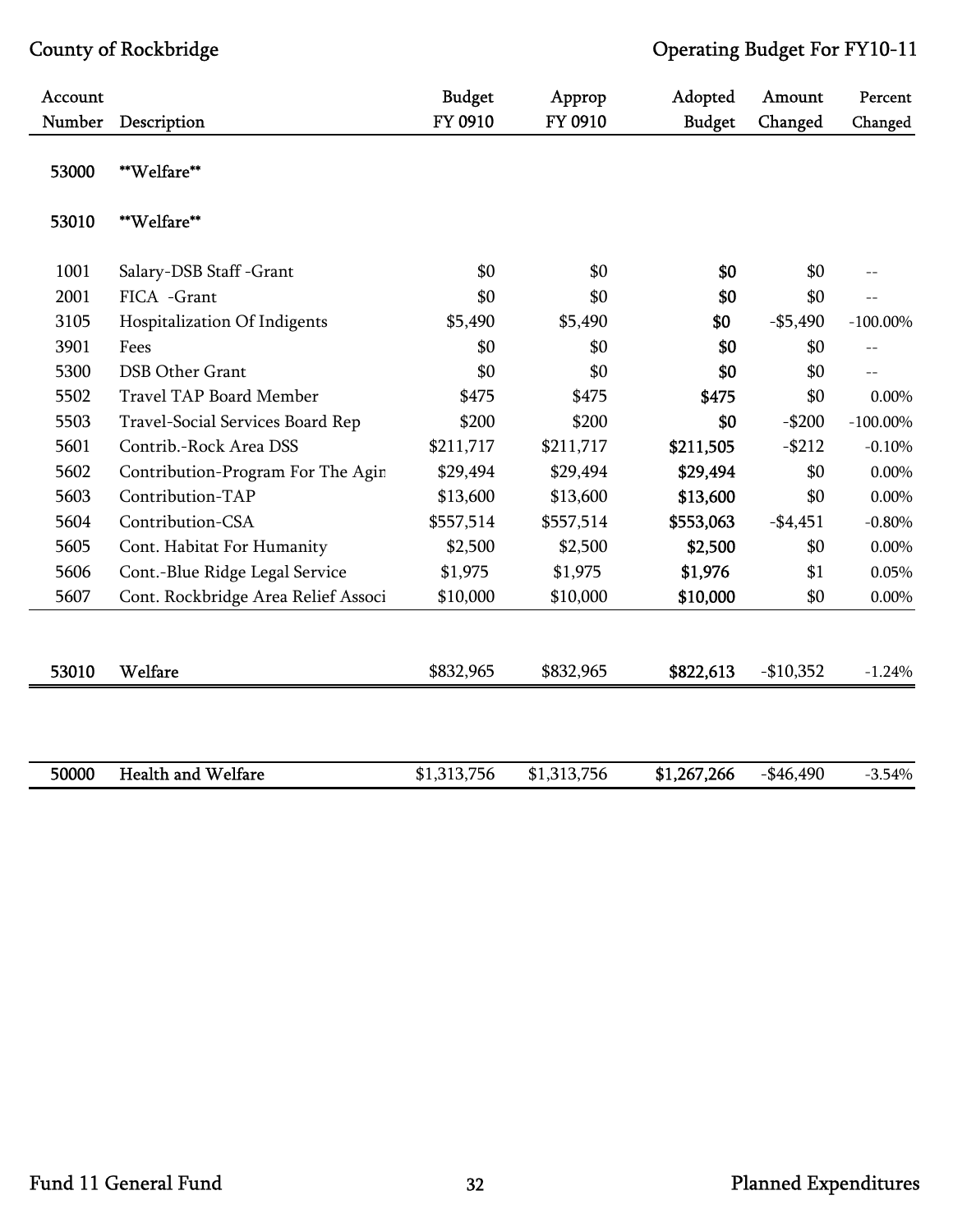| Account |                                         | <b>Budget</b> | Approp   | Adopted       | Amount  | Percent  |
|---------|-----------------------------------------|---------------|----------|---------------|---------|----------|
| Number  | Description                             | FY 0910       | FY 0910  | <b>Budget</b> | Changed | Changed  |
| 60000   | <b>**Education**</b>                    |               |          |               |         |          |
| 64010   | **Education Other than Public Schools** |               |          |               |         |          |
|         |                                         |               |          |               |         |          |
| 5601    | <b>Contribution-Community College</b>   | \$68,384      | \$68,384 | \$68,384      | \$0     | $0.00\%$ |
|         |                                         |               |          |               |         |          |
| 64010   | Education                               | \$68,384      | \$68,384 | \$68,384      | \$0     | 0.00%    |
|         |                                         |               |          |               |         |          |
|         |                                         |               |          |               |         |          |
| 60000   | Education                               | \$68,384      | \$68,384 | \$68,384      | \$0     | 0.00%    |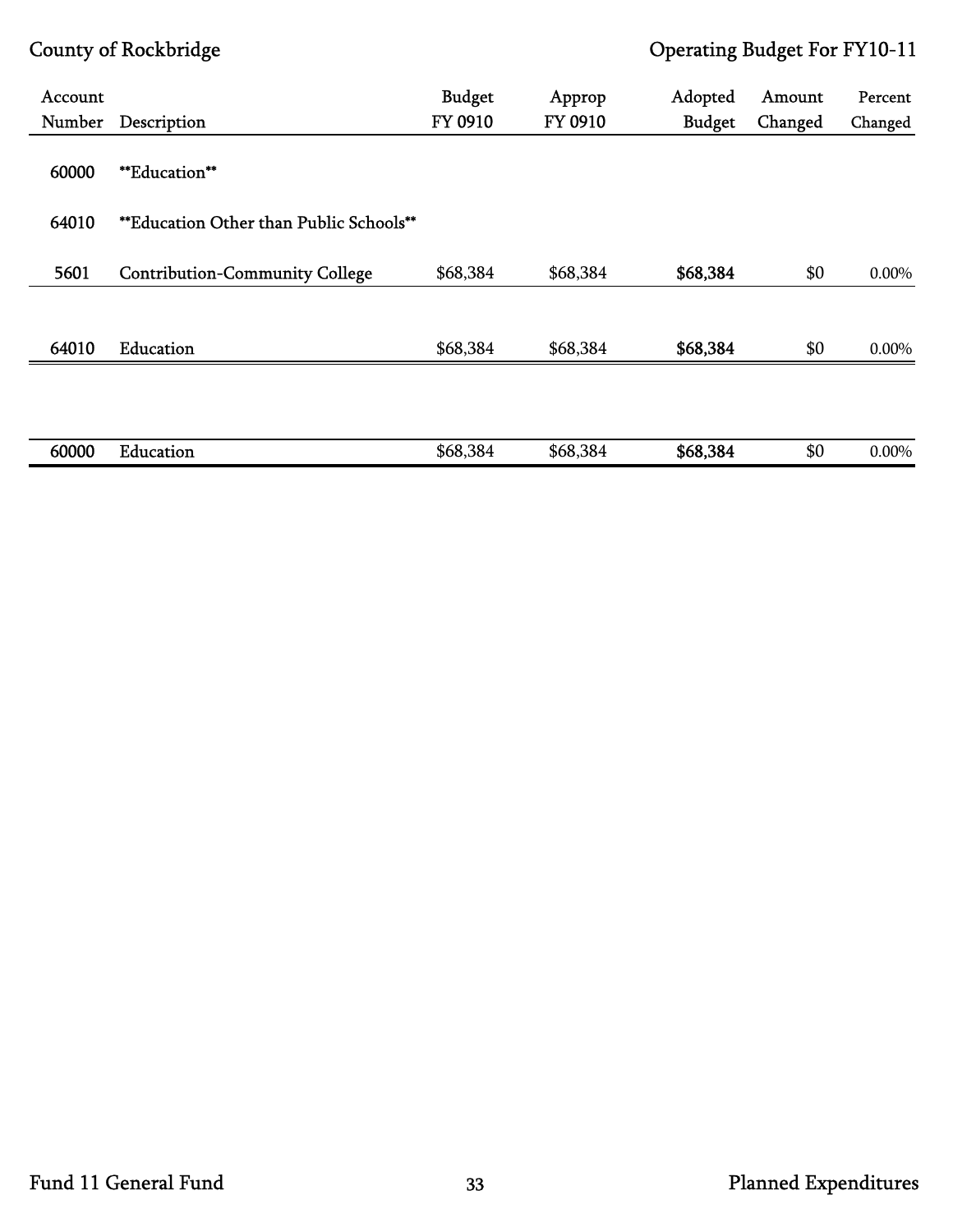| Account     |                                     | <b>Budget</b> | Approp    | Adopted       | Amount     | Percent     |
|-------------|-------------------------------------|---------------|-----------|---------------|------------|-------------|
| Number      | Description                         | FY 0910       | FY 0910   | <b>Budget</b> | Changed    | Changed     |
| 70000       | **Parks, Recreation & Cultural**    |               |           |               |            |             |
| 71010       | <b>**Parks and Recreation**</b>     |               |           |               |            |             |
| 1001        | Salary-Parks and Rec. Director      | \$41,752      | \$41,752  | \$41,752      | \$0        | 0.00%       |
| 1002        | Salaries-Staff                      | \$63,809      | \$63,809  | \$59,010      | $-$4,799$  | $-7.52%$    |
| 1005        | Compensation-Part Time Help         | \$98,000      | \$98,000  | \$95,000      | $- $3,000$ | $-3.06%$    |
| 1006        | Part Time Help-Recreation           | \$500         | \$500     | \$500         | \$0        | 0.00%       |
| 2001        | <b>FICA</b>                         | \$15,611      | \$15,611  | \$15,014      | $-$ \$597  | $-3.82%$    |
| 2002        | Retirement                          | \$15,792      | \$15,792  | \$16,031      | \$239      | 1.52%       |
| 2005        | Hospitalization                     | \$19,080      | \$19,080  | \$18,600      | $-$ \$480  | $-2.52%$    |
| 2006        | Group Life Insurance                | \$897         | \$897     | \$1,118       | \$221      | 24.65%      |
| 2011        | Worker Compensation Insurance       | \$2,956       | \$3,913   | \$5,260       | \$2,304    | 77.95%      |
| 3005        | Pmt Under Joint Services-Recreation | \$230,000     | \$230,000 | \$230,000     | \$0        | $0.00\%$    |
| 3201        | <b>Contractual Services</b>         | \$2,700       | \$2,700   | \$1,500       | $-$1,200$  | $-44.44%$   |
| 3301        | Fireworks Display                   | \$0           | \$0       | \$0           | \$0        | $-$         |
| 3401        | Repairs-Equipment                   | \$11,600      | \$11,527  | \$9,000       | $-$2,600$  | $-22.41%$   |
| 3701        | Printing and Advertising            | \$2,000       | \$2,000   | \$2,000       | \$0        | $0.00\%$    |
| 5101        | Electricity                         | \$15,000      | \$15,000  | \$15,000      | \$0        | 0.00%       |
| 5102        | Fuel                                | \$2,400       | \$2,400   | \$2,000       | $-$ \$400  | $-16.67%$   |
| 5103        | Water Service                       | \$0           | \$2,041   | \$3,000       | \$3,000    | $ -$        |
| 5201        | Telephone and Postage               | \$2,000       | \$2,000   | \$1,800       | $-$200$    | $-10.00\%$  |
| 5301        | Auto Insurance                      | \$850         | \$850     | \$790         | $-$ \$60   | $-7.06%$    |
| 5401        | Office Supplies                     | \$450         | \$450     | \$200         | $-$ \$250  | $-55.56%$   |
| 5402        | Materials and Supplies              | \$7,500       | \$5,500   | \$8,000       | \$500      | 6.67%       |
| 5405        | Gym Programs-Supplies               | \$250         | \$250     | \$200         | $-$ \$50   | $-20.00\%$  |
| 5406        | Pool Supplies/Repair                | \$7,500       | \$7,500   | \$7,500       | \$0        | 0.00%       |
| 5408        | Gas, Oil & Tires                    | \$0           | \$32      | \$60          | \$60       |             |
| 5410        | <b>Staff Uniforms</b>               | \$900         | \$900     | \$600         | $-$ \$300  | $-33.33%$   |
| 5502        | Travel                              | \$2,000       | \$2,000   | \$1,800       | $-$200$    | $-10.00\%$  |
| 5504        | Conferences and Workshops           | \$200         | \$200     | \$0           | $-$200$    | $-100.00\%$ |
| 5601        | Contribution-Fine Arts in Rockbrid; | \$2,575       | \$2,575   | \$2,575       | \$0        | 0.00%       |
| 5603        | Contribution-Lime Kiln              | \$2,575       | \$2,575   | \$2,575       | \$0        | 0.00%       |
| 5608        | Cont. Smith Mt. Lake 4-H Center     | \$0           | \$0       | \$0           | \$0        | $-\,-$      |
| 5609        | Cont. YMCA                          | \$0           | \$0       | \$0           | \$0        | $-$         |
| 5610        | Cont.- Summer Enrich. Program.      | \$2,000       | \$2,000   | \$2,000       | \$0        | 0.00%       |
| <b>XXXX</b> | Cont.-Rockbridge Tennis             | \$0           | \$0       | \$0           | \$0        |             |
| 5801        | Dues and Subscriptions              | \$100         | \$100     | \$100         | \$0        | 0.00%       |
| 5802        | <b>Boat Registration Fees</b>       | \$100         | \$100     | \$100         | \$0        | 0.00%       |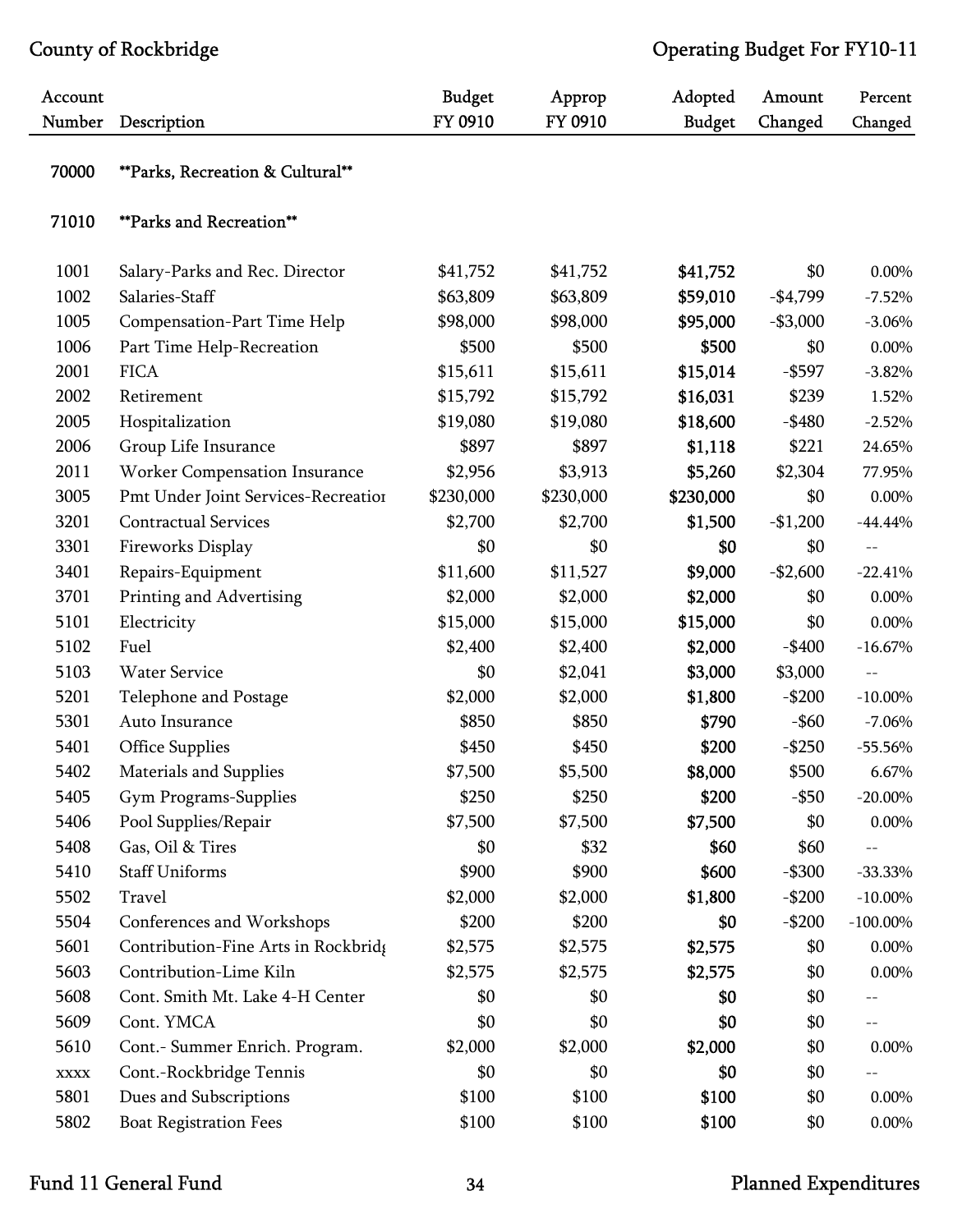| Account |                                   | <b>Budget</b> | Approp    | Adopted       | Amount     | Percent     |
|---------|-----------------------------------|---------------|-----------|---------------|------------|-------------|
| Number  | Description                       | FY 0910       | FY 0910   | <b>Budget</b> | Changed    | Changed     |
| 71010   | Parks and Recreation (Continued)  |               |           |               |            |             |
| 5901    | Items For Resale-Lake Robertson   | \$3,500       | \$3,500   | \$3,500       | \$0        | 0.00%       |
| 7002    | Capital Outlay                    | \$2,000       | \$2,000   | \$0           | $-$2,000$  | $-100.00\%$ |
| 8001    | Rental Of Equipment               | \$500         | \$500     | \$200         | $-$ \$300  | $-60.00\%$  |
|         |                                   |               |           |               |            |             |
| 71010   | <b>Parks and Recreation</b>       | \$557,097     | \$558,054 | \$546,786     | $-$10,311$ | $-1.85%$    |
|         |                                   |               |           |               |            |             |
|         |                                   |               |           |               |            |             |
| 71015   | **Preschool Program**             |               |           |               |            |             |
| 1001    | Salary-Preschool Director         | \$28,131      | \$28,131  | \$28,131      | \$0        | 0.00%       |
| 1002    | Salaries-Instructors              | \$37,826      | \$37,826  | \$37,826      | \$0        | $0.00\%$    |
| 2001    | <b>FICA</b>                       | \$5,046       | \$5,046   | \$5,046       | \$0        | $0.00\%$    |
| 2002    | Retirement                        | \$7,038       | \$7,038   | \$8,044       | \$1,006    | 14.29%      |
| 2005    | Hospitalization                   | \$12,720      | \$12,720  | \$12,400      | $-$ \$320  | $-2.52%$    |
| 2006    | Group Life Ins.                   | \$400         | \$400     | \$561         | \$161      | 40.34%      |
| 2011    | Worker Compensation Ins.          | \$1,004       | \$1,004   | \$383         | $-$ \$621  | $-61.88%$   |
| 3701    | Advertising                       | \$0           | \$0       | \$0           | \$0        | $-$         |
| 5201    | Telephone & Postage               | \$800         | \$800     | \$0           | $-$ \$800  | $-100.00\%$ |
| 5401    | <b>Office Supplies</b>            | \$0           | \$0       | \$0           | \$0        | $-$         |
| 5404    | Materials & Supplies              | \$5,000       | \$5,000   | \$3,500       | $-$1,500$  | $-30.00\%$  |
| 5502    | Travel                            | \$0           | \$0       | \$0           | \$0        |             |
| 5504    | Conferences & Workshops           | \$550         | \$550     | \$275         | $-$ \$275  | $-50.00\%$  |
| 5801    | Dues and Subscriptions            | \$275         | \$275     | \$275         | \$0        | 0.00%       |
| 8002    | Preschool Facilities Rent         | \$2,000       | \$2,000   | \$2,000       | \$0        | $0.00\%$    |
|         |                                   |               |           |               |            |             |
| 71015   | Preschool Program                 | \$100,789     | \$100,789 | \$98,440      | $-$2,349$  | $-2.33%$    |
|         |                                   |               |           |               |            |             |
| 71010   | <b>Parks and Recreation Total</b> | \$657,886     | \$658,843 | \$645,226     | $-$12,660$ | $-1.92%$    |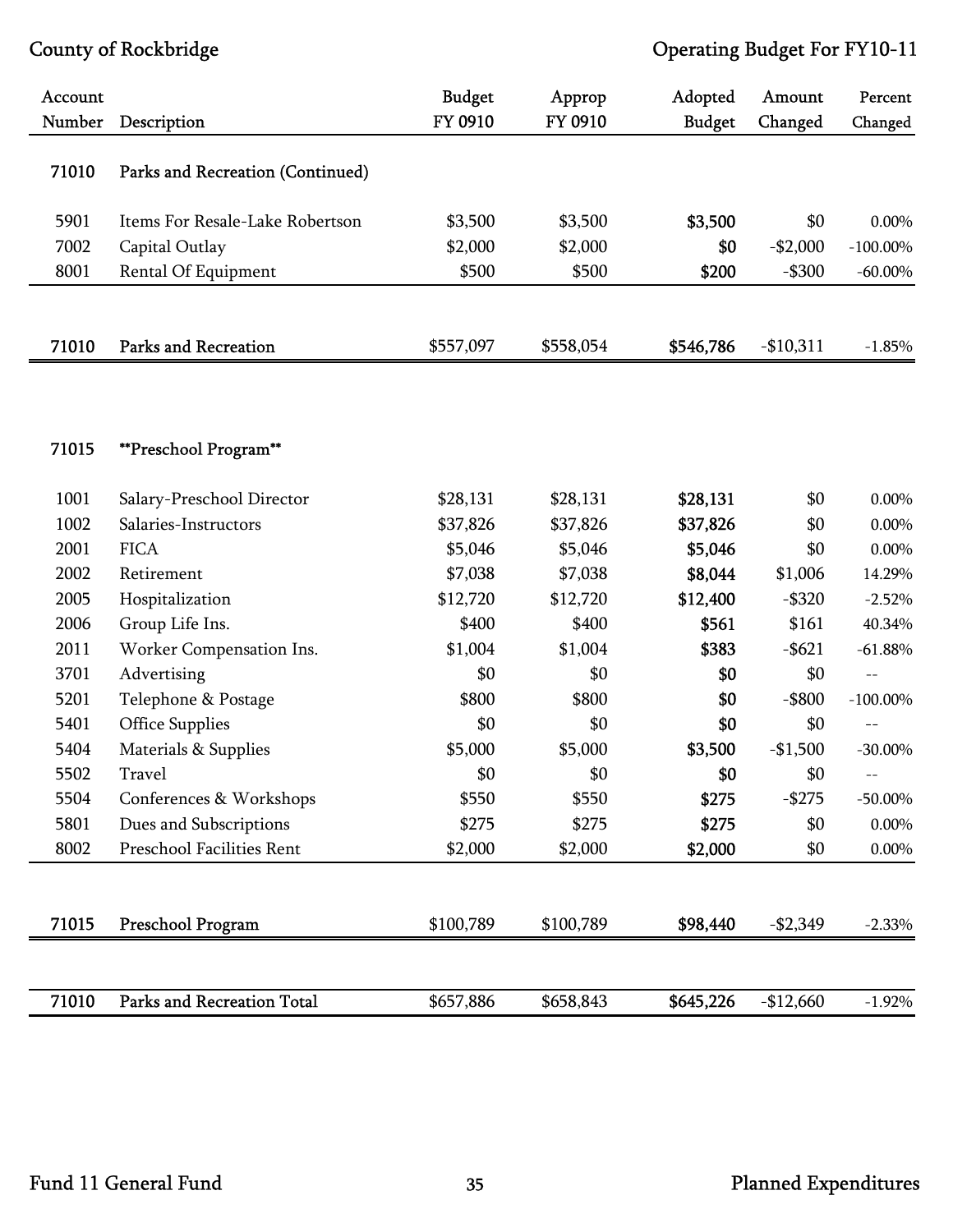| <b>Account</b> |                                   | <b>Budget</b> | Approp      | Adopted       | Amount     | Percent  |
|----------------|-----------------------------------|---------------|-------------|---------------|------------|----------|
| Number         | Description                       | FY 0910       | FY 0910     | <b>Budget</b> | Changed    | Changed  |
| 73020          | <i>**Libraries**</i>              |               |             |               |            |          |
| 5601           | Contribution-Regional Library     | \$553,257     | \$553,257   | \$553,257     | \$0        | 0.00%    |
| 5602           | Contribution-Goshen Library       | \$0           | \$0         | \$0           | \$0        | $-\,-$   |
| 5603           | Contribution-Glasgow Library      | \$0           | \$0         | \$0           | \$0        | $-$      |
| 5604           | <b>Contribution-Talking Books</b> | \$1,000       | \$1,000     | \$1,000       | \$0        | $0.00\%$ |
| 73020          | Libraries                         | \$554,257     | \$554,257   | \$554,257     | \$0        | 0.00%    |
|                |                                   |               |             |               |            |          |
| 70000          | Parks, Recreation and Cultural    | \$1,212,143   | \$1,213,100 | \$1,199,483   | $-$12,660$ | $-1.04%$ |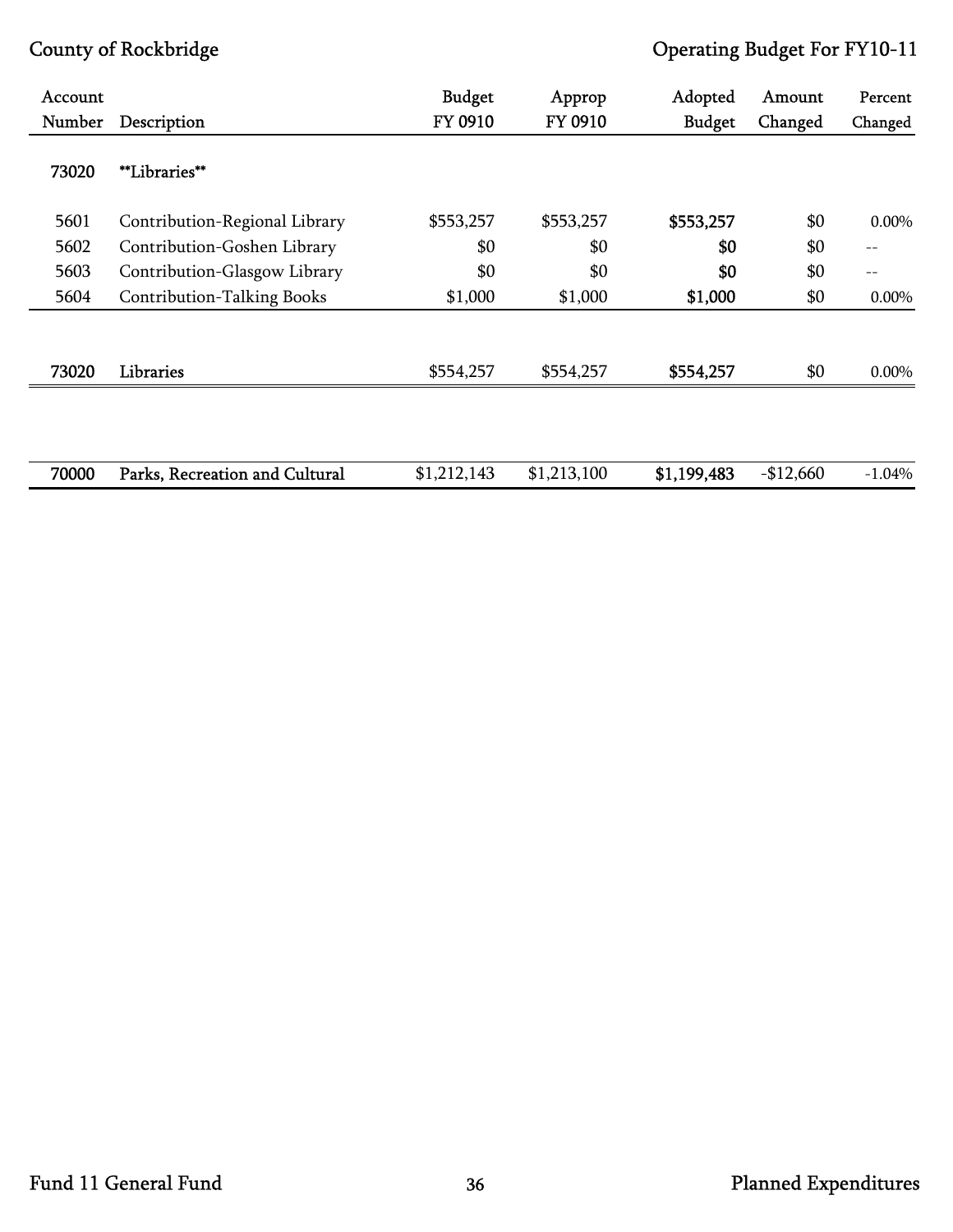| Account |                                    | <b>Budget</b> | Approp    | Adopted       | Amount     | Percent   |
|---------|------------------------------------|---------------|-----------|---------------|------------|-----------|
| Number  | Description                        | FY 0910       | FY 0910   | <b>Budget</b> | Changed    | Changed   |
| 80000   | **Community Development**          |               |           |               |            |           |
| 81010   | **Planning & Development**         |               |           |               |            |           |
| 1001    | Comp-Planning/Zoning Administrat   | \$103,172     | \$103,172 | \$103,172     | \$0        | 0.00%     |
| 1003    | Comp. Administrative Assistant     | \$18,000      | \$18,000  | \$30,643      | \$12,643   | 70.24%    |
| 1008    | Compensation-Planning Commission   | \$2,500       | \$2,500   | \$2,500       | \$0        | 0.00%     |
| 1009    | Compensation-Zoning Board          | \$1,000       | \$1,000   | \$1,000       | \$0        | $0.00\%$  |
| 2001    | <b>FICA</b>                        | \$9,270       | \$9,270   | \$10,505      | \$1,235    | 13.32%    |
| 2002    | Retirement                         | \$18,127      | \$18,127  | \$21,290      | \$3,163    | 17.45%    |
| 2005    | Hospitalization                    | \$15,900      | \$15,900  | \$24,800      | \$8,900    | 55.97%    |
| 2006    | Group Life Insurance               | \$1,030       | \$1,030   | \$1,485       | \$455      | 44.21%    |
| 2011    | <b>Worker Compensation</b>         | \$2,460       | \$2,460   | \$2,489       | \$29       | 1.19%     |
| 3201    | Comprehensive Land Use Plan        | \$3,400       | \$3,400   | \$3,400       | \$0        | $0.00\%$  |
| 3202    | Payment For Planning Service       | \$15,000      | \$15,000  | \$15,000      | \$0        | 0.00%     |
| 3208    | <b>Planning Projects</b>           | \$0           | \$0       | \$0           | \$0        |           |
| 3701    | Advertising                        | \$1,500       | \$1,500   | \$1,500       | \$0        | 0.00%     |
| 5201    | Telephone                          | \$4,000       | \$4,800   | \$4,000       | \$0        | $0.00\%$  |
| 5301    | Auto Insurance                     | \$1,500       | \$1,500   | \$1,300       | $-$200$    | $-13.33%$ |
| 5401    | <b>Office Supplies</b>             | \$1,500       | \$1,500   | \$1,500       | \$0        | $0.00\%$  |
| 5502    | Travel                             | \$2,000       | \$2,000   | \$2,000       | \$0        | 0.00%     |
| 5601    | Contrib.-Soil Conservation Service | \$7,500       | \$7,500   | \$7,500       | \$0        | 0.00%     |
| 5801    | Payment To Planning Dist Commiss   | \$34,817      | \$34,817  | \$29,319      | $- $5,498$ | $-15.79%$ |
| 5810    | Dues & Subscriptions               | \$800         | \$800     | \$800         | \$0        | $0.00\%$  |
| 7002    | Furniture and Equipment            | \$300         | \$300     | \$300         | \$0        | $0.00\%$  |
|         |                                    |               |           |               |            |           |
| 81010   | <b>Planning &amp; Development</b>  | \$243,776     | \$244,576 | \$264,503     | \$20,727   | 8.50%     |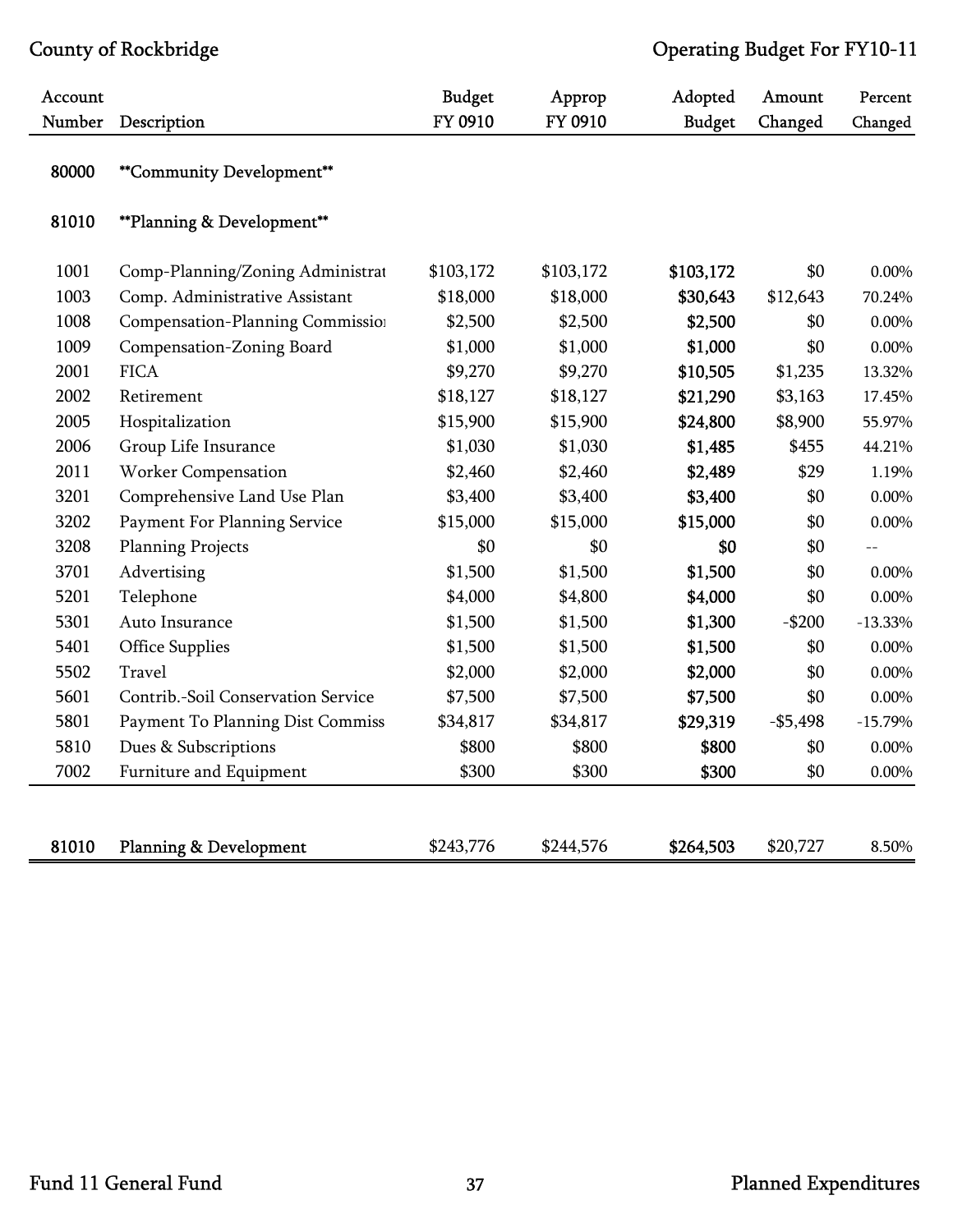| Account |                                   | <b>Budget</b> | Approp    | Adopted       | Amount      | Percent    |
|---------|-----------------------------------|---------------|-----------|---------------|-------------|------------|
| Number  | Description                       | FY 0910       | FY 0910   | <b>Budget</b> | Changed     | Changed    |
| 81015   | **Geographic Information System** |               |           |               |             |            |
| 1001    | Comp-GIS Coordinator              | \$49,791      | \$49,791  | \$49,791      | \$0         | 0.00%      |
| 1002    | Comp. GIS Technical Specialist    | \$28,963      | \$28,963  | \$28,963      | \$0         | 0.00%      |
| 2001    | <b>FICA</b>                       | \$5,954       | \$5,954   | \$6,025       | \$71        | 1.19%      |
| 2002    | Retirement                        | \$11,782      | \$11,782  | \$12,530      | \$748       | 6.35%      |
| 2005    | Hospitalization Ins               | \$12,720      | \$12,720  | \$12,400      | $-$ \$320   | $-2.52%$   |
| 2006    | Group Life Insurance              | \$669         | \$669     | \$874         | \$205       | 30.59%     |
| 2011    | Worker Comp Insurance             | \$1,599       | \$1,599   | \$1,465       | $-$134$     | $-8.37\%$  |
| 3401    | Repairs-Furniture & Equipment     | \$1,000       | \$1,000   | \$500         | $-$ \$500   | $-50.00\%$ |
| 3501    | <b>Contracted Services</b>        | \$12,750      | \$12,750  | \$9,000       | $-$3,750$   | $-29.41%$  |
| 3701    | Advertising                       | \$50          | \$50      | \$25          | $-$ \$25    | $-50.00\%$ |
| 5201    | Telephone & Postage               | \$1,500       | \$1,500   | \$1,700       | \$200       | 13.33%     |
| 5301    | Auto Insurance                    | \$750         | \$750     | \$700         | $-$ \$50    | $-6.67\%$  |
| 5401    | <b>Office Supplies</b>            | \$1,500       | \$1,500   | \$900         | $-$ \$600   | $-40.00\%$ |
| 5504    | Travel & Training                 | \$3,000       | \$3,000   | \$1,500       | $-$1,500$   | $-50.00\%$ |
| 5801    | Subscriptions                     | \$300         | \$300     | \$100         | $-$200$     | $-66.67\%$ |
| 7001    | Capital Outlay                    | \$6,000       | \$6,000   | \$5,000       | $-$1,000$   | $-16.67%$  |
| 7003    | Software                          | \$8,000       | \$8,000   | \$8,500       | \$500       | 6.25%      |
|         |                                   |               |           |               |             |            |
| 81015   | Geographic Information System     | \$146,328     | \$146,328 | \$139,972     | $-$ \$6,355 | $-4.34%$   |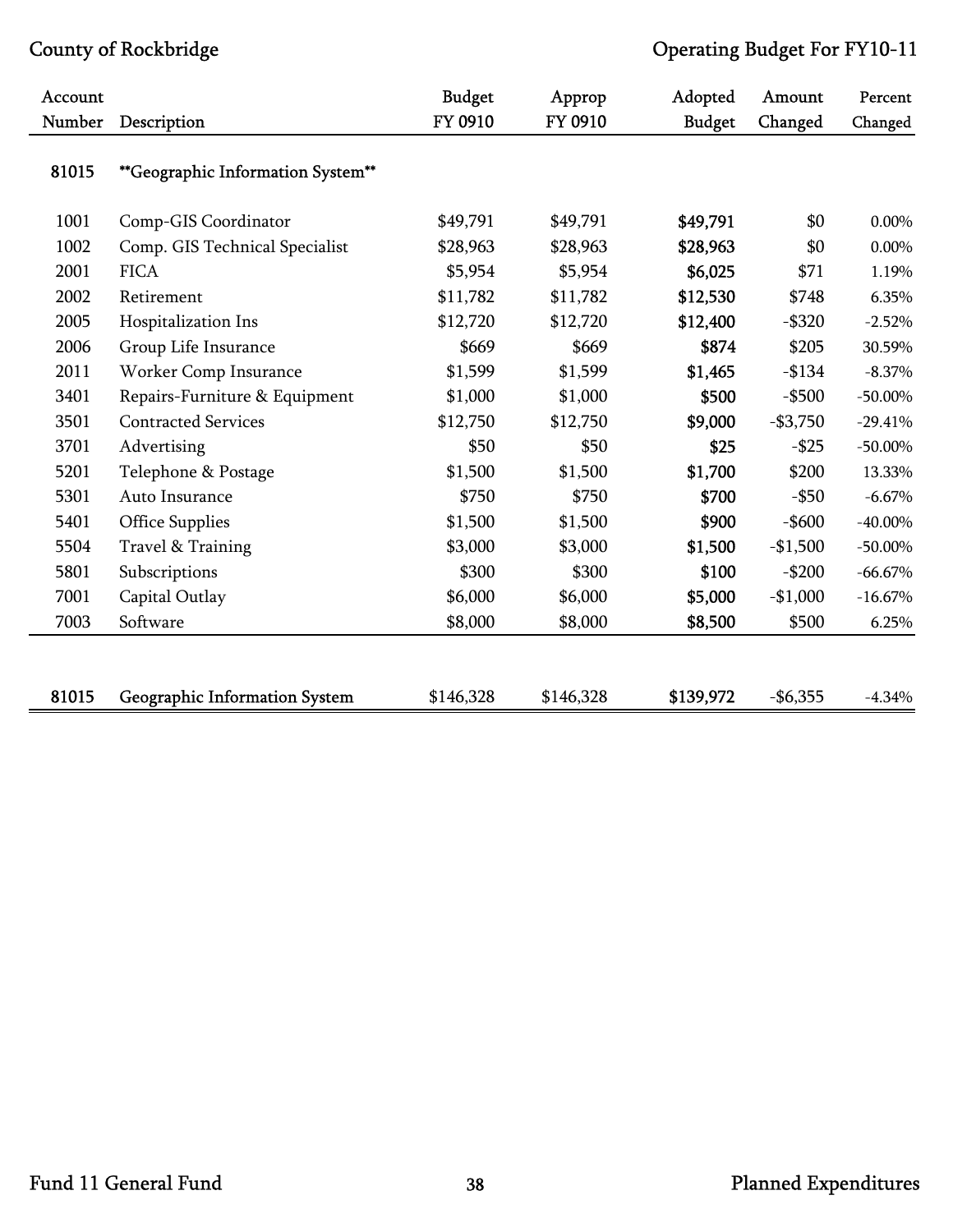| Account |                                   | <b>Budget</b> | Approp   | Adopted       | Amount   | Percent     |
|---------|-----------------------------------|---------------|----------|---------------|----------|-------------|
| Number  | Description                       | FY 0910       | FY 0910  | <b>Budget</b> | Changed  | Changed     |
| 81080   | <b>**Rental Assistance**</b>      |               |          |               |          |             |
| 1001    | Salary-Rental Assistance Director | \$40,095      | \$40,095 | \$40,095      | \$0      | 0.00%       |
| 1004    | Compensation-Part Time Inspection | \$7,410       | \$7,410  | \$7,410       | \$0      | 0.00%       |
| 2001    | <b>FICA</b>                       | \$3,634       | \$3,634  | \$3,634       | \$0      | 0.00%       |
| 2002    | Retirement                        | \$5,998       | \$5,998  | \$6,379       | \$381    | 6.35%       |
| 2005    | Hospitalization                   | \$6,360       | \$6,360  | \$6,200       | $-$160$  | $-2.52%$    |
| 2006    | Group Life Insurance              | \$341         | \$341    | \$445         | \$104    | 30.59%      |
| 2011    | Worker Compensation Insurance     | \$964         | \$964    | \$884         | $-$ \$81 | $-8.37\%$   |
| 3401    | Repairs To Equipment              | \$200         | \$200    | \$0           | $-$200$  | $-100.00\%$ |
| 3701    | Advertising                       | \$200         | \$200    | \$0           | $-$200$  | $-100.00\%$ |
| 5201    | Telephone and Postage             | \$1,800       | \$1,800  | \$1,878       | \$78     | 4.33%       |
| 5401    | <b>Office Supplies</b>            | \$1,000       | \$1,000  | \$1,450       | \$450    | 45.00%      |
| 5402    | <b>Computer Supplies</b>          | \$0           | \$0      | \$0           | \$0      | $- -$       |
| 5502    | Travel                            | \$1,800       | \$1,800  | \$1,600       | $-$200$  | $-11.11%$   |
| 81080   | <b>Rental Assistance</b>          | \$69,803      | \$69,803 | \$69,975      | \$172    | 0.25%       |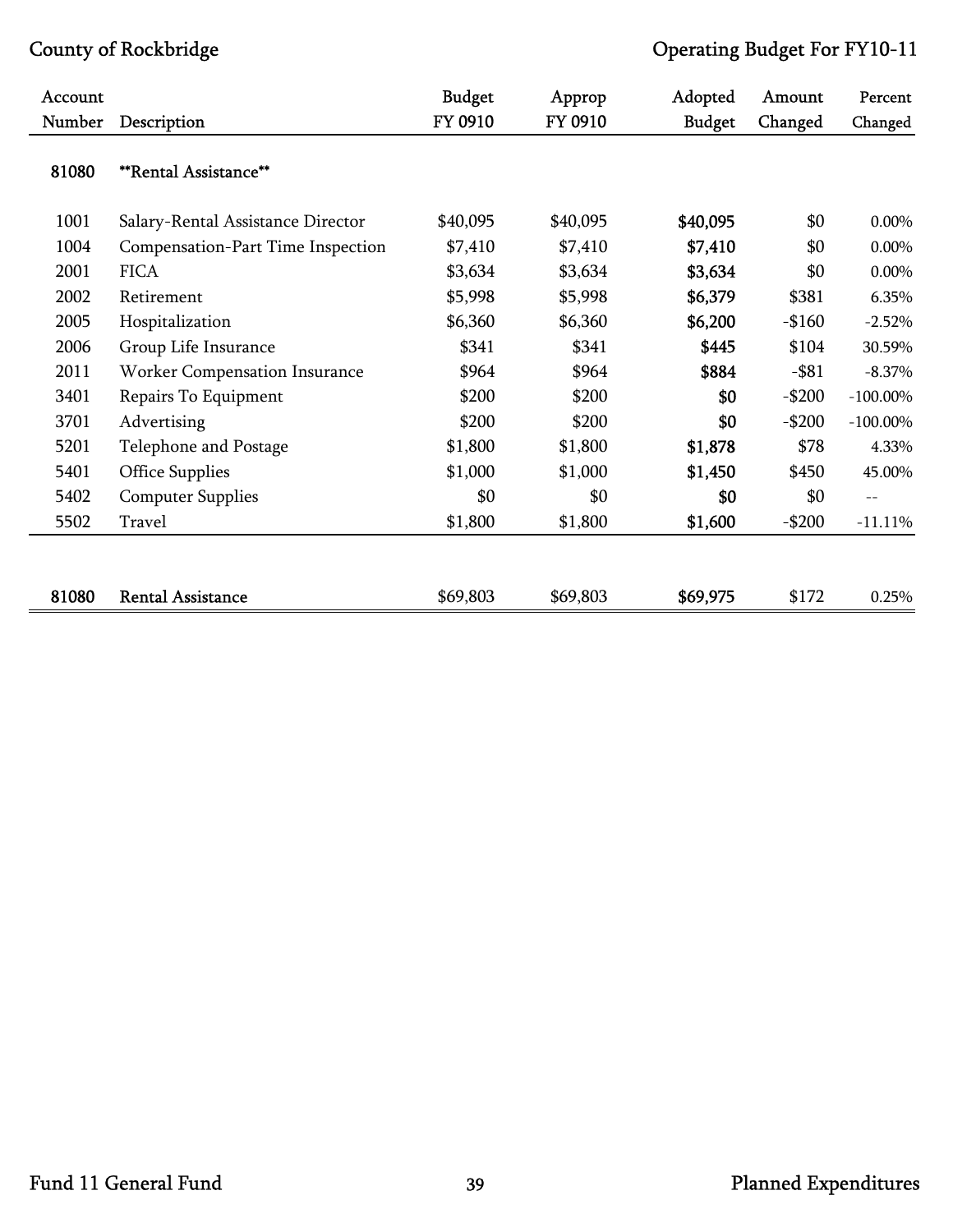| Account<br>Number | Description                         | <b>Budget</b><br>FY 0910 | Approp<br>FY 0910 | Adopted<br><b>Budget</b> | Amount<br>Changed | Percent<br>Changed |
|-------------------|-------------------------------------|--------------------------|-------------------|--------------------------|-------------------|--------------------|
| 81090             | **Industrial Development**          |                          |                   |                          |                   |                    |
| 1008              | Compensation-Authority Member       | \$500                    | \$500             | \$500                    | \$0               | 0.00%              |
| 3201              | <b>Engineering Services</b>         | \$10,000                 | \$10,000          | \$7,500                  | $-$2,500$         | $-25.00\%$         |
| 3901              | Park Site Development               | \$10,000                 | \$10,000          | \$7,500                  | $-$2,500$         | $-25.00\%$         |
| 5501              | Travel                              | \$50                     | \$50              | \$1,000                  | \$950             | 1900.00%           |
| 5601              | Contribution-Ind. Develop/Rockbric  | \$2,000                  | \$2,000           | \$2,000                  | \$0               | $0.00\%$           |
| 5603              | Contribution-Tour Program           | \$373,038                | \$373,038         | \$357,953                | $-$15,085$        | $-4.04%$           |
| 5604              | Contribution-Economic Developmen    | \$0                      | \$0               | \$0                      | \$0               | $-$                |
| 5605              | Contribution-Blue Ridge Region      | \$776                    | \$776             | \$776                    | \$0               | $0.00\%$           |
| 5606              | Contribution-County Fair            | \$0                      | \$0               | \$0                      | \$0               |                    |
| 5607              | Contribution-Chamber Of Comm.       | \$5,000                  | \$5,000           | \$5,000                  | \$0               | $0.00\%$           |
| 5610              | Contribution-ISTEA (Tourism)        | \$250                    | \$250             | \$250                    | \$0               | $0.00\%$           |
| 5611              | Contribution-Shen. Valley Partnersl | \$15,379                 | \$15,379          | \$15,379                 | \$0               | $0.00\%$           |
| 5623              | Cont-Horse Center Debt-Lodging      | \$400,000                | \$400,000         | \$400,000                | \$0               | $0.00\%$           |
|                   |                                     |                          |                   |                          |                   |                    |
| 81090             | <b>Industrial Development</b>       | \$816,993                | \$816,993         | \$797,858                | $-$19,135$        | $-2.34%$           |
|                   |                                     |                          |                   |                          |                   |                    |
| 81000             | Planning and Development Total      | \$1,276,899              | \$1,277,699       | \$1,272,308              | $-$4,591$         | $-0.36%$           |
|                   |                                     |                          |                   |                          |                   |                    |
| 82000             | <b>**Public Service Authority**</b> |                          |                   |                          |                   |                    |
| 82010             | **PSA**                             |                          |                   |                          |                   |                    |
| 5604              | Cont-Debt Payment Series 2001 Prin  | \$82,981                 | \$82,981          | \$87,017                 | \$4,036           | 4.86%              |
| 5605              | Cont-Debt Payment Series 2001 Inte  | \$34,089                 | \$34,089          | \$30,061                 | $-$4,028$         | $-11.82%$          |
| 5606              | Cont-Debt Lex to Raphine WWT Li     | \$379,000                | \$379,000         | \$690,000                | \$311,000         | 82.06%             |
|                   |                                     |                          |                   |                          |                   |                    |
| 82010             | <b>PSA</b>                          | \$496,070                | \$496,070         | \$807,078                | \$311,008         | 62.69%             |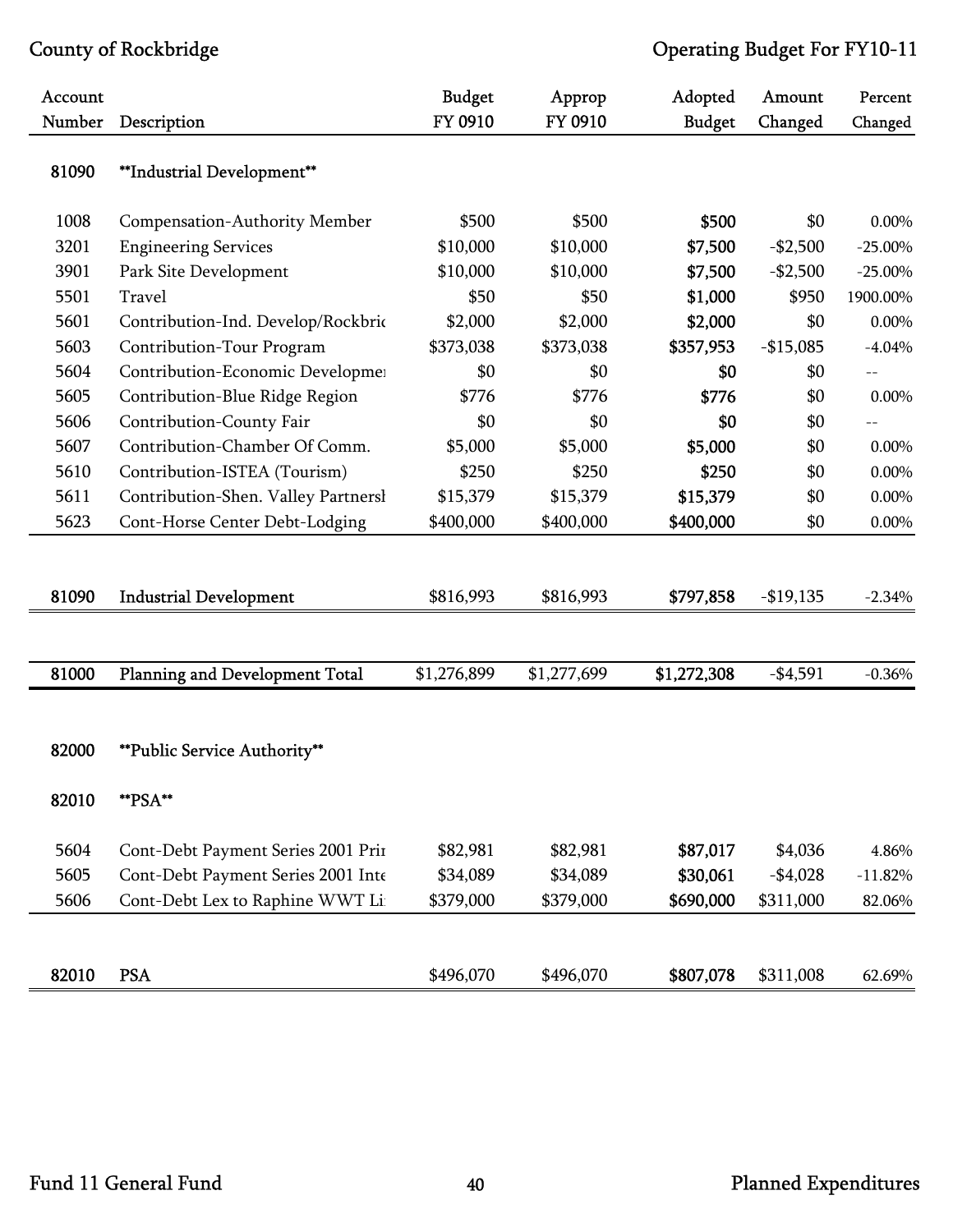| Account<br>Number | Description                       | <b>Budget</b><br>FY 0910 | Approp<br>FY 0910 | Adopted<br><b>Budget</b> | Amount<br>Changed | Percent<br>Changed |
|-------------------|-----------------------------------|--------------------------|-------------------|--------------------------|-------------------|--------------------|
|                   |                                   |                          |                   |                          |                   |                    |
| 82020             | <b>**Other Public Utilities**</b> |                          |                   |                          |                   |                    |
| 5601              | Cont/Debt Goshen Water            | \$500                    | \$500             | \$500                    | \$0               | $0.00\%$           |
| 5602              | Cont/Debt Glasgow WWTP            | \$31,536                 | \$31,536          | \$31,536                 | \$0               | $0.00\%$           |
| 5603              | Cont/Debt Rt 60 S&W with BV       | \$68,752                 | \$103,214         | \$68,752                 | \$0               | $0.00\%$           |
| 5605              | Cont/Glasgow Equip. Replace       | \$5,000                  | \$5,000           | \$0                      | $-$5,000$         | $-100.00\%$        |
|                   |                                   |                          |                   |                          |                   |                    |
| 82020             | <b>Other Public Utilities</b>     | \$105,788                | \$140,250         | \$100,788                | $-$5,000$         | $-4.73%$           |
|                   |                                   |                          |                   |                          |                   |                    |
|                   |                                   |                          |                   |                          |                   |                    |
| 83010             | **Soil and Erosion**              |                          |                   |                          |                   |                    |
| 1003              | Salaries-Soil Erosion             | \$99,585                 | \$99,585          | \$99,585                 | \$0               | 0.00%              |
| 2001              | <b>FICA</b>                       | \$7,618                  | \$7,618           | \$7,618                  | \$0               | $0.00\%$           |
| 2002              | Retirement                        | \$14,898                 | \$14,898          | \$15,844                 | \$946             | 6.35%              |
| 2005              | Hospitalization                   | \$19,080                 | \$19,080          | \$19,650                 | \$570             | 2.99%              |
| 2006              | Group Life Insurance              | \$846                    | \$846             | \$1,105                  | \$259             | 30.59%             |
| 2011              | Worker Compensation Insurance     | \$1,404                  | \$1,404           | \$1,384                  | $- $20$           | $-1.42%$           |
|                   |                                   |                          |                   |                          |                   |                    |
| 83010             | Soil and Erosion                  | \$143,432                | \$143,432         | \$145,187                | \$1,755           | 1.22%              |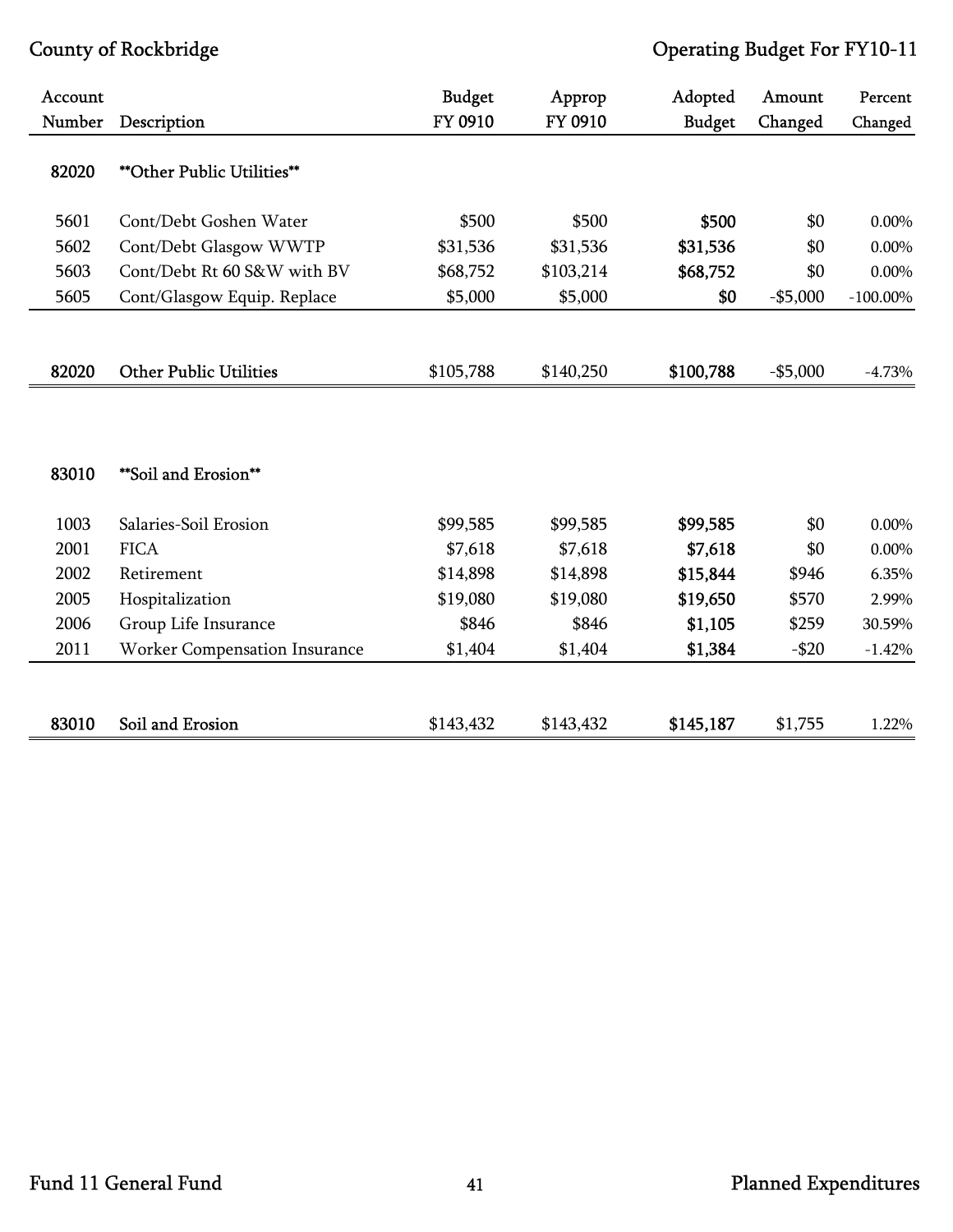| Account |                                         | <b>Budget</b> | Approp      | Adopted       | Amount    | Percent    |
|---------|-----------------------------------------|---------------|-------------|---------------|-----------|------------|
| Number  | Description                             | FY 0910       | FY 0910     | <b>Budget</b> | Changed   | Changed    |
| 83020   | ** Agriculture & Home Economics**       |               |             |               |           |            |
| 3001    | 4-H Program Support                     | \$3,500       | \$3,500     | \$3,000       | $-$ \$500 | $-14.29%$  |
| 3003    | Contracted Serv.-Dow Chemical           | \$0           | \$0         | \$0           | \$0       | $-$        |
| 5201    | Telephone                               | \$3,800       | \$3,800     | \$3,800       | \$0       | 0.00%      |
| 5504    | Travel                                  | \$2,500       | \$2,500     | \$2,500       | \$0       | $0.00\%$   |
| 5601    | <b>Contribution Toward Salaries</b>     | \$79,500      | \$79,500    | \$77,710      | $-$1,790$ | $-2.25%$   |
| 5606    | Contribution-4-H (County Fair)          | \$0           | \$0         | \$3,000       | \$3,000   | $-$        |
| 7001    | Purchase of Equipment                   | \$1,000       | \$1,000     | \$750         | $-$ \$250 | $-25.00\%$ |
| 8003    | Rent of P O Box                         | \$132         | \$132       | \$132         | \$0       | 0.00%      |
| 83020   | <b>Agriculture &amp; Home Economics</b> | \$90,432      | \$90,432    | \$90,892      | \$460     | 0.51%      |
|         |                                         |               |             |               |           |            |
| 80000   | <b>Community Development</b>            | \$2,112,620   | \$2,147,882 | \$2,416,253   | \$303,632 | 14.37%     |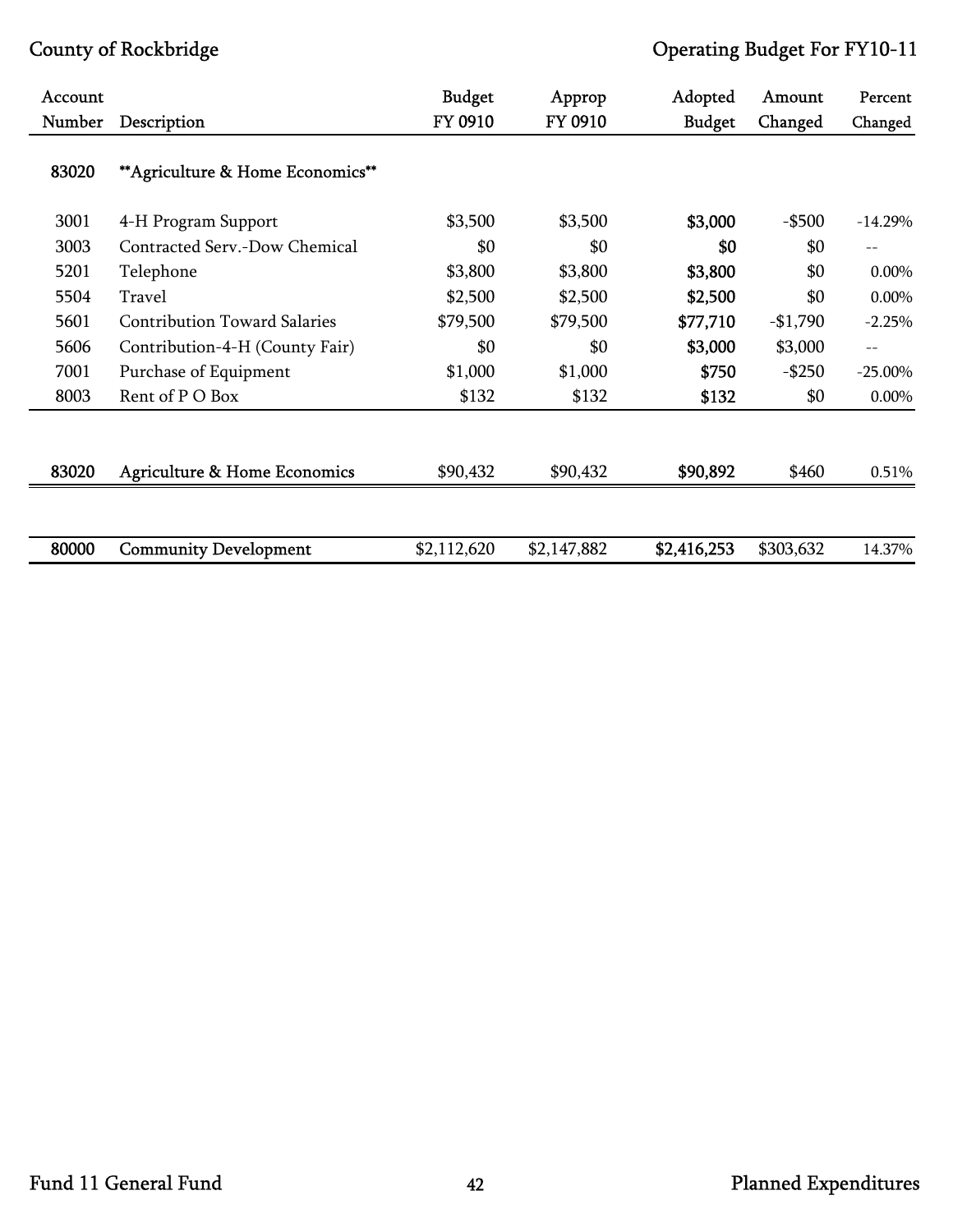| Account<br>Number | Description                         | <b>Budget</b><br>FY 0910 | Approp<br>FY 0910 | Adopted<br><b>Budget</b> | Amount<br>Changed | Percent<br>Changed |
|-------------------|-------------------------------------|--------------------------|-------------------|--------------------------|-------------------|--------------------|
| 90000             | **Non-Departmental**                |                          |                   |                          |                   |                    |
| 91010             | **Non-Departmental**                |                          |                   |                          |                   |                    |
| 3006              | Revenue Sharing Pmt-Lexington       | \$1,830,000              | \$1,830,000       | \$1,773,793              | $-$56,207$        | $-3.07\%$          |
| 91010             | Non-Departmental                    | \$1,830,000              | \$1,830,000       | \$1,773,793              | $-$56,207$        | $-3.07\%$          |
|                   |                                     |                          |                   |                          |                   |                    |
| 91020             | **Fringe Benefits**                 |                          |                   |                          |                   |                    |
| 2009              | Unemployment Insurance              | \$15,402                 | \$15,402          | \$3,000                  | $-$12,402$        | $-80.52%$          |
| 2015              | <b>Termination Pay</b>              | \$29,886                 | \$29,886          | \$63,781                 | \$33,895          | 113.41%            |
|                   |                                     |                          |                   |                          |                   |                    |
| 91020             | <b>Fringe Benefits</b>              | \$45,288                 | \$45,288          | \$66,781                 | \$21,493          | \$0                |
|                   |                                     |                          |                   |                          |                   |                    |
| 91040             | **Debt Service**                    |                          |                   |                          |                   |                    |
| 810               | Paying Agent Fees                   | \$2,500                  | \$2,500           | \$2,500                  | \$0               | 0.00%              |
| 817               | Principal-Utility Bond Series       | \$111,697                | \$111,697         | \$34,321                 | $-$77,376$        | $-69.27%$          |
| 818               | <b>Interest-Utility Bond Series</b> | \$10,121                 | \$10,121          | \$6,535                  | $- $3,586$        | $-35.43%$          |
| 823               | Courthouse Debt                     | \$1,311,900              | \$1,311,900       | \$1,311,926              | \$26              | 0.00%              |
|                   |                                     |                          |                   |                          |                   |                    |
| 91040             | <b>Debt Service</b>                 | \$1,436,218              | \$1,436,218       | \$1,355,282              | $-$ \$80,936      | $-5.64%$           |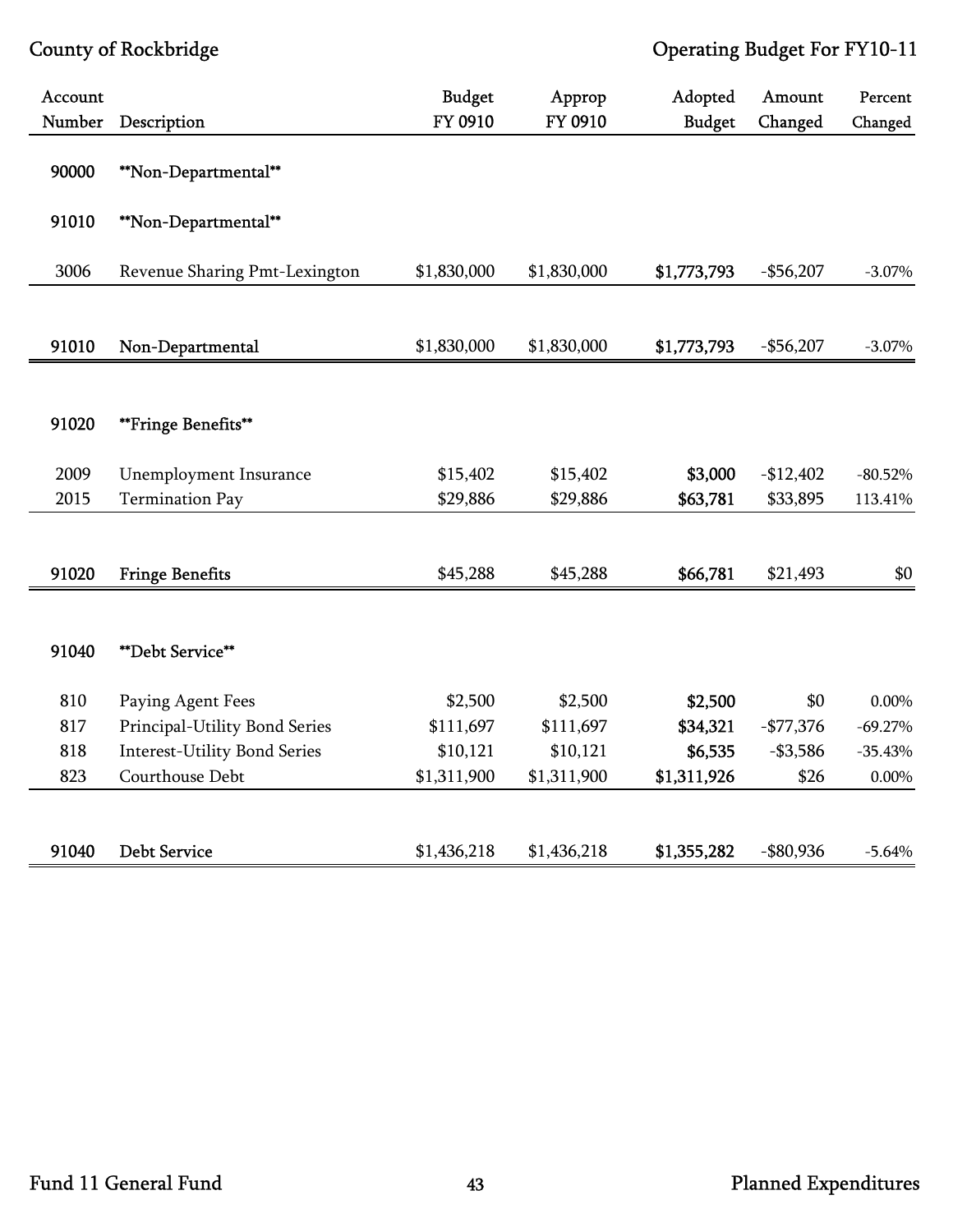| Account |                                   | <b>Budget</b> | Approp       | Adopted       | Amount      | Percent                  |
|---------|-----------------------------------|---------------|--------------|---------------|-------------|--------------------------|
| Number  | Description                       | FY 0910       | FY 0910      | <b>Budget</b> | Changed     | Changed                  |
| 92000   | **Refunds**                       |               |              |               |             |                          |
| 92010   | **Refunds**                       |               |              |               |             |                          |
| 5803    | Auto Tag Refunds                  | \$500         | \$500        | \$700         | \$200       | 40.00%                   |
| 5804    | <b>Tax Refunds</b>                | \$5,200       | \$5,200      | \$5,200       | \$0         | $0.00\%$                 |
| 5820    | <b>Grant Refunds</b>              | \$0           | \$61         | \$0           | \$0         | $-$                      |
|         |                                   |               |              |               |             |                          |
| 92010   | Refunds                           | \$5,700       | \$5,761      | \$5,900       | \$200       | 3.51%                    |
|         |                                   |               |              |               |             |                          |
| 99000   | **Transfers and Reserves**        |               |              |               |             |                          |
| 99010   | <b>**Transfers and Reserves**</b> |               |              |               |             |                          |
|         |                                   |               |              |               | \$0         | $=$                      |
| 6201    | Transfer To Solid Waste Authority | \$845,686     | \$938,132    | \$852,351     | \$6,665     | 0.79%                    |
| 6501    | Transfer To School Fund           | \$15,301,731  | \$15,399,942 | \$15,301,731  | \$0         | $0.00\%$                 |
| 6950    | Contingencies                     | \$50,000      | \$48,358     | \$50,000      | \$0         | $0.00\%$                 |
| 6951    | Jail Contingency                  | \$0           | \$0          | \$31,922      | 31922       | $\overline{\phantom{a}}$ |
|         |                                   |               |              |               |             |                          |
| 99010   | <b>Transfer and Reserves</b>      | \$16,197,417  | \$16,386,432 | \$16,236,004  | \$6,665     | 0.04%                    |
|         |                                   |               |              |               |             |                          |
| 90000   | Non-Departmental                  | \$19,514,623  | \$19,703,699 | \$19,437,760  | $-$108,785$ | $-0.56%$                 |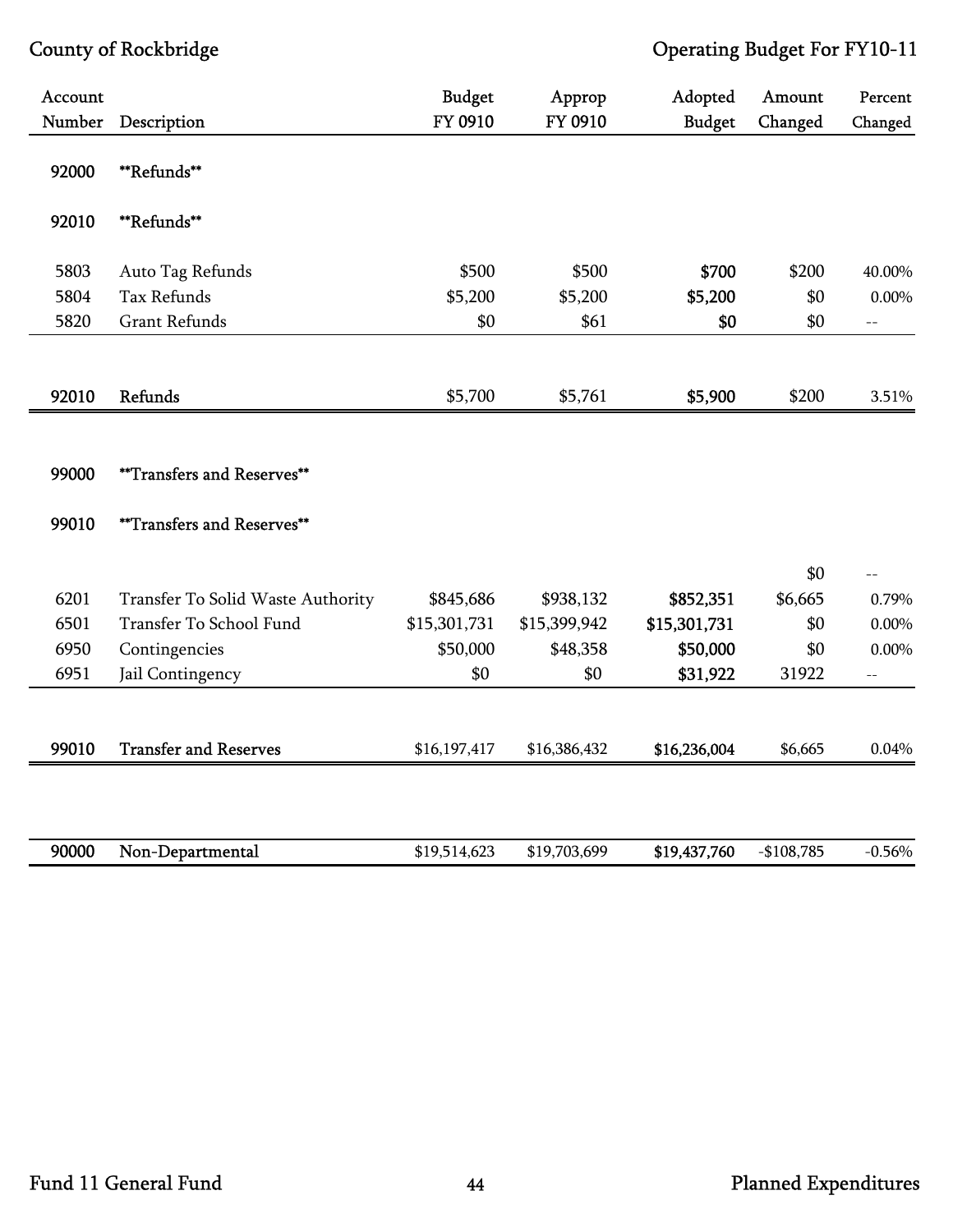| Account<br>Number | Description                    | <b>Budget</b><br>FY 0910 | Approp<br>FY 0910 | Adopted<br><b>Budget</b> | Amount<br>Changed | Percent<br>Changed |
|-------------------|--------------------------------|--------------------------|-------------------|--------------------------|-------------------|--------------------|
|                   |                                |                          |                   |                          |                   |                    |
|                   |                                |                          |                   |                          |                   |                    |
| 11010             | <b>Board of Supervisors</b>    | \$74,498                 | \$74,764          | \$75,633                 | \$1,135           | 1.52%              |
| 12000             | Administrative and Financial   | \$1,380,260              | \$1,389,102       | \$1,463,615              | \$83,355          | 6.04%              |
| 13000             | Registrar                      | \$136,560                | \$142,460         | \$134,718                | $-$1,842$         | $-1.35%$           |
| 20000             | Judicial Administration        | \$1,312,112              | \$1,323,967       | \$1,248,702              | $-$ \$63,410      | $-4.83%$           |
| 30000             | Public Safety                  | \$5,161,020              | \$5,240,465       | \$5,341,056              | \$180,036         | 3.49%              |
| 40000             | Public Works                   | \$3,090,916              | \$3,116,222       | \$2,697,145              | $-$ \$393,771     | $-12.74%$          |
| 50000             | Health and Welfare             | \$1,313,756              | \$1,313,756       | \$1,267,266              | $-$ \$46,490      | $-3.54%$           |
| 60000             | Education                      | \$68,384                 | \$68,384          | \$68,384                 | \$0               | 0.00%              |
| 70000             | Parks, Recreation and Cultural | \$1,212,143              | \$1,213,100       | \$1,199,483              | $-$12,660$        | $-1.04%$           |
| 80000             | <b>Community Development</b>   | \$2,112,620              | \$2,147,882       | \$2,416,253              | \$303,632         | 14.37%             |
| 90000             | Non-Departmental               | \$19,514,623             | \$19,703,699      | \$19,437,760             | $-$76,863$        | $-0.39\%$          |
|                   |                                |                          |                   |                          |                   |                    |
|                   |                                |                          |                   |                          |                   |                    |
| Total             | Fund 11                        | \$35,376,892             | \$35,733,802      | \$35,350,016             | (\$26,876)        | $-0.08%$           |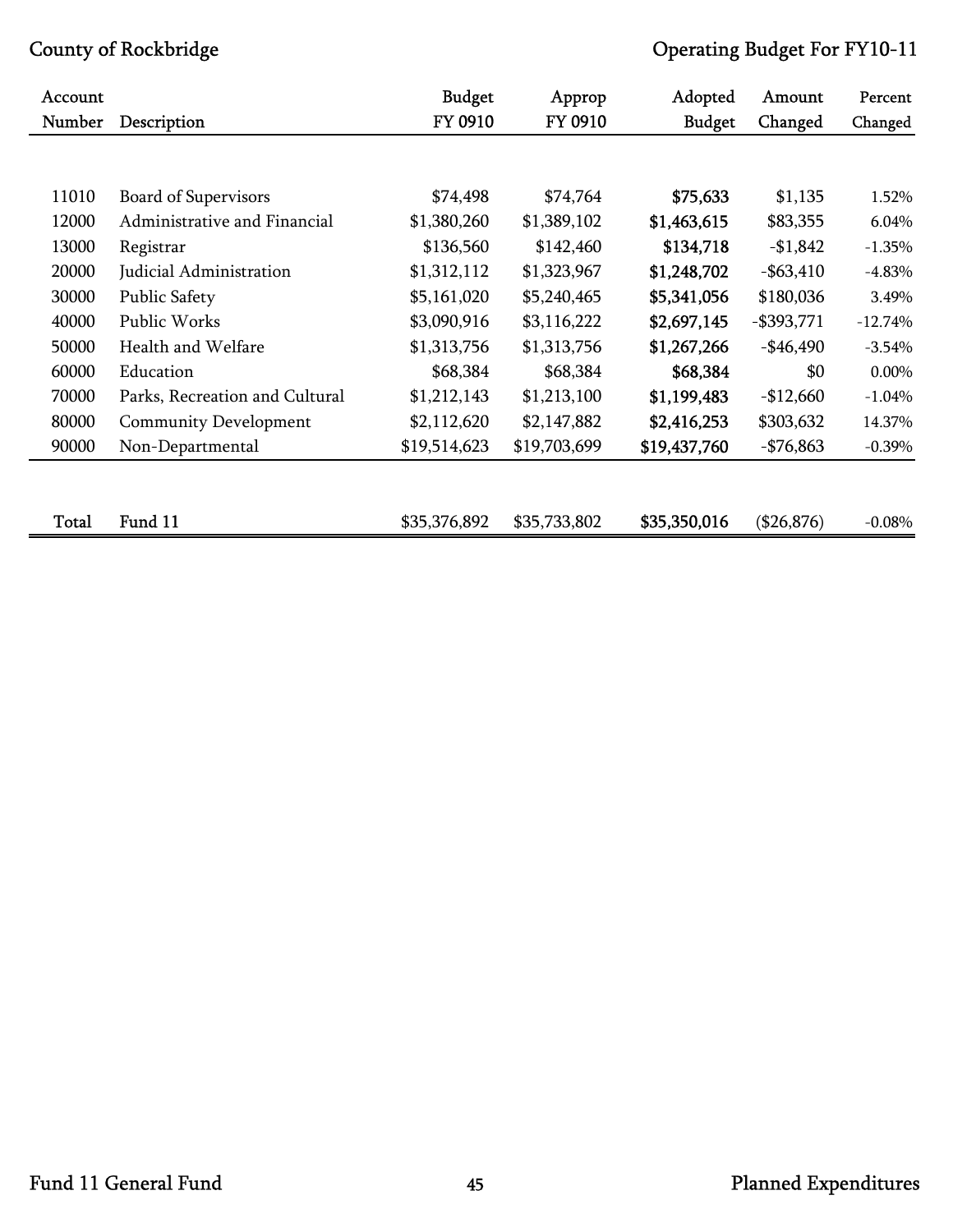| Account<br>Number | Description                         | <b>Budget</b><br>FY 0910 | Approp<br>FY 0910 | Adopted<br><b>Budget</b> | Amount<br>Changed | Percent<br>Changed |
|-------------------|-------------------------------------|--------------------------|-------------------|--------------------------|-------------------|--------------------|
|                   | <b>Account Summary</b>              |                          |                   |                          |                   |                    |
|                   |                                     |                          |                   |                          |                   |                    |
| 11010             | <b>Board of Supervisors</b>         | \$74,498                 | \$74,764          | \$75,633                 | \$1,135           | 1.52%              |
| 12020             | County Administrator                | \$219,598                | \$219,540         | \$187,681                | $-$ \$31,917      | $-14.53%$          |
| 12025             | County Attorney                     | \$147,803                | \$147,803         | \$142,780                | $-$ \$5,023       | $-3.40%$           |
| 12030             | Supervisor of Accounts              | \$118,184                | \$118,184         | \$118,818                | \$634             | 0.54%              |
| 12040             | Data Processing                     | \$132,707                | \$132,707         | \$127,039                | $-$5,667$         | $-4.27%$           |
| 12070             | Reassessment                        | \$7,500                  | \$7,500           | \$143,200                | \$135,700         | 1809.33%           |
| 12080             | Land Use Taxation                   | \$1,350                  | \$1,350           | \$1,350                  | \$0               | 0.00%              |
| 12090             | Commissioner of the Revenue         | \$259,956                | \$260,356         | \$250,127                | $-$9,829$         | $-3.78%$           |
| 12130             | Treasurer                           | \$268,159                | \$276,659         | \$268,472                | \$313             | 0.12%              |
| 12190             | Director of Fiscal Services         | \$225,004                | \$225,004         | \$224,149                | $-$ \$855         | $-0.38%$           |
| 13000             | Registrar                           | \$136,560                | \$142,460         | \$134,718                | $-$1,842$         | $-1.35%$           |
| 21010             | Clerk of Circuit Court              | \$356,391                | \$365,514         | \$356,026                | $-$ \$365         | $-0.10%$           |
| 21020             | Circuit Court                       | \$58,898                 | \$58,898          | \$57,909                 | $-$ \$989         | $-1.68%$           |
| 21030             | <b>General District Court</b>       | \$9,625                  | \$11,400          | \$9,625                  | \$0               | 0.00%              |
| 21035             | Juvenile & Domestic Relations Court | \$10,325                 | \$10,825          | \$9,600                  | $-$ \$725         | $-7.02%$           |
| 21040             | <b>Combined Court Security</b>      | \$399,612                | \$399,612         | \$337,106                | $-$ \$62,505      | $-15.64%$          |
| 22000             | Commonwealth's Attorney             | \$424,229                | \$424,687         | \$425,579                | \$1,350           | 0.32%              |
| 22020             | Victim Witness Coordinator          | \$53,032                 | \$53,032          | \$52,857                 | $-$ \$175         | $-0.33%$           |
| 31020             | Sheriff                             | \$1,904,892              | \$1,922,480       | \$1,890,612              | $-$14,280$        | $-0.75%$           |
| 31030             | <b>Sheriffs Cars</b>                | \$126,156                | \$124,832         | \$89,252                 | $-$ \$36,904      | $-29.25%$          |
| 32040             | Fire Prevention                     | \$845,668                | \$849,499         | \$855,500                | \$9,832           | 1.16%              |
| 32050             | <b>Rescue Services</b>              | \$568,146                | \$574,353         | \$539,236                | $-$ \$28,910      | $-5.09\%$          |
| 32060             | E-911 Systems                       | \$579,240                | \$579,240         | \$570,063                | $-$9,177$         | $-1.58%$           |
| 32080             | <b>Emergency Services</b>           | \$101,322                | \$151,354         | \$99,914                 | $-$1,408$         | $-1.39\%$          |
| 33010             | <b>Correction And Detention</b>     | \$503,361                | \$503,361         | \$766,144                | \$262,783         | 52.21%             |
| 33030             | Juvenile Probation Office           | \$8,250                  | \$8,250           | \$6,300                  | $-$1,950$         | $-23.64%$          |
| 33040             | Other Institutional Care            | \$83,706                 | \$83,706          | \$41,155                 | $-$ \$42,551      | $-50.83%$          |
| 34010             | <b>Building Inspection</b>          | \$214,302                | \$214,678         | \$261,264                | \$46,962          | 21.91%             |
| 34015             | Erosion & Sediment Control          | \$80,027                 | \$82,762          | \$76,166                 | $-$ \$3,861       | $-4.82%$           |
| 35090             | <b>Other Protective Services</b>    | \$145,950                | \$145,950         | \$145,450                | $-$ \$500         | $-0.34%$           |
| 41050             | County Engineer                     | \$99,214                 | \$99,214          | \$11,557                 | $-$ \$87,657      | $-88.35%$          |
| 41080             | Road Maintenance                    | \$9,000                  | \$9,000           | \$9,000                  | \$0               | 0.00%              |
| 42030             | <b>County Pickup</b>                | \$1,198,111              | \$1,198,111       | \$1,047,885              | $-$150,227$       | $-12.54%$          |
| 42040             | Other Sanitation                    | \$86,403                 | \$86,403          | \$17,464                 | $-$ \$68,939      | $-79.79%$          |
| 42050             | Special Enforcement                 | \$108,529                | \$108,529         | \$107,198                | $-$1,331$         | $-1.23%$           |
| 43020             | <b>Buildings and Grounds</b>        | \$139,000                | \$150,408         | \$143,700                | \$4,700           | 3.38%              |
| 43040             | Northwind Lane Property             | \$4,300                  | \$4,300           | \$4,520                  | \$220             | 5.12%              |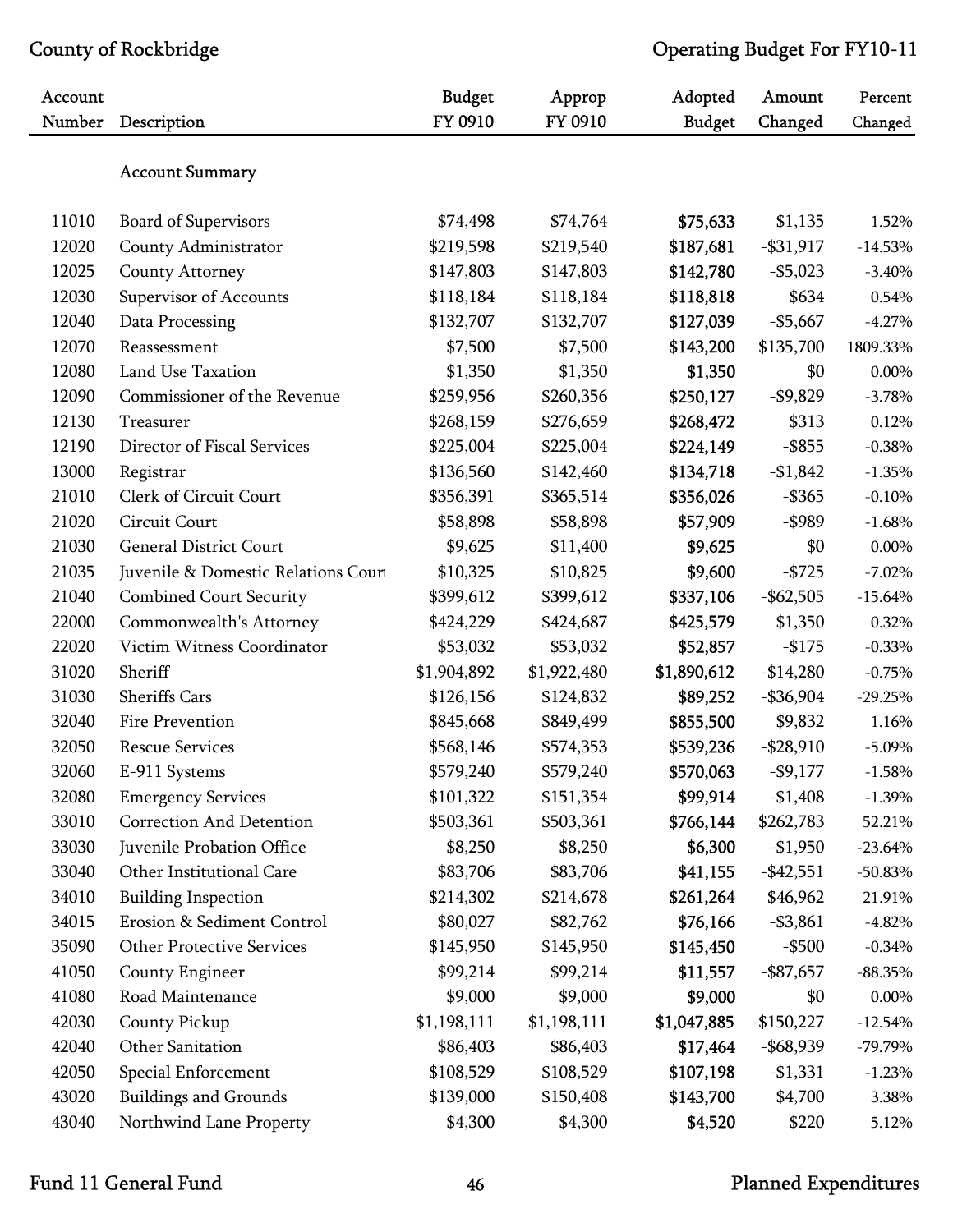| Account |                                   | <b>Budget</b> | Approp       | Adopted       | Amount       | Percent   |
|---------|-----------------------------------|---------------|--------------|---------------|--------------|-----------|
| Number  | Description                       | FY 0910       | FY 0910      | <b>Budget</b> | Changed      | Changed   |
|         | <b>Account Summary</b>            |               |              |               |              |           |
| 43045   | Natural Bridge Property           | \$10,300      | \$24,198     | \$34,620      | \$24,320     | 236.12%   |
| 43050   | <b>Combined Courthouse</b>        | \$397,311     | \$397,311    | \$330,361     | $-$ \$66,951 | $-16.85%$ |
| 44010   | <b>County Garage</b>              | \$1,038,748   | \$1,038,748  | \$990,841     | $-$ \$47,907 | $-4.61%$  |
| 51010   | Health                            | \$326,571     | \$326,571    | \$291,633     | $-$ \$34,938 | $-10.70%$ |
| 51020   | Mental Health                     | \$154,220     | \$154,220    | \$153,020     | $-$1,200$    | $-0.78%$  |
| 53010   | Welfare                           | \$832,965     | \$832,965    | \$822,613     | $-$10,352$   | $-1.24%$  |
| 60000   | Education                         | \$68,384      | \$68,384     | \$68,384      | \$0          | 0.00%     |
| 71010   | Parks and Recreation              | \$557,097     | \$558,054    | \$546,786     | $-$10,311$   | $-1.85%$  |
| 71015   | Preschool Program                 | \$100,789     | \$100,789    | \$98,440      | $-$2,349$    | $-2.33%$  |
| 73020   | Libraries                         | \$554,257     | \$554,257    | \$554,257     | \$0          | 0.00%     |
| 81010   | Planning & Development            | \$243,776     | \$244,576    | \$264,503     | \$20,727     | 8.50%     |
| 81015   | Geographic Information System     | \$146,328     | \$146,328    | \$139,972     | $-$ \$6,355  | $-4.34%$  |
| 81080   | Rental Assistance                 | \$69,803      | \$69,803     | \$69,975      | \$172        | 0.25%     |
| 81090   | <b>Industrial Development</b>     | \$816,993     | \$816,993    | \$797,858     | $-$19,135$   | $-2.34%$  |
| 82010   | <b>PSA</b>                        | \$496,070     | \$496,070    | \$807,078     | \$311,008    | 62.69%    |
| 82020   | <b>Other Public Utilities</b>     | \$105,788     | \$140,250    | \$100,788     | $-$ \$5,000  | $-4.73%$  |
| 83010   | Soil and Erosion                  | \$143,432     | \$143,432    | \$145,187     | \$1,755      | 1.22%     |
| 83020   | Agriculture & Home Economics      | \$90,432      | \$90,432     | \$90,892      | \$460        | 0.51%     |
| 91010   | Non-Departmental                  | \$1,830,000   | \$1,830,000  | \$1,773,793   | $-$ \$56,207 | $-3.07\%$ |
| 91020   | <b>Fringe Benefits</b>            | \$45,288      | \$45,288     | \$66,781      | \$21,493     | 47.46%    |
| 91040   | Debt Service                      | \$1,436,218   | \$1,436,218  | \$1,355,282   | $-$ \$80,936 | $-5.64%$  |
| 92010   | Refunds                           | \$5,700       | \$5,761      | \$5,900       | \$200        | 3.51%     |
| 6201    | Transfer To Solid Waste Authority | \$845,686     | \$938,132    | \$852,351     | \$6,665      | 0.79%     |
| 6501    | Transfer To School Fund           | \$15,301,731  | \$15,399,942 | \$15,301,731  | \$0          | $0.00\%$  |
| 6950    | Contingencies                     | \$50,000      | \$48,358     | \$50,000      | \$0          | 0.00%     |
| 6951    | Jail Contingency                  | \$0           | \$0          | \$31,922      | \$31,922     | $-\,-$    |
|         |                                   |               |              |               |              |           |

Totals \$35,376,892 \$35,733,802 \$35,350,016 -\$26,876 -0.08%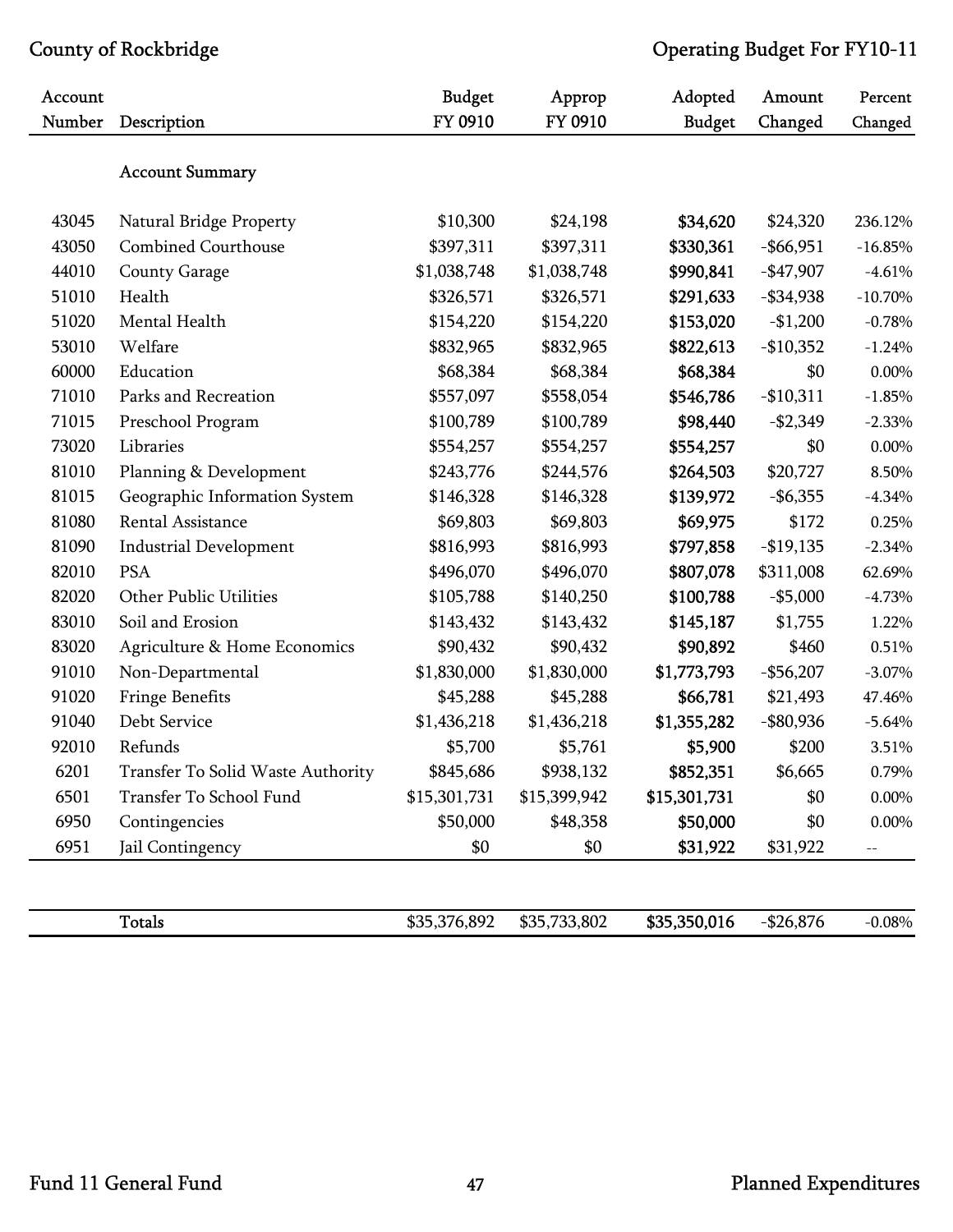| Account |                                     | <b>Budget</b>                               | Approp<br>FY 0910 | Adopted       | Amount       | Percent    |  |
|---------|-------------------------------------|---------------------------------------------|-------------------|---------------|--------------|------------|--|
| Number  | Description                         | FY 0910                                     |                   | <b>Budget</b> | Changed      | Changed    |  |
|         | <b>Account Summary</b>              | Sorted Largest Decrease to Largest Increase |                   |               |              |            |  |
| 42030   | County Pickup                       | \$1,198,111                                 | \$1,198,111       | \$1,047,885   | $-$150,227$  | $-12.54%$  |  |
| 41050   | County Engineer                     | \$99,214                                    | \$99,214          | \$11,557      | $-$ \$87,657 | $-88.35%$  |  |
| 91040   | Debt Service                        | \$1,436,218                                 | \$1,436,218       | \$1,355,282   | $-$ \$80,936 | $-5.64%$   |  |
| 42040   | Other Sanitation                    | \$86,403                                    | \$86,403          | \$17,464      | $-$ \$68,939 | $-79.79%$  |  |
| 43050   | <b>Combined Courthouse</b>          | \$397,311                                   | \$397,311         | \$330,361     | $-$ \$66,951 | $-16.85%$  |  |
| 21040   | <b>Combined Court Security</b>      | \$399,612                                   | \$399,612         | \$337,106     | $-$ \$62,505 | $-15.64%$  |  |
| 91010   | Non-Departmental                    | \$1,830,000                                 | \$1,830,000       | \$1,773,793   | $-$ \$56,207 | $-3.07\%$  |  |
| 44010   | <b>County Garage</b>                | \$1,038,748                                 | \$1,038,748       | \$990,841     | $-$ \$47,907 | $-4.61%$   |  |
| 33040   | Other Institutional Care            | \$83,706                                    | \$83,706          | \$41,155      | $-$ \$42,551 | $-50.83%$  |  |
| 31030   | <b>Sheriffs Cars</b>                | \$126,156                                   | \$124,832         | \$89,252      | $-$ \$36,904 | $-29.25%$  |  |
| 51010   | Health                              | \$326,571                                   | \$326,571         | \$291,633     | $-$ \$34,938 | $-10.70%$  |  |
| 12020   | County Administrator                | \$219,598                                   | \$219,540         | \$187,681     | $-$ \$31,917 | $-14.53%$  |  |
| 32050   | <b>Rescue Services</b>              | \$568,146                                   | \$574,353         | \$539,236     | $-$ \$28,910 | $-5.09\%$  |  |
| 81090   | <b>Industrial Development</b>       | \$816,993                                   | \$816,993         | \$797,858     | $-$19,135$   | $-2.34%$   |  |
| 31020   | Sheriff                             | \$1,904,892                                 | \$1,922,480       | \$1,890,612   | $-$14,280$   | $-0.75%$   |  |
| 53010   | Welfare                             | \$832,965                                   | \$832,965         | \$822,613     | $-$10,352$   | $-1.24%$   |  |
| 71010   | Parks and Recreation                | \$557,097                                   | \$558,054         | \$546,786     | $-$10,311$   | $-1.85%$   |  |
| 12090   | Commissioner of the Revenue         | \$259,956                                   | \$260,356         | \$250,127     | $-$9,829$    | $-3.78%$   |  |
| 32060   | E-911 Systems                       | \$579,240                                   | \$579,240         | \$570,063     | $-$ \$9,177  | $-1.58%$   |  |
| 81015   | Geographic Information System       | \$146,328                                   | \$146,328         | \$139,972     | $-$ \$6,355  | $-4.34%$   |  |
| 12040   | Data Processing                     | \$132,707                                   | \$132,707         | \$127,039     | $-$5,667$    | $-4.27%$   |  |
| 12025   | County Attorney                     | \$147,803                                   | \$147,803         | \$142,780     | $- $5,023$   | $-3.40%$   |  |
| 82020   | Other Public Utilities              | \$105,788                                   | \$140,250         | \$100,788     | $-$5,000$    | $-4.73%$   |  |
| 34015   | Erosion & Sediment Control          | \$80,027                                    | \$82,762          | \$76,166      | $- $3,861$   | $-4.82%$   |  |
| 71015   | Preschool Program                   | \$100,789                                   | \$100,789         | \$98,440      | $-$2,349$    | $-2.33%$   |  |
| 33030   | Juvenile Probation Office           | \$8,250                                     | \$8,250           | \$6,300       | $-$1,950$    | $-23.64\%$ |  |
| 13000   | Registrar                           | \$136,560                                   | \$142,460         | \$134,718     | $-$1,842$    | $-1.35%$   |  |
| 32080   | <b>Emergency Services</b>           | \$101,322                                   | \$151,354         | \$99,914      | $-$1,408$    | $-1.39\%$  |  |
| 42050   | Special Enforcement                 | \$108,529                                   | \$108,529         | \$107,198     | $-1,331$     | $-1.23%$   |  |
| 51020   | Mental Health                       | \$154,220                                   | \$154,220         | \$153,020     | $-$1,200$    | $-0.78%$   |  |
| 21020   | Circuit Court                       | \$58,898                                    | \$58,898          | \$57,909      | $-$ \$989    | $-1.68%$   |  |
| 12190   | Director of Fiscal Services         | \$225,004                                   | \$225,004         | \$224,149     | $-$ \$855    | $-0.38%$   |  |
| 21035   | Juvenile & Domestic Relations Court | \$10,325                                    | \$10,825          | \$9,600       | $-$ \$725    | $-7.02%$   |  |
| 35090   | <b>Other Protective Services</b>    | \$145,950                                   | \$145,950         | \$145,450     | $-$ \$500    | $-0.34%$   |  |
| 21010   | Clerk of Circuit Court              | \$356,391                                   | \$365,514         | \$356,026     | $-$ \$365    | $-0.10%$   |  |
| 22020   | Victim Witness Coordinator          | \$53,032                                    | \$53,032          | \$52,857      | $-$175$      | $-0.33%$   |  |
| 12080   | Land Use Taxation                   | \$1,350                                     | \$1,350           | \$1,350       | \$0          | 0.00%      |  |